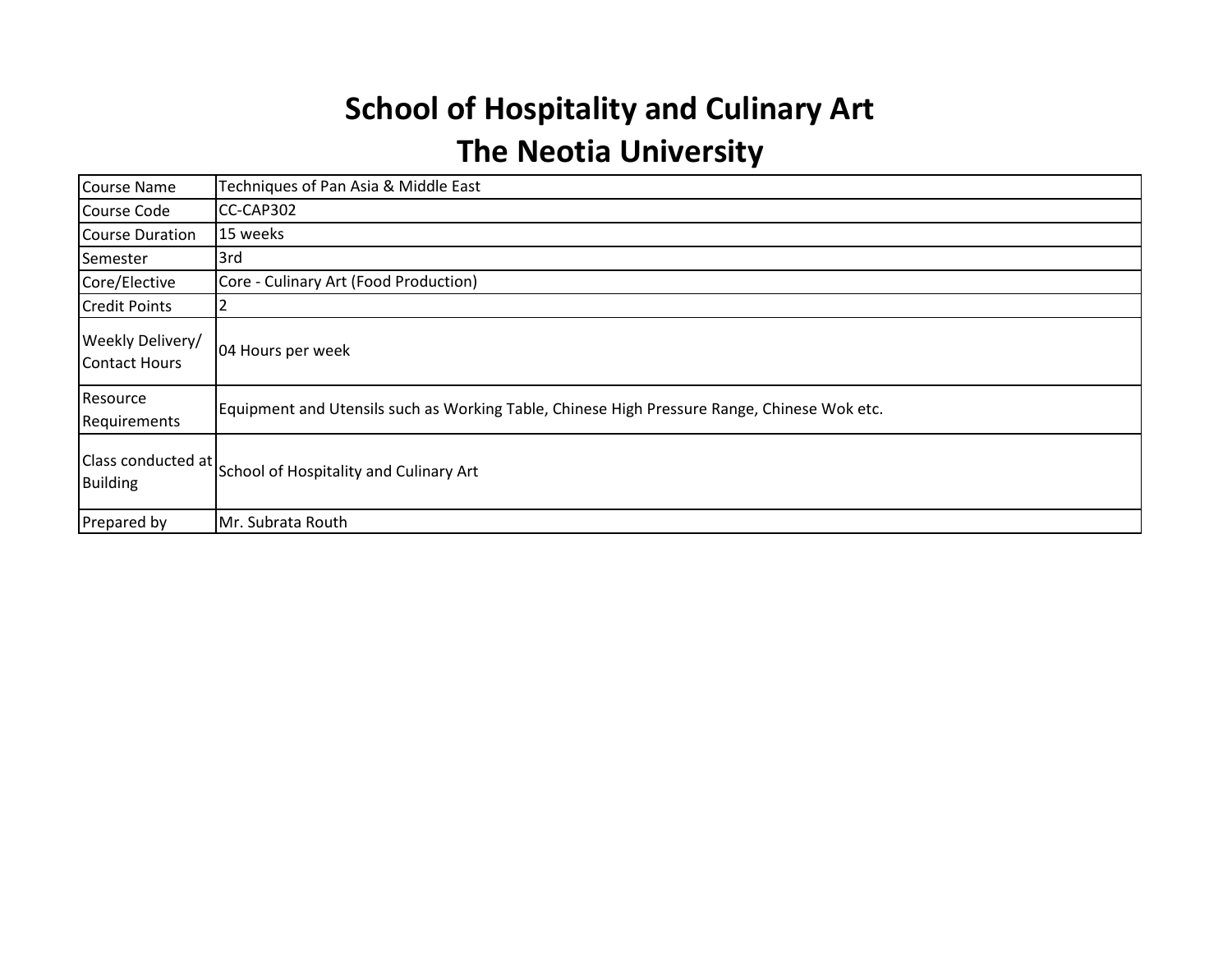## **Course Description**

This course will help our students in gaining Cooking styles about the Pan Asia & Middle Easter Cuisine. Students will learn the basics of Pan Asian & Middle East Cooking techniques which are actually followed in 5\* hotel. **Course Outcomes (COs)/ Learning Outcomes (LOs)**

**Parameters required from the students:** Basic cooking skills Pan Asian & Middle Eastern & presentation skills

### **Prescribed and Recommended Readings:**

### **Required Textbook(s)**

International Cuisine Book: Author Parvinder Singh Bali published by Oxford University International Cuisine Book: Author Michael F. Nenes

#### **Recommended Readings**

International Cuisine Book: Author Parvinder Singh Bali published by Oxford University Handouts given by Chef Instructor

#### **Other Learning Resources for use:**

Informative YouTube Videos, www.slideshare.net, www.hmhub.in, Various links provided by the book publishers etc.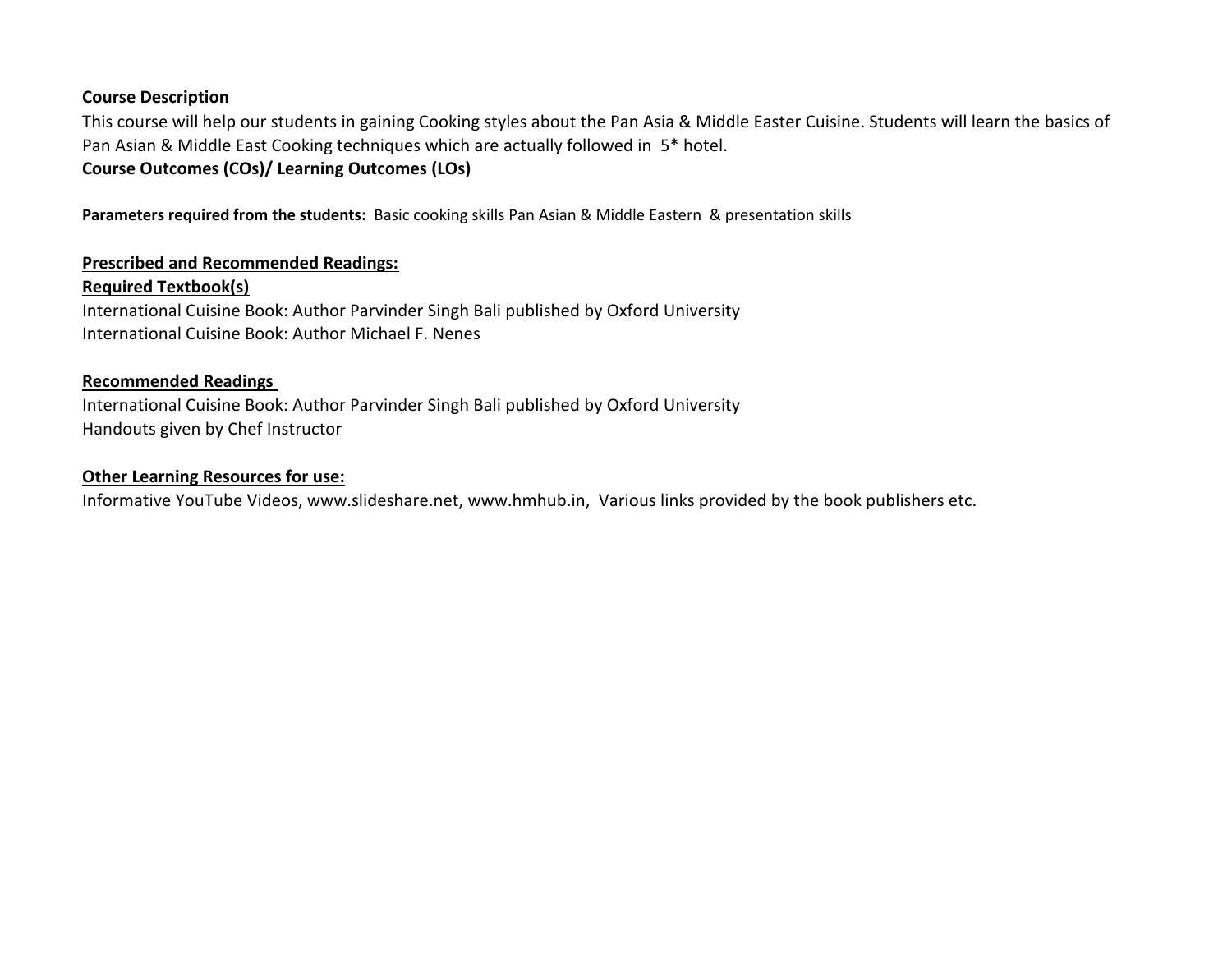|                | <b>Techniques of Pan Asia &amp; Middle East</b>              |              |
|----------------|--------------------------------------------------------------|--------------|
| SI Nos         | <b>TOPIC</b>                                                 | <b>HOURS</b> |
|                | MENU -1 (China)                                              |              |
|                | Dim sum                                                      |              |
| $\mathbf{1}$   | Kung Pao Chicken                                             | 4            |
|                | Yangchow fried rice                                          |              |
|                | Darsaan (Deep Fried pastry)                                  |              |
|                | MENU -2 (Japan)                                              |              |
|                | Gyoza (Japanese Dumplings with dip)                          |              |
| $\overline{2}$ | Yakitori (Grilled Chicken)                                   | 4            |
|                | Yaki Udon (Japanese Noddles)                                 |              |
|                | Goma Dango (Stuffed sweet rice ball)                         |              |
|                | MENU -3 (Thailand)                                           |              |
|                | Tord Man Pla (Fried Fish Cakes)                              |              |
| 3              | Gaeng Kiew Warn Kai (Green Curry with Chicken)               | 4            |
|                | Khao Pad (Thai Fried Rice)                                   |              |
|                | Cha Yen (Thai Iced Tea)                                      |              |
|                | MENU -4 (Indonesia)                                          |              |
|                | Satay Ayam (Chicken Satay with peanut sauce)                 |              |
| 4              | Rendang (Beef stew)                                          | 4            |
|                | Nasi Goreng (Indonesian Fried Rice)                          |              |
|                | Sambal Ulek (Chile Sauce)                                    |              |
|                | MENU -5 (Vietnam)                                            |              |
|                | Cha Gio with Nuoc Cham (Fried spring rolls with chile sauce) |              |
| 5              | Pho ga (Chicken noodle soup)                                 | 4            |
|                | Thịt rang cháy cạnh (Stir fried pork glazed with fish sauce) |              |
|                | Quẩy thừng (Vietnamese Doughnuts)                            |              |
|                | MENU -6 (Korea)                                              |              |
|                | Twigim Mandu (Fried Meat Dumplings)                          |              |
| 6              | Jeyuk bokkeum (Stir fried spicy pork)                        | 4            |
|                | Sigeumchi Namul (Seasoned spinach)                           |              |
|                | Yak Sik (Steamed Rice Pudding)                               |              |
|                | MENU -7 (Malaysia & Singapore)                               |              |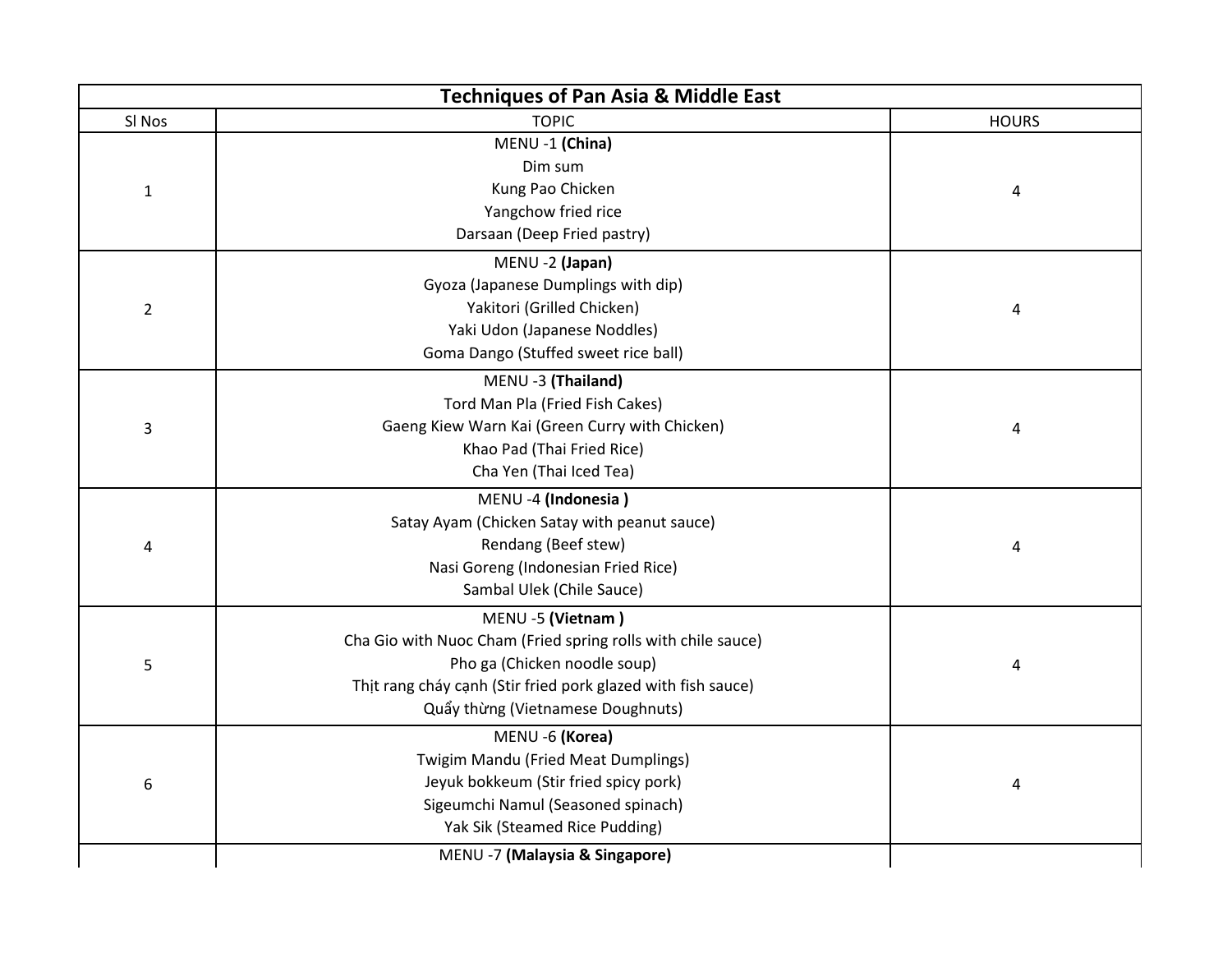|                | Ayam Kam Heong (Chicken wings with black pepper)    |   |
|----------------|-----------------------------------------------------|---|
| $\overline{7}$ | Gulai Tumis (Sour fish curry)                       | 4 |
|                | Nasi Lemak (Traditional Rice preparation)           |   |
|                | Pisang goreng (Banana Fritter)                      |   |
|                | MENU -8 (Burma)                                     |   |
|                | Mohinga (Burmese Traditional Soup)                  |   |
| 8              | Khow suey (Noodles in thick broth)                  | 4 |
|                | Ohn htamin (Cococnut Rice)                          |   |
|                | Mont Lone Yay Paw (Sticky rice ball with Jaggery)   |   |
|                | MENU -9 (Turkey)                                    |   |
|                | Kabak mücveri (Zucchini Fritters)                   |   |
| 9              | Moussaka (Eggplant and meat preparation)            | 4 |
|                | Beyaz Pilave (Plain Pilaf)                          |   |
|                | Yogurtlu samfistigi kek (Yogurt and pistachio cake) |   |
|                | MENU -10 (Iran)                                     |   |
|                | Doogh (Yoghurt drink)                               |   |
| 10             | Chelou tah dig (Iranian Rice Preparation)           | 4 |
|                | Koresht bademjan (Lamb & vegetable stew)            |   |
|                | Goash-e-feel (Iranian fried pastry)                 |   |
|                | MENU - 11 (Syria & Egypt)                           |   |
|                | Adas (Middle Eastern Lentil soup)                   |   |
| 11             | Kibbeh (stuffed meat balls)                         | 4 |
|                | Khubz (Arabic Flat Bread)                           |   |
|                | Basbousa (Egyptian Semolina Cake)                   |   |
|                | MENU - 12 (Lebanon)                                 |   |
|                | Chicken Shwarma                                     |   |
| 12             | Pita Bread (Middle Eastern Rice preparation)        | 4 |
|                | Bamia (Lamb and Okra Casserole)                     |   |
|                | Qahwah (Arabic Coffee)                              |   |
|                | MENU - 13 (Morocco & Jordan)                        |   |
|                | Harira (Lamb and Vegetable Soup)                    |   |
| 13             | Tagine (Meat Stew)                                  | 4 |
|                | Msemmen (Moroccan Shallow Fried Bread)              |   |
|                |                                                     |   |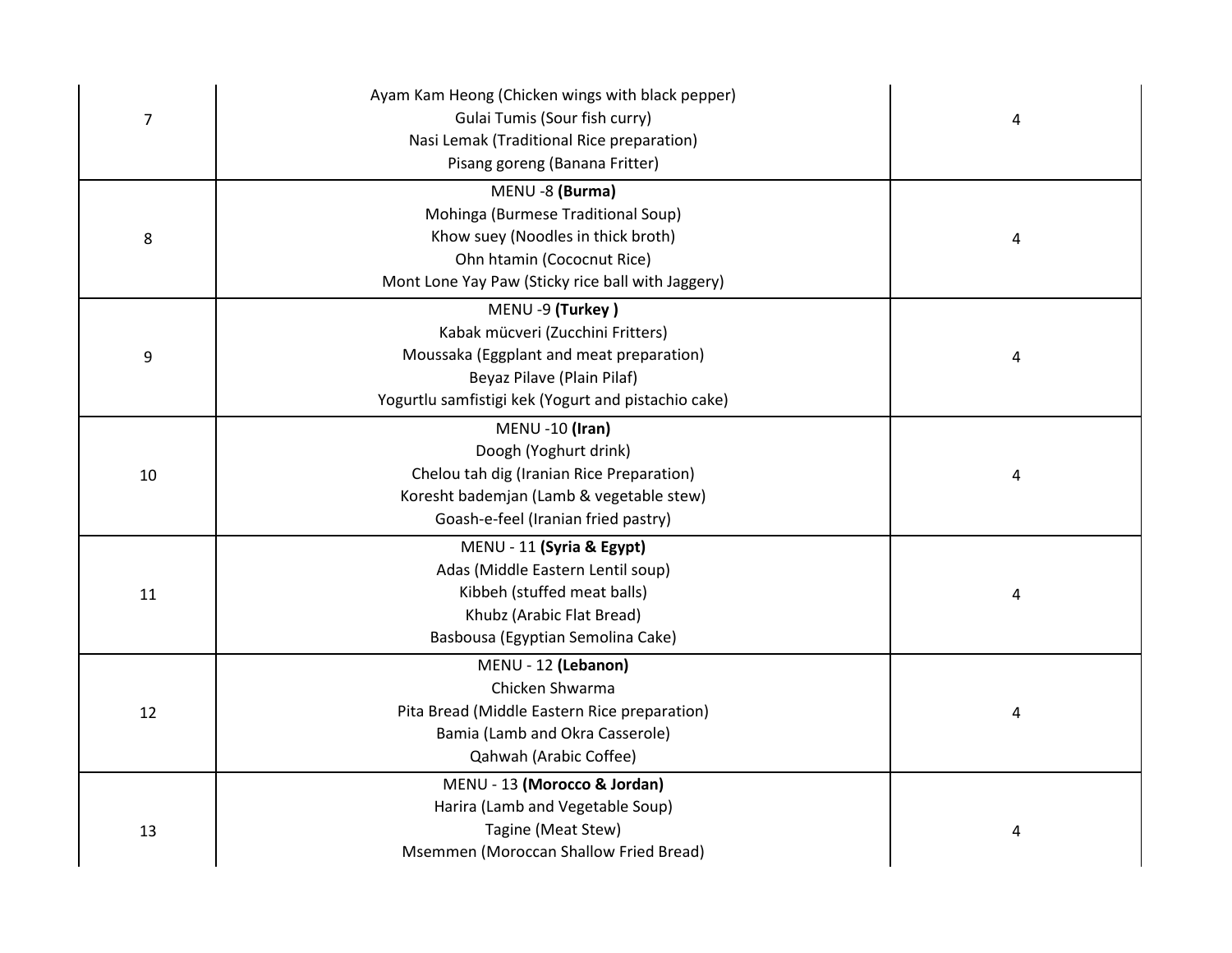|    | Mescouta (Date filled sponge)                                    |   |  |
|----|------------------------------------------------------------------|---|--|
|    | MENU - 14 (China)                                                |   |  |
|    | <b>Wonton Soup (Dumpling Soup)</b>                               |   |  |
| 14 | Char Siu (Roast pork in Cantonese Style)                         | 4 |  |
|    | Dan Dan Mian( Spicy Noodles)                                     |   |  |
|    | Stir-Fried Bok Choy                                              |   |  |
|    | MENU - 15 (Japan)                                                |   |  |
|    | Tempura (Japanese fritters)                                      |   |  |
| 15 | Toriniku Teriyaki (Chicken Teriyaki)                             | 4 |  |
|    | Horenso Goma-ae (Spinach with Sesame Dressing)                   |   |  |
|    | Yaki soba (Stir fried soba noodles)                              |   |  |
|    | MENU - 16 (Thailand)                                             |   |  |
|    | Tom Kha Gai (Spicy coconut flavoured chicken soup)               |   |  |
| 16 | Pad Kap rao (Stir-Fried with Holy Basil)                         | 4 |  |
|    | Pad Thai (Thai Fried Noodles)                                    |   |  |
|    | MENU - 17 (Indonesia)                                            |   |  |
|    | Gado Gado (Vegetable Salad)                                      |   |  |
| 17 | Lapis Daging (Stir-Fried Beef)                                   | 4 |  |
|    | Laksa Lemak (Chicken, Shrimp, and Rice Noodles in Coconut Sauce) |   |  |
|    | Tumis Terong (Sauted Eggplant)                                   |   |  |
|    | MENU - 18 (Vietnam)                                              |   |  |
|    | Bo La Lot (Beef Wrapped in Betel Leaf)                           |   |  |
| 18 | Bo Kho (Beef Stew)                                               | 4 |  |
|    | Mi Quang (Stir fried noodles with pork & shrimp)                 |   |  |
|    | Rau xanh toi xao (Stir fried greens with garlic)                 |   |  |
|    | MENU - 19 (Korea)                                                |   |  |
|    | Mu Sangchae (Spicy Radish Salad)                                 |   |  |
| 19 | <b>Bulgogi (Fire Meat)</b>                                       | 4 |  |
|    | <b>Bibim Gooksu (Spicy Summer Noodles)</b>                       |   |  |
|    | Hotteok (Korean sweet pancake)                                   |   |  |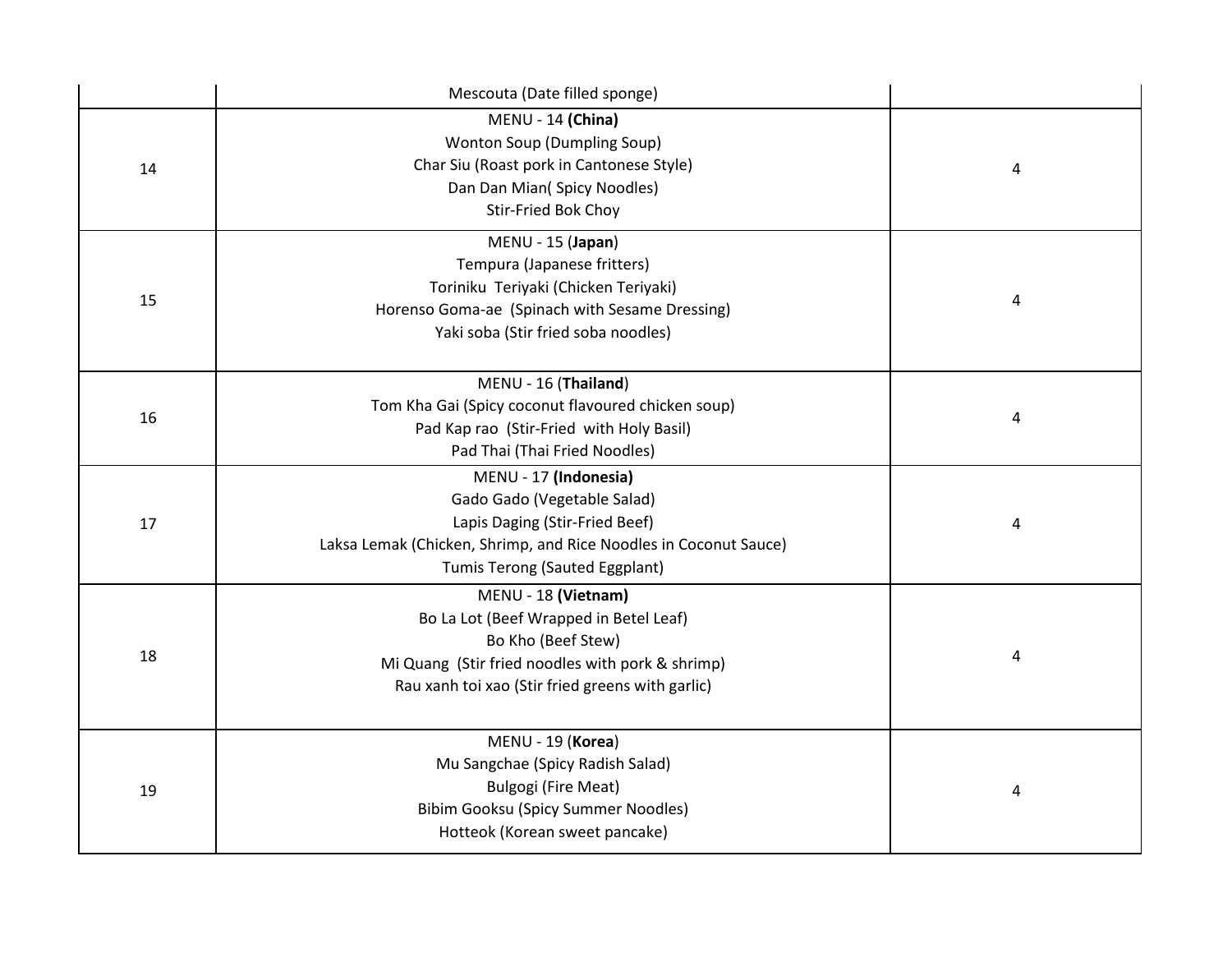|    | MENU - 20 (Malaysia & Singapore)                         |   |
|----|----------------------------------------------------------|---|
| 20 | Gulai Ayam (Malaysian Chicken curry)                     | 4 |
|    | Nasi Kunyit (Turmeric Rice)                              |   |
|    | Kacang panjang (Spicy green beans with chile)            |   |
|    | MENU - 21 (Burma)                                        |   |
|    | Pe chan gyaw (Burmese spiced split pea fritters)         |   |
| 21 | Atho (Burmese Spicy Noodle Salad)                        | 4 |
|    | Ameetha net aloo hin (Beef & potato curry)               |   |
|    | Bein mont (Burmese Crepes)                               |   |
|    | MENU - 22 (Turkey)                                       |   |
|    | Etli Biber Dolmasi (Suffed green peppers)                |   |
| 22 | Shish Kebab                                              | 4 |
|    | Gozleme (stuffed bread)                                  |   |
|    | Fırın Sütlaç (Baked Rice pudding)                        |   |
|    | $MENU - 23$ (Iran)                                       |   |
|    | Borani Chogondar (Beet and Yogurt Salad)                 |   |
| 23 | Lavash (Iranian Flat bread)                              | 4 |
|    | Dal adas (Iranian lentil preparation)                    |   |
|    | Sheer berenj (Persian rice pudding with cardamom)        |   |
|    | MENU - 24 (Syria & Egyptian)                             |   |
|    | Fatayer Sbanikh (Triangle Spinach Pies)                  |   |
| 24 | Samke Harrah al-Sahara (Baked Fish with Hot Chile Sauce) | 4 |
|    | Muaddas (Rice with Lentils)                              |   |
|    | Ghraybeh (Syrian Sugar Cookies)                          |   |
|    | MENU - 25 (Lebanon)                                      |   |
|    | Batata harra (lebanese spicy fried potato)               |   |
| 25 | Sfeeha (Lebanese Meat Pie)                               | 4 |
|    | <b>Fattoush Salad</b>                                    |   |
|    | Maamoul (Date cookies)                                   |   |
|    | MENU - 26 (Morocco & Jordan)                             |   |
|    | Kefta (Skewered minced meat)                             |   |
| 26 | Zaalouk (Eggplant in tomato sauce)                       |   |
|    | Taboon (Moroccan flat Bread)                             |   |
|    |                                                          |   |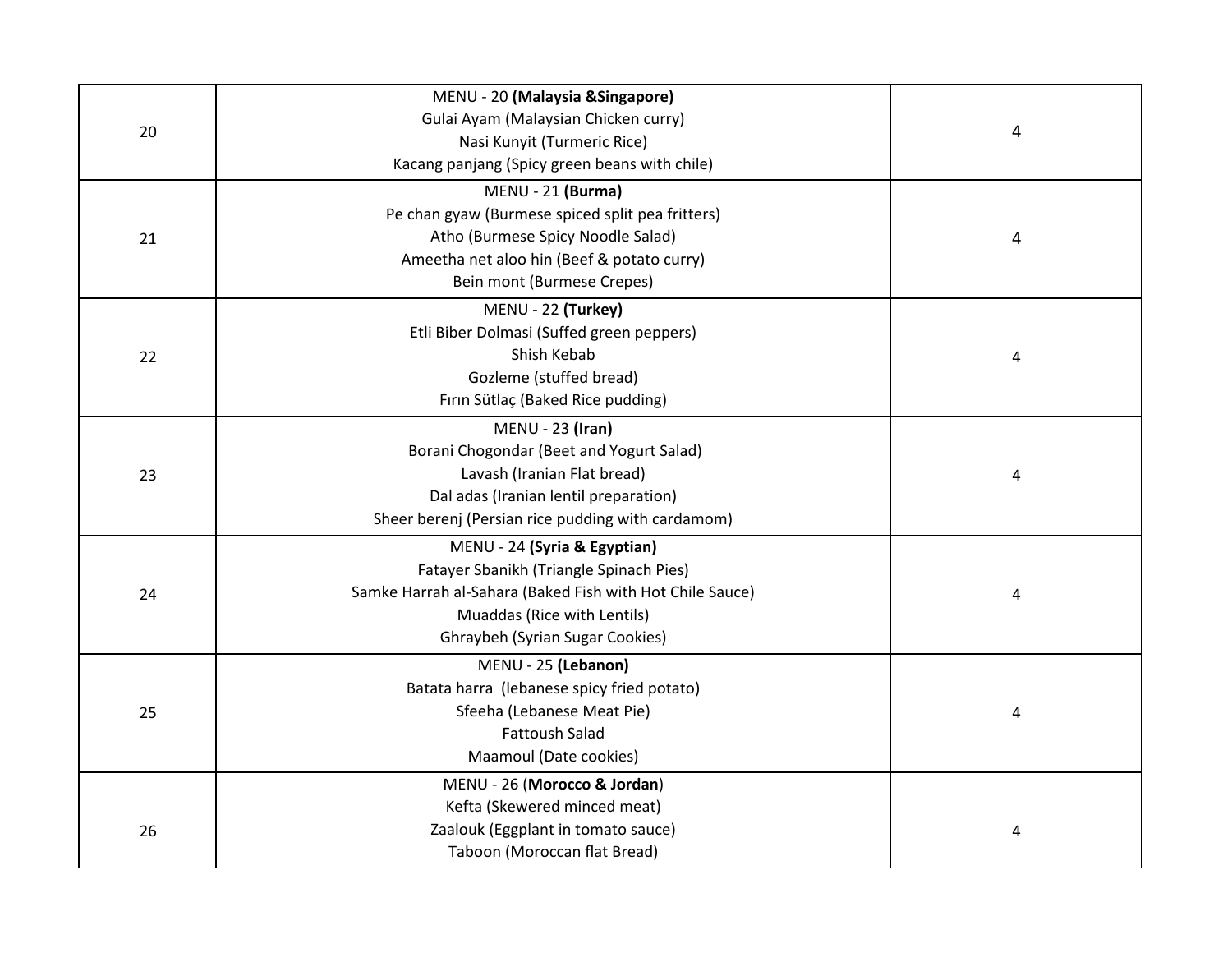|                 | Chebakia (Deep Fried Pastry) |                |
|-----------------|------------------------------|----------------|
| $27\,$          | Practice                     | $\overline{a}$ |
| 28              | Practice                     | $\overline{4}$ |
| 29              | Practice                     | $\overline{4}$ |
| 30 <sup>°</sup> | Practice                     | $\overline{4}$ |
| <b>TOTAL</b>    |                              | 120            |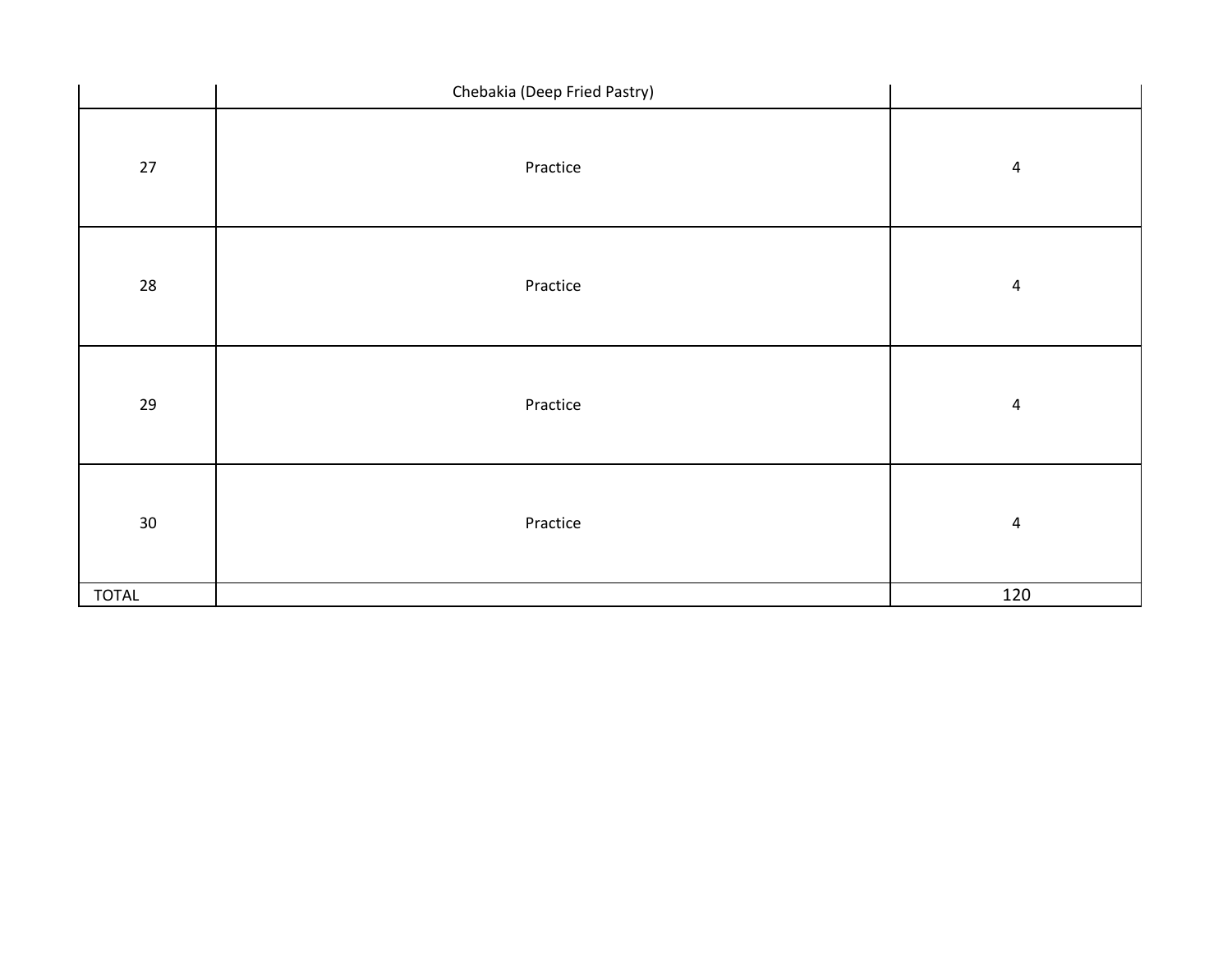|                          |                                                                                                        |                  | <b>PRACTICAL MANUAL</b>                                             |                     |                                                                            |  |
|--------------------------|--------------------------------------------------------------------------------------------------------|------------------|---------------------------------------------------------------------|---------------------|----------------------------------------------------------------------------|--|
| <b>B.Sc Culinary Art</b> |                                                                                                        |                  |                                                                     |                     |                                                                            |  |
| <b>SUBJECT:</b>          | <b>Techniques of Pan Asia &amp; Middle</b>                                                             | <b>MENU NO:</b>  | $\mathbf{1}$                                                        | Teacher:            |                                                                            |  |
| <b>TOPIC:</b>            | Dim sum                                                                                                | <b>SEMESTER:</b> | 3                                                                   | <b>HOURS:</b>       | 3 hours 45 mins                                                            |  |
|                          | <b>Kung Pao Chicken</b>                                                                                |                  |                                                                     | <b>Approved By:</b> | <b>Deputy Director</b>                                                     |  |
|                          |                                                                                                        |                  |                                                                     |                     |                                                                            |  |
| <b>LEARNING OUTCOME</b>  |                                                                                                        |                  |                                                                     |                     |                                                                            |  |
|                          | Students are able to prepare 4 dishes                                                                  |                  |                                                                     |                     |                                                                            |  |
|                          | They are able to present food in correct maner with garnishes.                                         |                  |                                                                     |                     |                                                                            |  |
|                          | They are able to explain the dishes                                                                    |                  |                                                                     |                     |                                                                            |  |
|                          |                                                                                                        |                  |                                                                     |                     |                                                                            |  |
|                          | RESOURCES: Equipment and Utensils such as Working Table, Chinese High Pressure Range, Chinese Wok etc. |                  |                                                                     |                     |                                                                            |  |
|                          |                                                                                                        |                  |                                                                     |                     |                                                                            |  |
|                          | REFERENCES: 1) International Cuisine Book: Author Michael F. Nenes:                                    |                  |                                                                     |                     |                                                                            |  |
|                          |                                                                                                        |                  |                                                                     |                     |                                                                            |  |
| <b>Video Link</b>        |                                                                                                        |                  |                                                                     |                     |                                                                            |  |
|                          | https://drive.google.com/file/d/1pNgmg6sLY_-sfJkoo2PkMKetw_Qr3S3J/view?usp=sharing                     |                  |                                                                     |                     |                                                                            |  |
|                          |                                                                                                        |                  |                                                                     |                     |                                                                            |  |
| <b>METHODOLOGY:</b>      |                                                                                                        |                  |                                                                     |                     |                                                                            |  |
|                          | <b>PERTICULARS</b>                                                                                     | <b>TIME</b>      |                                                                     | <b>TASK</b>         |                                                                            |  |
|                          | Hygiene & Grooming Check up<br>10 minutes                                                              |                  |                                                                     |                     | Students have to maintain high standard Hygiene and Grooming as per SOP    |  |
|                          |                                                                                                        |                  | Instruct students about recipes, mise-en-place, cooking methodology |                     |                                                                            |  |
| <b>Briefing</b>          | 15 minutes                                                                                             |                  | Share with them some Presentation ideas                             |                     |                                                                            |  |
|                          |                                                                                                        |                  | Groom them about Social distance and maintain inside Practical Lab  |                     |                                                                            |  |
|                          |                                                                                                        |                  | Prepare dough & filling for Dimsum, marinate chicken for Kung pao   |                     |                                                                            |  |
| <b>Cooking</b>           | 2hr 30mins                                                                                             |                  | Boil rice & mise for Fried Rice, Prepare darsaan dough & deep fry   |                     |                                                                            |  |
|                          |                                                                                                        |                  | Get ready Dim sum, Kung Pao chicken, Yangchow Fried Rice & Darsaan  |                     |                                                                            |  |
| Presentation             | 15 minutes                                                                                             |                  | Present all Food items with proper Garnish                          |                     |                                                                            |  |
| <b>Testing</b>           | 15 minutes                                                                                             |                  |                                                                     |                     | Testing will be done by Teacher & Students also to know exact character of |  |
|                          |                                                                                                        |                  | the dish                                                            |                     |                                                                            |  |
| <b>Closing</b>           | 20 minutes                                                                                             |                  | Cleaning of all equipments                                          |                     |                                                                            |  |
|                          |                                                                                                        |                  | Closing has to be done as per SOP                                   |                     |                                                                            |  |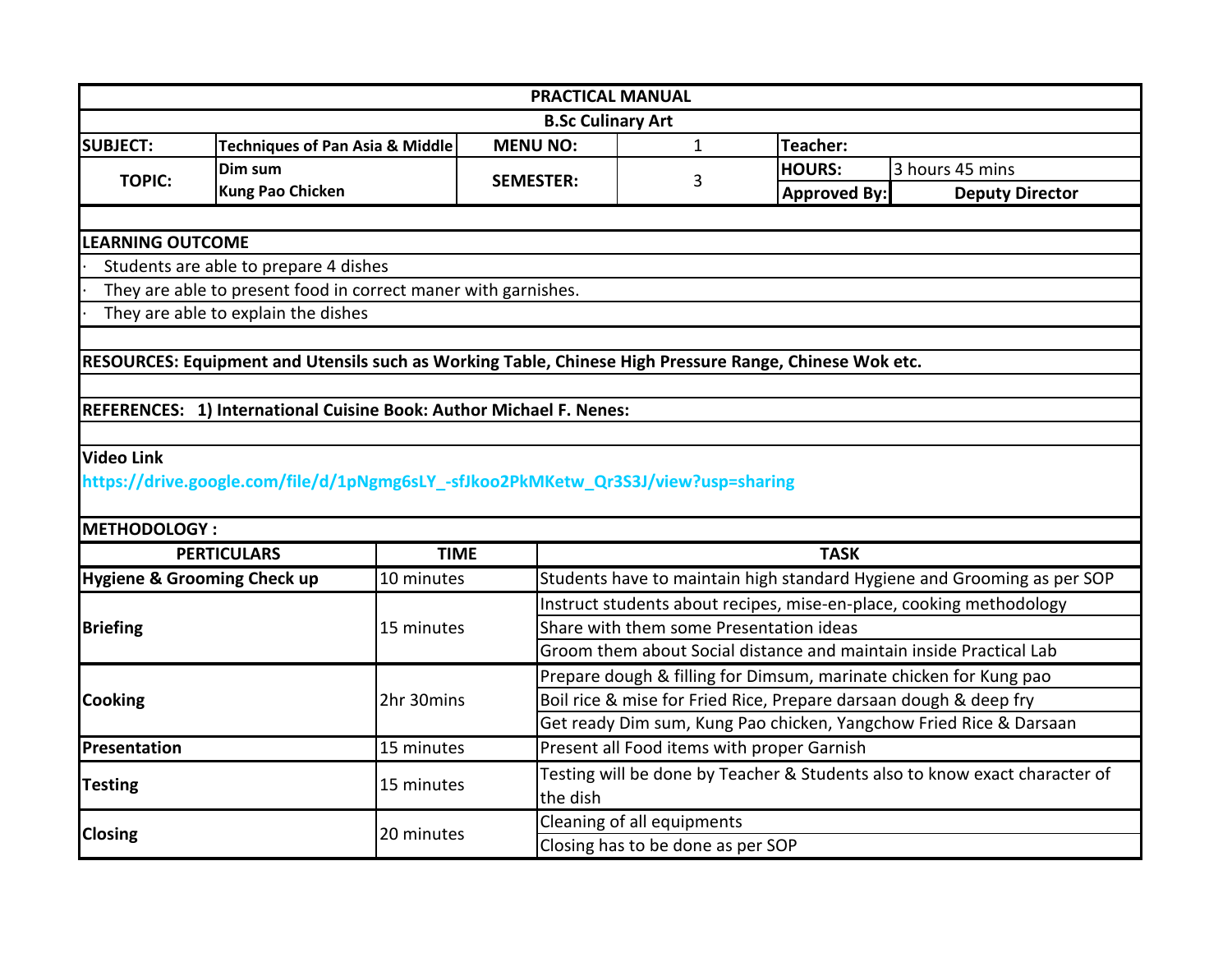| POSSIBLE SOURCES OF ERRORS & RECTIFICATION :      |                                                                                  |  |  |  |
|---------------------------------------------------|----------------------------------------------------------------------------------|--|--|--|
| <b>POSSIBLE ERRORS</b>                            | <b>RECTIFICATION</b>                                                             |  |  |  |
| If Dough for the dimsum is tight or watery        | Adjust the water quanity in the dough                                            |  |  |  |
| If the dim sum sticks to to the bottom of steamer | Place carrot or any root vegetables slices at the bottom or apply oil inside the |  |  |  |
| Gravy for Kung pao chicken is too thick           | Add more water & simmer for few more minutes.                                    |  |  |  |
| Gravy for Kung pao chicken is too thin            | Simmer for few more minutes                                                      |  |  |  |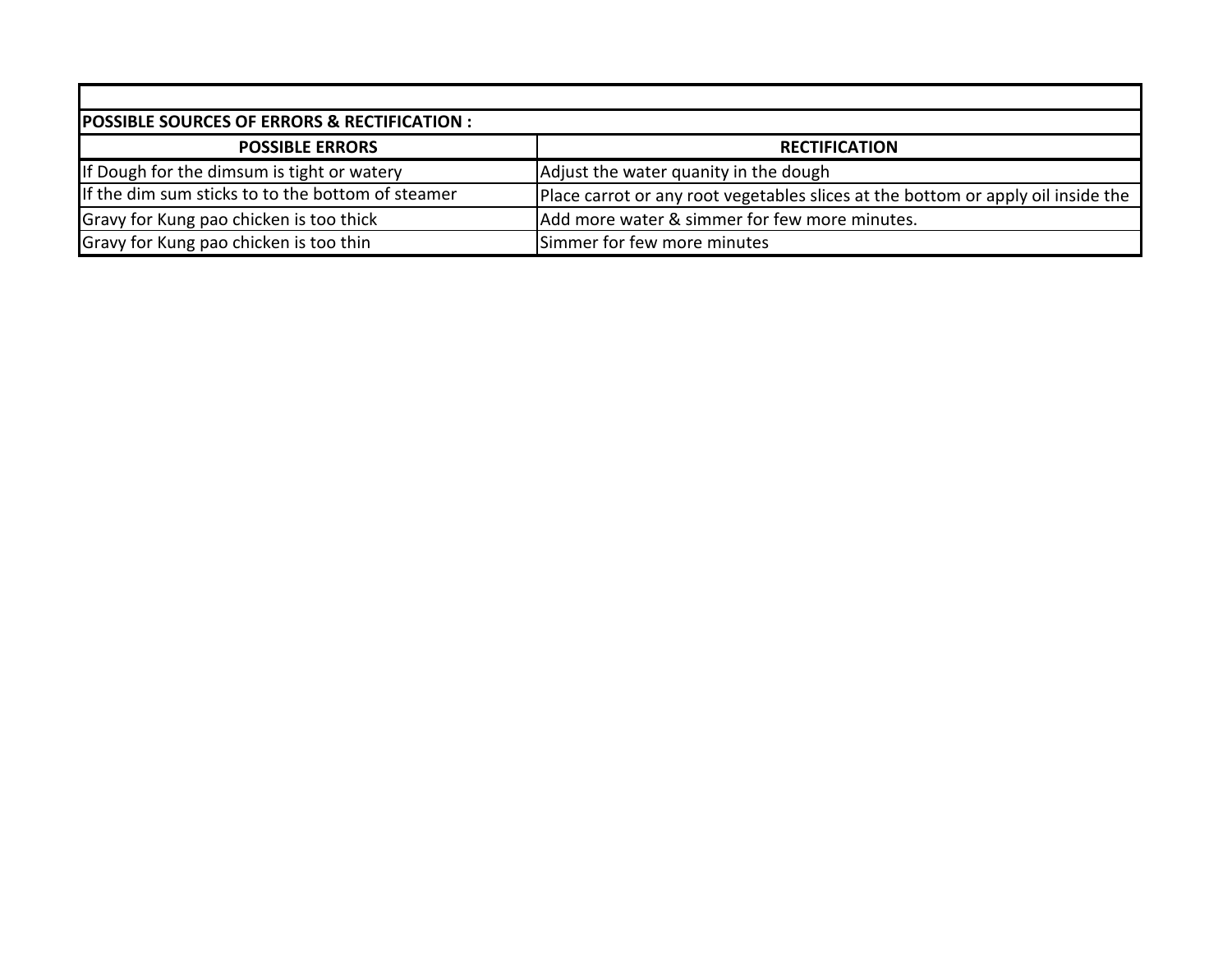|                                        |                                                                                                                     |                  |                                                                            | <b>PRACTICAL MANUAL</b>                    |                                                        |                                                                         |  |
|----------------------------------------|---------------------------------------------------------------------------------------------------------------------|------------------|----------------------------------------------------------------------------|--------------------------------------------|--------------------------------------------------------|-------------------------------------------------------------------------|--|
|                                        |                                                                                                                     |                  | <b>B.Sc Culinary Art</b>                                                   |                                            |                                                        |                                                                         |  |
| <b>SUBJECT:</b>                        | <b>Techniques of Pan Asia &amp; Middle</b>                                                                          | <b>MENU NO:</b>  |                                                                            | $\overline{2}$                             | Teacher:                                               |                                                                         |  |
| <b>TOPIC:</b>                          | Gyoza                                                                                                               | <b>SEMESTER:</b> |                                                                            |                                            | <b>HOURS:</b>                                          | 3 hours 45 mins                                                         |  |
|                                        | Yakitori                                                                                                            |                  |                                                                            | 3                                          | Approved By:                                           | <b>Deputy Director</b>                                                  |  |
|                                        |                                                                                                                     |                  |                                                                            |                                            |                                                        |                                                                         |  |
| <b>LEARNING OUTCOME</b>                |                                                                                                                     |                  |                                                                            |                                            |                                                        |                                                                         |  |
|                                        | Students are able to prepare 4 dishes                                                                               |                  |                                                                            |                                            |                                                        |                                                                         |  |
|                                        | They are able to present food in correct maner with garnishes.                                                      |                  |                                                                            |                                            |                                                        |                                                                         |  |
|                                        | They are able to explain the dishes                                                                                 |                  |                                                                            |                                            |                                                        |                                                                         |  |
|                                        |                                                                                                                     |                  |                                                                            |                                            |                                                        |                                                                         |  |
|                                        | RESOURCES: Equipment and Utensils e.g. Working Table, Chinese High Pressure Range, Chinese Wok, dim sum basket etc. |                  |                                                                            |                                            |                                                        |                                                                         |  |
|                                        |                                                                                                                     |                  |                                                                            |                                            |                                                        |                                                                         |  |
| <b>REFERENCES:</b>                     | 1) International Cuisine Book: Author Michael F. Nenes:                                                             |                  |                                                                            |                                            |                                                        |                                                                         |  |
| <b>Video link</b>                      |                                                                                                                     |                  |                                                                            |                                            |                                                        |                                                                         |  |
|                                        | https://drive.google.com/file/d/1VuLwQR9SpW-hRyE9HDmm9B57OM9xK8S-/view?usp=sharing                                  |                  |                                                                            |                                            |                                                        |                                                                         |  |
| <b>METHODOLOGY:</b>                    |                                                                                                                     |                  |                                                                            |                                            |                                                        |                                                                         |  |
|                                        | <b>PERTICULARS</b>                                                                                                  | <b>TIME</b>      |                                                                            |                                            | <b>TASK</b>                                            |                                                                         |  |
| <b>Hygiene &amp; Grooming Check up</b> | 10 minutes                                                                                                          |                  |                                                                            |                                            |                                                        | Students have to maintain high standard Hygiene and Grooming as per SOP |  |
|                                        |                                                                                                                     |                  | Instruct students about recipes, mise-en-place, cooking methodology        |                                            |                                                        |                                                                         |  |
| <b>Briefing</b>                        | 15 minutes                                                                                                          |                  | Share with them some Presentation ideas                                    |                                            |                                                        |                                                                         |  |
|                                        |                                                                                                                     |                  | Groom them about Social distance and maintain inside Practical Lab         |                                            |                                                        |                                                                         |  |
|                                        |                                                                                                                     |                  | Prepare dough & filling for Gpyza, marinate chicken for Yakitori           |                                            |                                                        |                                                                         |  |
| <b>Cooking</b>                         | 2hr 30mins                                                                                                          |                  | Boil noodles & mise for noodles, prepare dough& fillings for Goma dango    |                                            |                                                        |                                                                         |  |
|                                        |                                                                                                                     |                  |                                                                            |                                            | Get ready with Gyoza, Yakitori, Yaki Udon & Goma Dango |                                                                         |  |
| Presentation                           | 15 minutes                                                                                                          |                  |                                                                            | Present all Food items with proper Garnish |                                                        |                                                                         |  |
|                                        |                                                                                                                     |                  | Testing will be done by Teacher & Students also to know exact character of |                                            |                                                        |                                                                         |  |
| <b>Testing</b>                         | 15 minutes                                                                                                          |                  | the dish                                                                   |                                            |                                                        |                                                                         |  |
|                                        |                                                                                                                     |                  | Cleaning of all equipments                                                 |                                            |                                                        |                                                                         |  |
| <b>Closing</b>                         | 20 minutes                                                                                                          |                  | Closing has to be done as per SOP                                          |                                            |                                                        |                                                                         |  |
|                                        |                                                                                                                     |                  |                                                                            |                                            |                                                        |                                                                         |  |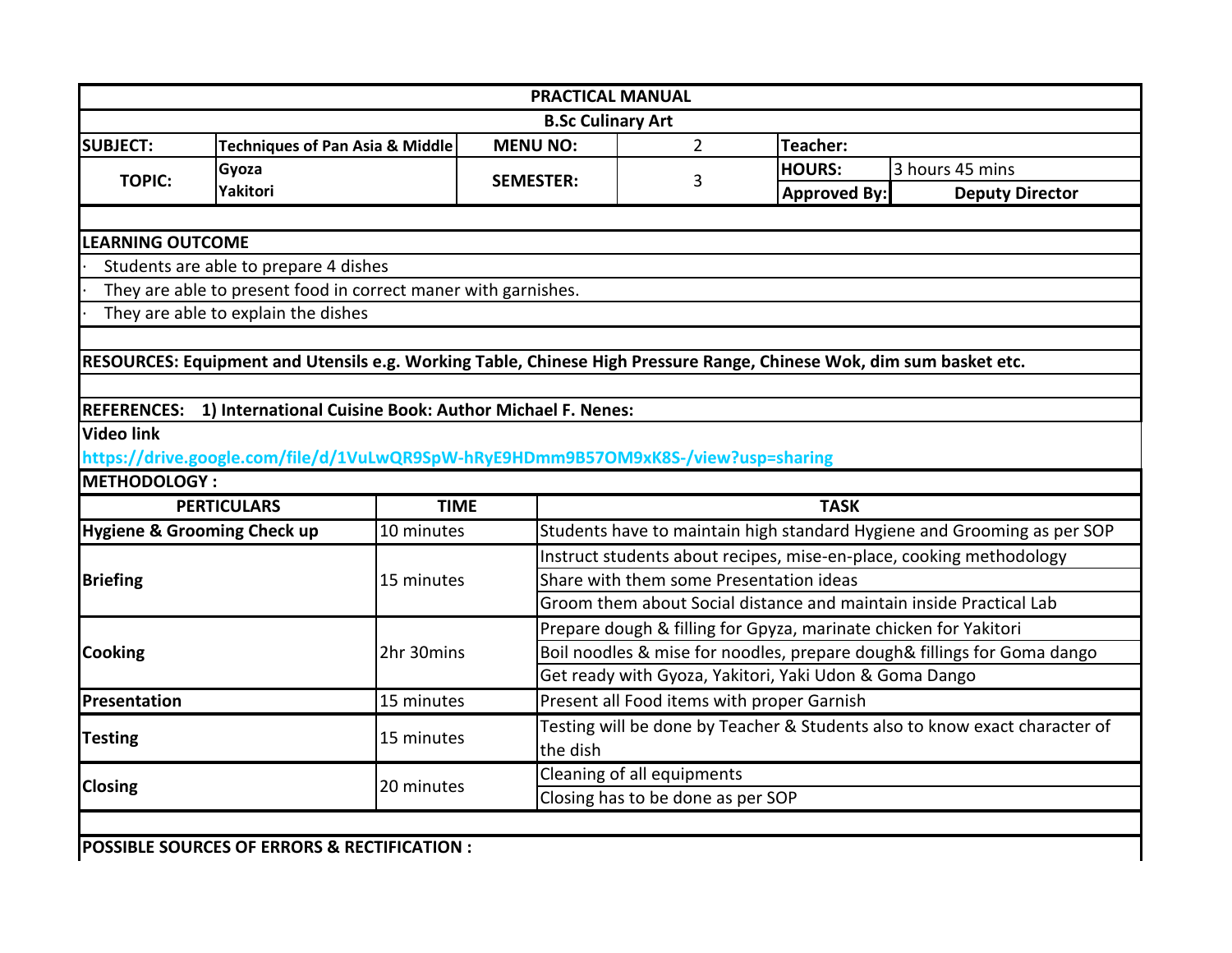| <b>POSSIBLE ERRORS</b>                          | <b>RECTIFICATION</b>                                                             |
|-------------------------------------------------|----------------------------------------------------------------------------------|
| If Dough for the goyza is tight or watery       | Adjust the water quanity in the dough                                            |
| If the Goyza sticks to to the bottom of steamer | Place carrot or any root vegetables slices at the bottom or apply oil inside the |
| If Yakitori is too dark & tough after cooking   | Adjust heat during cooking, frequently baste with marinade                       |
| If Noodles are sticking to each other           | Apply oil & keep aside                                                           |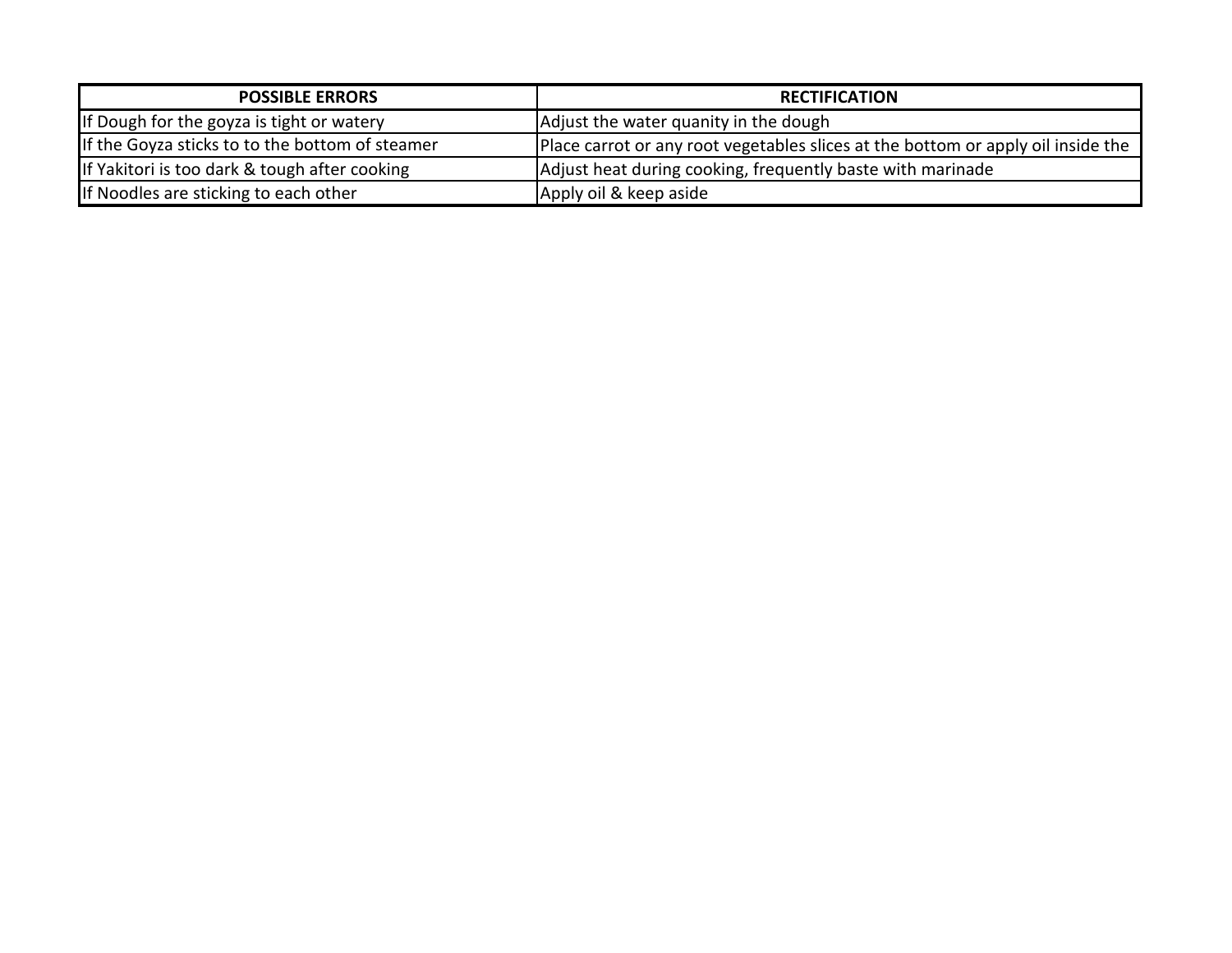|                                        |                                                                                                                |                                            | <b>PRACTICAL MANUAL</b>                                              |                                                                            |                                                                         |  |  |
|----------------------------------------|----------------------------------------------------------------------------------------------------------------|--------------------------------------------|----------------------------------------------------------------------|----------------------------------------------------------------------------|-------------------------------------------------------------------------|--|--|
|                                        |                                                                                                                |                                            | <b>B.Sc Culinary Art</b>                                             |                                                                            |                                                                         |  |  |
| <b>SUBJECT:</b>                        | <b>Techniques of Pan Asia &amp; Middle</b>                                                                     | <b>MENU NO:</b>                            | 3                                                                    | Teacher:                                                                   |                                                                         |  |  |
| <b>TOPIC:</b>                          | <b>Tord Man Pla</b>                                                                                            |                                            |                                                                      | <b>HOURS:</b>                                                              | 3 hours 45 mins                                                         |  |  |
|                                        | <b>Gaeng Kiew Warn Kai</b>                                                                                     | <b>SEMESTER:</b>                           | 3                                                                    | <b>Approved By:</b>                                                        | <b>Deputy Director</b>                                                  |  |  |
|                                        |                                                                                                                |                                            |                                                                      |                                                                            |                                                                         |  |  |
| <b>LEARNING OUTCOME</b>                |                                                                                                                |                                            |                                                                      |                                                                            |                                                                         |  |  |
|                                        | Students are able to prepare 4 dishes                                                                          |                                            |                                                                      |                                                                            |                                                                         |  |  |
|                                        | They are able to present food in correct maner with garnishes.                                                 |                                            |                                                                      |                                                                            |                                                                         |  |  |
|                                        | They are able to explain the dishes                                                                            |                                            |                                                                      |                                                                            |                                                                         |  |  |
|                                        |                                                                                                                |                                            |                                                                      |                                                                            |                                                                         |  |  |
|                                        | RESOURCES: Equipment and Utensils such as Working Table, Chinese Range, Wok, Griddle plate & refrigerator etc. |                                            |                                                                      |                                                                            |                                                                         |  |  |
|                                        |                                                                                                                |                                            |                                                                      |                                                                            |                                                                         |  |  |
|                                        | REFERENCES: 1) International Cuisine Book: Author Michael F. Nenes:                                            |                                            |                                                                      |                                                                            |                                                                         |  |  |
|                                        |                                                                                                                |                                            |                                                                      |                                                                            |                                                                         |  |  |
| <b>Video Link</b>                      |                                                                                                                |                                            |                                                                      |                                                                            |                                                                         |  |  |
|                                        | https://drive.google.com/file/d/1YU6_sWzQuSknJuzPkS4LCUgDQOgsZIFc/view?usp=sharing                             |                                            |                                                                      |                                                                            |                                                                         |  |  |
| <b>METHODOLOGY:</b>                    |                                                                                                                |                                            |                                                                      |                                                                            |                                                                         |  |  |
|                                        | <b>PERTICULARS</b><br><b>TIME</b>                                                                              |                                            |                                                                      | <b>TASK</b>                                                                |                                                                         |  |  |
| <b>Hygiene &amp; Grooming Check up</b> | 10 minutes                                                                                                     |                                            |                                                                      |                                                                            | Students have to maintain high standard Hygiene and Grooming as per SOP |  |  |
|                                        | 15 minutes                                                                                                     |                                            |                                                                      |                                                                            | Instruct students about recipes, mise-en-place, cooking methodology     |  |  |
| <b>Briefing</b>                        |                                                                                                                |                                            | Share with them some Presentation ideas                              |                                                                            |                                                                         |  |  |
|                                        |                                                                                                                |                                            | Groom them about Social distance and maintain inside Practical Lab   |                                                                            |                                                                         |  |  |
|                                        |                                                                                                                |                                            | Process fish for fish cakes, Mis-en-place for chicken in green curry |                                                                            |                                                                         |  |  |
| <b>Cooking</b>                         | 2hr 30mins                                                                                                     |                                            | Mise-en-place for rice, prepare iced tea & allow to chill            |                                                                            |                                                                         |  |  |
|                                        |                                                                                                                |                                            | Get ready with Tord Man Pla, Gaeng Kiew Warn Kai, Khao Pad, Cha Yen  |                                                                            |                                                                         |  |  |
| Presentation                           | 15 minutes                                                                                                     | Present all Food items with proper Garnish |                                                                      |                                                                            |                                                                         |  |  |
|                                        |                                                                                                                |                                            |                                                                      | Testing will be done by Teacher & Students also to know exact character of |                                                                         |  |  |
| <b>Testing</b>                         | 15 minutes                                                                                                     | the dish                                   |                                                                      |                                                                            |                                                                         |  |  |
|                                        |                                                                                                                |                                            | Cleaning of all equipments                                           |                                                                            |                                                                         |  |  |
| <b>Closing</b>                         | 20 minutes                                                                                                     |                                            | Closing has to be done as per SOP                                    |                                                                            |                                                                         |  |  |
|                                        |                                                                                                                |                                            |                                                                      |                                                                            |                                                                         |  |  |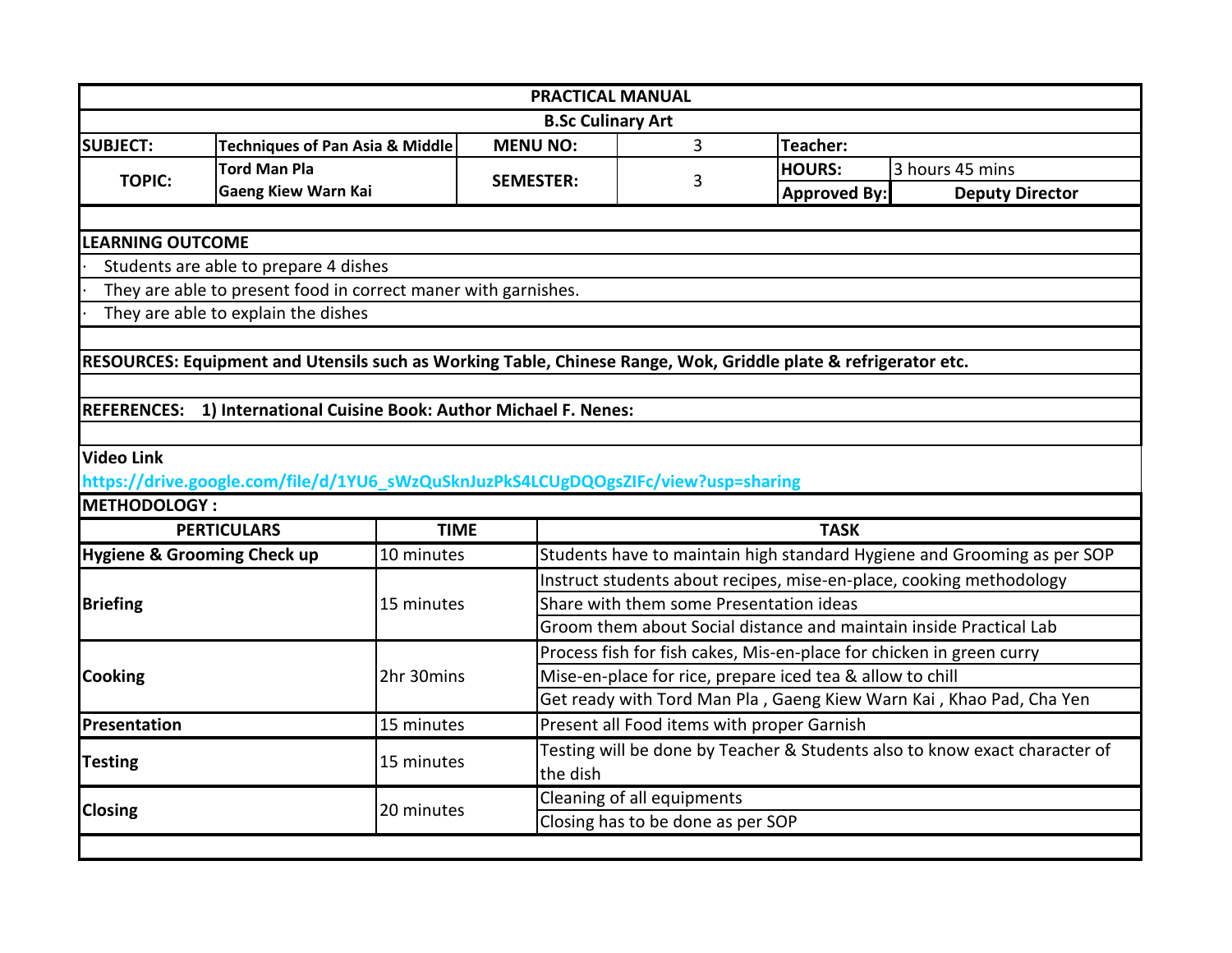| <b>POSSIBLE SOURCES OF ERRORS &amp; RECTIFICATION :</b> |                                                                           |  |  |
|---------------------------------------------------------|---------------------------------------------------------------------------|--|--|
| <b>POSSIBLE ERRORS</b>                                  | <b>RECTIFICATION</b>                                                      |  |  |
| If Fish cakes are too dry                               | Adjust the heat and baste frequently                                      |  |  |
| If the green curry too dry                              | Add more coconut milk and green curry paste; simmer for few more minutes. |  |  |
| If rice is overboiled                                   | Add oil & allow to chill till stir frying starts                          |  |  |
| If tea decoction is too strong or mild                  | Adjust the water and dairy quantity                                       |  |  |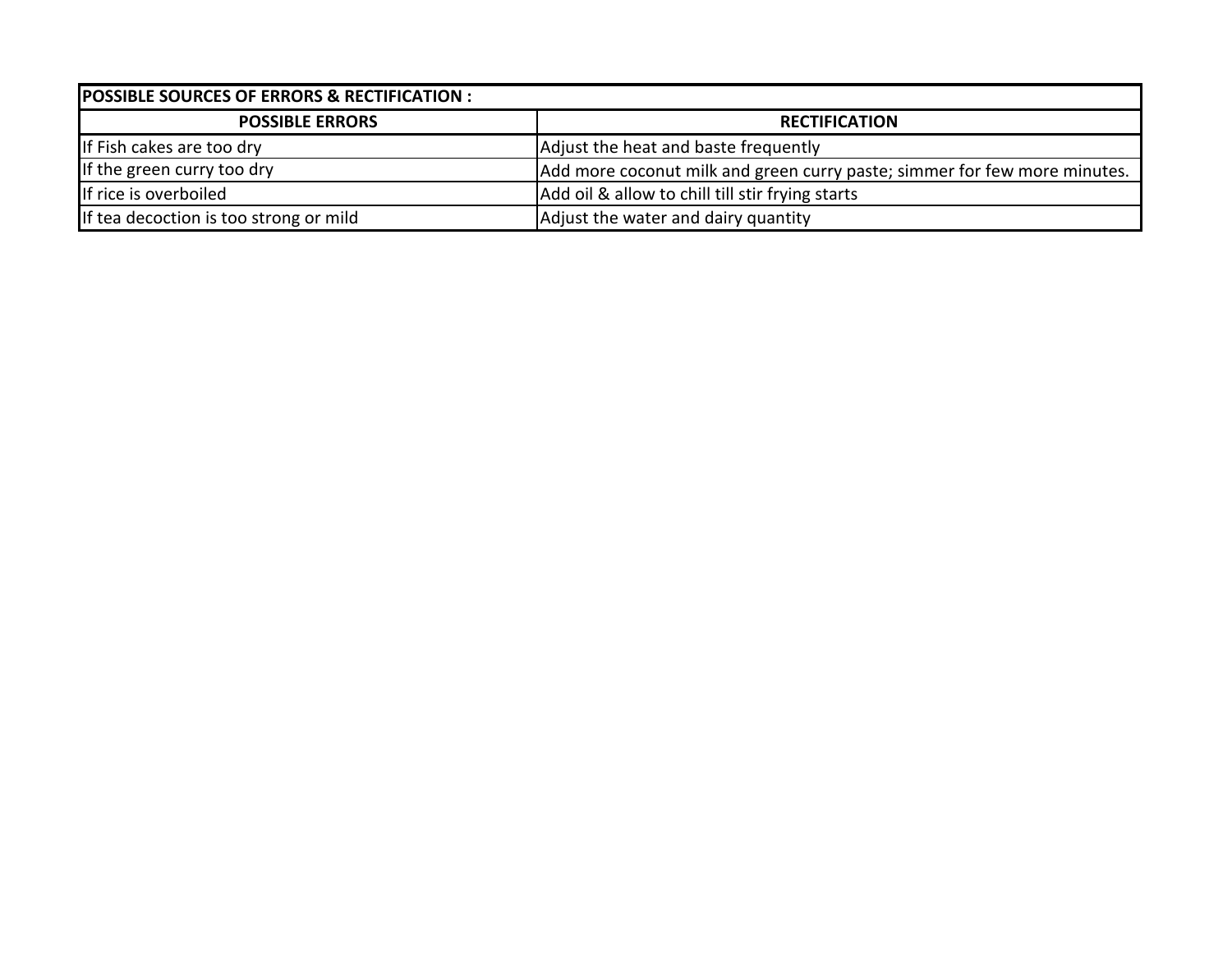| <b>PRACTICAL MANUAL</b>                                                                                      |                                                                                                 |             |                                         |                                                                    |                     |                                                                         |  |  |
|--------------------------------------------------------------------------------------------------------------|-------------------------------------------------------------------------------------------------|-------------|-----------------------------------------|--------------------------------------------------------------------|---------------------|-------------------------------------------------------------------------|--|--|
| <b>B.Sc Culinary Art</b>                                                                                     |                                                                                                 |             |                                         |                                                                    |                     |                                                                         |  |  |
| <b>SUBJECT:</b>                                                                                              | <b>Techniques of Pan Asia &amp; Middle</b>                                                      |             | <b>MENU NO:</b>                         | 4                                                                  | Teacher:            |                                                                         |  |  |
|                                                                                                              | <b>Satay Ayam</b>                                                                               |             |                                         |                                                                    | <b>HOURS:</b>       | 3 hours 45 mins                                                         |  |  |
| <b>TOPIC:</b>                                                                                                | Rendang                                                                                         |             | <b>SEMESTER:</b>                        | 3                                                                  | <b>Approved By:</b> | <b>Deputy Director</b>                                                  |  |  |
|                                                                                                              |                                                                                                 |             |                                         |                                                                    |                     |                                                                         |  |  |
| <b>LEARNING OUTCOME</b>                                                                                      |                                                                                                 |             |                                         |                                                                    |                     |                                                                         |  |  |
|                                                                                                              | Students are able to prepare 4 dishes                                                           |             |                                         |                                                                    |                     |                                                                         |  |  |
|                                                                                                              | They are able to present food in correct maner with garnishes.                                  |             |                                         |                                                                    |                     |                                                                         |  |  |
|                                                                                                              | They are able to explain the dishes                                                             |             |                                         |                                                                    |                     |                                                                         |  |  |
|                                                                                                              |                                                                                                 |             |                                         |                                                                    |                     |                                                                         |  |  |
|                                                                                                              | RESOURCES: Equipment and Utensils such as Working Table, Chinese Range, Wok, Griddle plate etc. |             |                                         |                                                                    |                     |                                                                         |  |  |
|                                                                                                              |                                                                                                 |             |                                         |                                                                    |                     |                                                                         |  |  |
|                                                                                                              | REFERENCES: 1) International Cuisine Book: Author Michael F. Nenes:                             |             |                                         |                                                                    |                     |                                                                         |  |  |
|                                                                                                              |                                                                                                 |             |                                         |                                                                    |                     |                                                                         |  |  |
| <b>Video Link</b>                                                                                            |                                                                                                 |             |                                         |                                                                    |                     |                                                                         |  |  |
| 1) Chickn Satay                                                                                              |                                                                                                 |             |                                         |                                                                    |                     |                                                                         |  |  |
|                                                                                                              | https://drive.google.com/file/d/1sbBY1wDDIdhN3sEnryYllVMHGmb5KP3A/view?usp=sharing              |             |                                         |                                                                    |                     |                                                                         |  |  |
| 2) Nasi Goreng                                                                                               |                                                                                                 |             |                                         |                                                                    |                     |                                                                         |  |  |
|                                                                                                              | https://drive.google.com/file/d/1ITJjivjs4JY3vEPbcfwKTUtVUqFrwTyC/view?usp=sharing              |             |                                         |                                                                    |                     |                                                                         |  |  |
| 3) Rendang                                                                                                   |                                                                                                 |             |                                         |                                                                    |                     |                                                                         |  |  |
|                                                                                                              | https://drive.google.com/file/d/1iHcV-AEMw_3GZ7gHXi56rQj9ux_1geM3/view?usp=sharing              |             |                                         |                                                                    |                     |                                                                         |  |  |
| 4) Sambal Ulek                                                                                               |                                                                                                 |             |                                         |                                                                    |                     |                                                                         |  |  |
|                                                                                                              | https://drive.google.com/file/d/16FdLuUNHg9SKvUd_i_vud0WsMHVxup-S/view?usp=sharing              |             |                                         |                                                                    |                     |                                                                         |  |  |
| <b>METHODOLOGY:</b>                                                                                          |                                                                                                 |             |                                         |                                                                    |                     |                                                                         |  |  |
|                                                                                                              | <b>PERTICULARS</b>                                                                              | <b>TIME</b> |                                         |                                                                    | <b>TASK</b>         |                                                                         |  |  |
| Hygiene & Grooming Check up                                                                                  |                                                                                                 | 10 minutes  |                                         |                                                                    |                     | Students have to maintain high standard Hygiene and Grooming as per SOP |  |  |
|                                                                                                              |                                                                                                 |             |                                         |                                                                    |                     | Instruct students about recipes, mise-en-place, cooking methodology     |  |  |
| <b>Briefing</b>                                                                                              |                                                                                                 | 15 minutes  | Share with them some Presentation ideas |                                                                    |                     |                                                                         |  |  |
|                                                                                                              |                                                                                                 |             |                                         | Groom them about Social distance and maintain inside Practical Lab |                     |                                                                         |  |  |
|                                                                                                              |                                                                                                 |             |                                         | Mis-en-place for satay ayam & rendang                              |                     |                                                                         |  |  |
| <b>Cooking</b><br>Boil rice & other mis-en-place for nasi goreng, Prepare sambal & refrigerate<br>2hr 30mins |                                                                                                 |             |                                         |                                                                    |                     |                                                                         |  |  |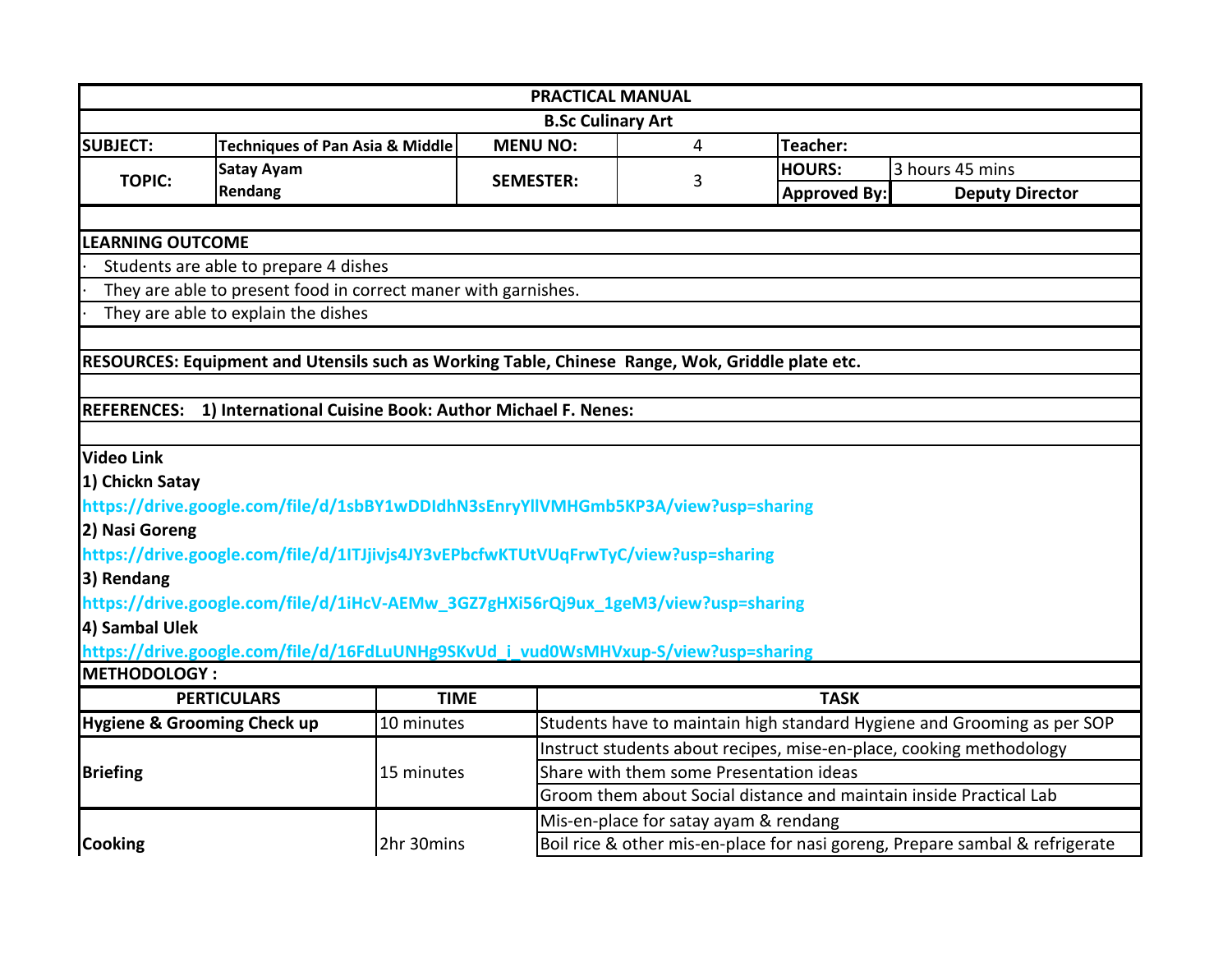|                                                         |                        | Start cooking Satay Ayam, Rendang, Nasi Goreng                                         |  |  |  |
|---------------------------------------------------------|------------------------|----------------------------------------------------------------------------------------|--|--|--|
| Presentation                                            | 15 minutes             | Present all Food items with proper Garnish                                             |  |  |  |
| <b>Testing</b>                                          | 15 minutes             | Testing will be done by Teacher & Students also to know exact character of<br>the dish |  |  |  |
|                                                         |                        | Cleaning of all equipments                                                             |  |  |  |
| <b>Closing</b><br>20 minutes                            |                        | Closing has to be done as per SOP                                                      |  |  |  |
|                                                         |                        |                                                                                        |  |  |  |
| <b>POSSIBLE SOURCES OF ERRORS &amp; RECTIFICATION :</b> |                        |                                                                                        |  |  |  |
|                                                         | <b>POSSIBLE ERRORS</b> | <b>RECTIFICATION</b>                                                                   |  |  |  |
| If Chicken Satay is too dry                             |                        | Adjust the heat and baste frequently                                                   |  |  |  |
| If the rendang is too dry                               |                        | Add more coconut milk & simmer for few more minutes.                                   |  |  |  |
| If rice is overboiled                                   |                        | Add oil & allow to chill till stir frying starts                                       |  |  |  |
| If sambal is at room temperature                        |                        | Keep it inside deep freezer or over ice water bath before service                      |  |  |  |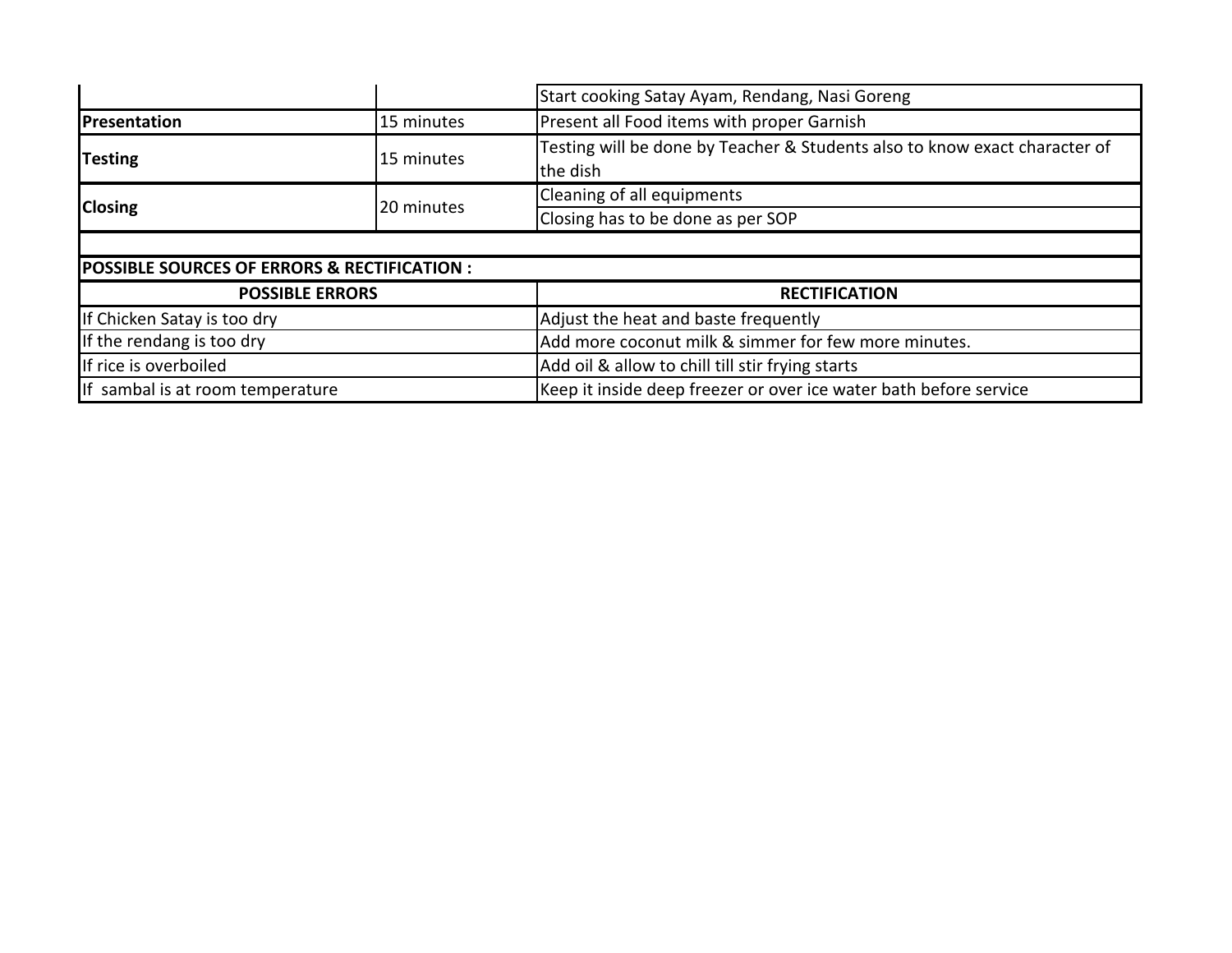|                                   | <b>PRACTICAL MANUAL</b>                                                                  |                     |                                            |               |                                                                                 |  |  |  |
|-----------------------------------|------------------------------------------------------------------------------------------|---------------------|--------------------------------------------|---------------|---------------------------------------------------------------------------------|--|--|--|
|                                   |                                                                                          |                     | <b>B.Sc Culinary Art</b>                   |               |                                                                                 |  |  |  |
| <b>SUBJECT:</b>                   | <b>Techniques of Pan Asia &amp; Middle</b>                                               | <b>MENU NO:</b>     | 5                                          | Teacher:      |                                                                                 |  |  |  |
| <b>TOPIC:</b>                     | <b>Cha Gio with Nuoc Cham</b>                                                            | <b>SEMESTER:</b>    | 3                                          | <b>HOURS:</b> | 3 hours 45 mins                                                                 |  |  |  |
|                                   | Pho ga                                                                                   |                     |                                            | Approved By:  | <b>Deputy Director</b>                                                          |  |  |  |
|                                   |                                                                                          |                     |                                            |               |                                                                                 |  |  |  |
| <b>LEARNING OUTCOME</b>           |                                                                                          |                     |                                            |               |                                                                                 |  |  |  |
|                                   | Students are able to prepare 4 dishes                                                    |                     |                                            |               |                                                                                 |  |  |  |
|                                   | They are able to present food in correct maner with garnishes.                           |                     |                                            |               |                                                                                 |  |  |  |
|                                   | They are able to explain the dishes                                                      |                     |                                            |               |                                                                                 |  |  |  |
|                                   |                                                                                          |                     |                                            |               |                                                                                 |  |  |  |
|                                   | RESOURCES: Equipment and Utensils such as Working Table, Range, Wok, Deep fat fryer etc. |                     |                                            |               |                                                                                 |  |  |  |
|                                   |                                                                                          |                     |                                            |               |                                                                                 |  |  |  |
| <b>REFERENCES:</b>                | 1) International Cuisine Book: Author Michael F. Nenes:                                  |                     |                                            |               |                                                                                 |  |  |  |
| <b>Video Link</b>                 |                                                                                          |                     |                                            |               |                                                                                 |  |  |  |
|                                   | https://youtu.be/36E3XXqab40                                                             |                     |                                            |               |                                                                                 |  |  |  |
|                                   |                                                                                          | <b>METHODOLOGY:</b> |                                            |               |                                                                                 |  |  |  |
| <b>PERTICULARS</b><br><b>TIME</b> |                                                                                          |                     |                                            |               |                                                                                 |  |  |  |
|                                   |                                                                                          |                     |                                            | <b>TASK</b>   |                                                                                 |  |  |  |
|                                   | <b>Hygiene &amp; Grooming Check up</b><br>10 minutes                                     |                     |                                            |               | Students have to maintain high standard Hygiene and Grooming as per SOP         |  |  |  |
|                                   |                                                                                          |                     |                                            |               | Instruct students about recipes, mise-en-place, cooking methodology             |  |  |  |
| <b>Briefing</b>                   | 15 minutes                                                                               |                     | Share with them some Presentation ideas    |               |                                                                                 |  |  |  |
|                                   |                                                                                          |                     |                                            |               | Groom them about Social distance and maintain inside Practical Lab              |  |  |  |
|                                   |                                                                                          |                     |                                            |               | Mis-en-place for spring rolls & dips; Mis-en-place for soup; cut & marinate the |  |  |  |
| <b>Cooking</b>                    | 2hr 30mins                                                                               |                     | pork, Prepare the dough for doughnuts.     |               |                                                                                 |  |  |  |
|                                   |                                                                                          |                     |                                            |               | Start cooking Cha Gio with Nuoc Cham, Pho ga, Thit rang cháy cạnh & Quẩy        |  |  |  |
| <b>Presentation</b>               | 15 minutes                                                                               |                     | Present all Food items with proper Garnish |               |                                                                                 |  |  |  |
|                                   |                                                                                          |                     |                                            |               | Testing will be done by Teacher & Students also to know exact character of      |  |  |  |
| <b>Testing</b>                    | 15 minutes                                                                               | the dish            |                                            |               |                                                                                 |  |  |  |
|                                   |                                                                                          |                     | Cleaning of all equipments                 |               |                                                                                 |  |  |  |
| Closing                           | 20 minutes                                                                               |                     | Closing has to be done as per SOP          |               |                                                                                 |  |  |  |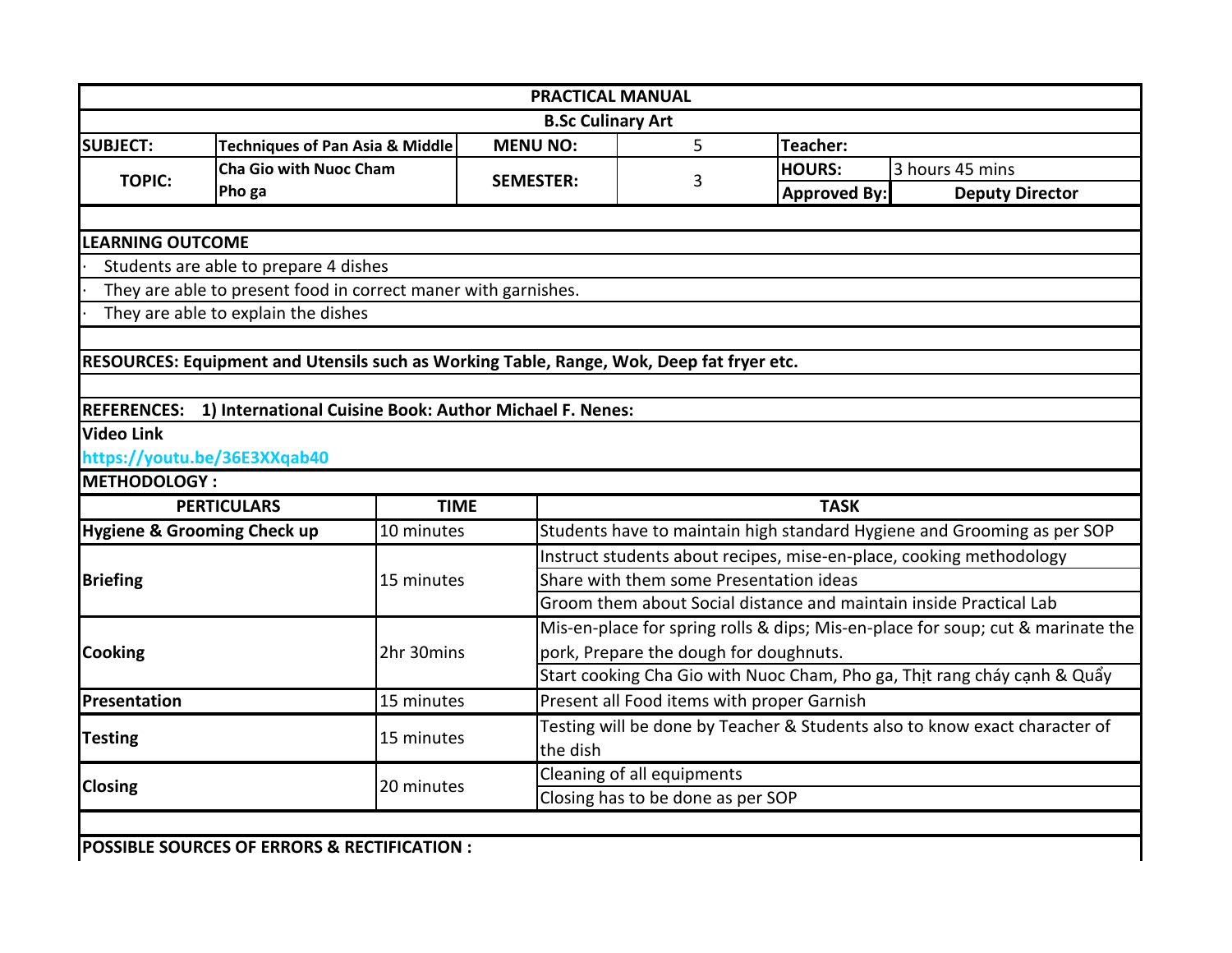| <b>POSSIBLE ERRORS</b>                     | <b>RECTIFICATION</b>                                                      |
|--------------------------------------------|---------------------------------------------------------------------------|
| If spring roll are too dark                | Adjust the heat                                                           |
| If the spring rolls fillings start falling | Seal the spring rolls tightly                                             |
| If doughnut are too dark                   | Adjust the heat                                                           |
| If Stir fried pork is too dry              | Sprinkle little water & mixed with fish sauce, then stri fry for few more |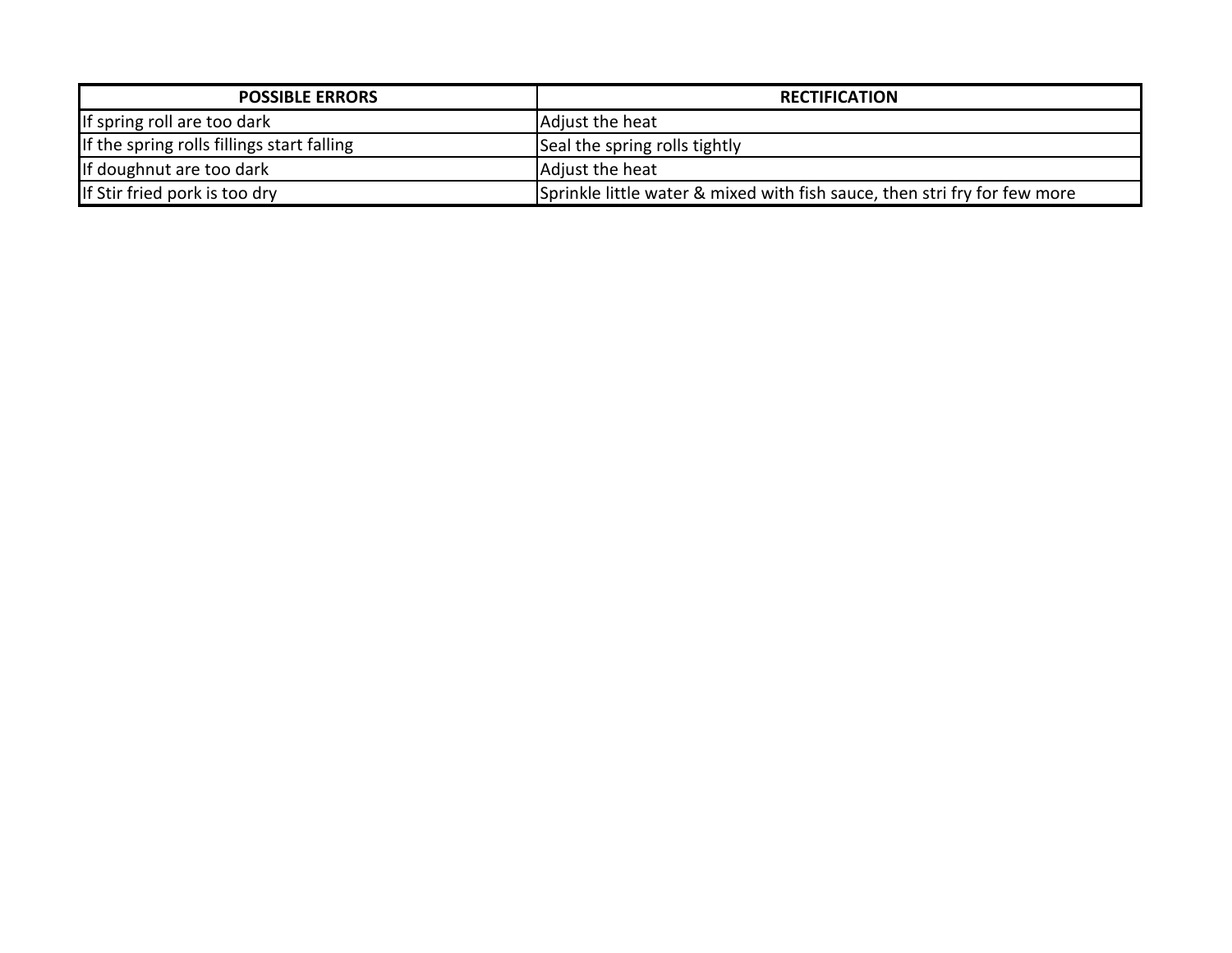| <b>PRACTICAL MANUAL</b> |                                                                                          |                  |                                                                            |                     |                                                                                  |  |  |
|-------------------------|------------------------------------------------------------------------------------------|------------------|----------------------------------------------------------------------------|---------------------|----------------------------------------------------------------------------------|--|--|
|                         |                                                                                          |                  | <b>B.Sc Culinary Art</b>                                                   |                     |                                                                                  |  |  |
| <b>SUBJECT:</b>         | <b>Techniques of Pan Asia &amp; Middle</b>                                               | <b>MENU NO:</b>  | 6                                                                          | Teacher:            |                                                                                  |  |  |
| <b>TOPIC:</b>           | <b>Twigim Mandu</b>                                                                      | <b>SEMESTER:</b> | 3                                                                          | <b>HOURS:</b>       | 3 hours 45 mins                                                                  |  |  |
|                         | Jeyuk bokkeum                                                                            |                  |                                                                            | <b>Approved By:</b> | <b>Deputy Director</b>                                                           |  |  |
|                         |                                                                                          |                  |                                                                            |                     |                                                                                  |  |  |
| <b>LEARNING OUTCOME</b> |                                                                                          |                  |                                                                            |                     |                                                                                  |  |  |
|                         | Students are able to prepare 4 dishes                                                    |                  |                                                                            |                     |                                                                                  |  |  |
|                         | They are able to present food in correct maner with garnishes.                           |                  |                                                                            |                     |                                                                                  |  |  |
|                         | They are able to explain the dishes                                                      |                  |                                                                            |                     |                                                                                  |  |  |
|                         |                                                                                          |                  |                                                                            |                     |                                                                                  |  |  |
|                         | RESOURCES: Equipment and Utensils such as Working Table, Range, Wok, Deep fat fryer etc. |                  |                                                                            |                     |                                                                                  |  |  |
|                         |                                                                                          |                  |                                                                            |                     |                                                                                  |  |  |
| <b>REFERENCES:</b>      | 1) International Cuisine Book: Author Michael F. Nenes:                                  |                  |                                                                            |                     |                                                                                  |  |  |
|                         |                                                                                          |                  |                                                                            |                     |                                                                                  |  |  |
| <b>Video Link</b>       |                                                                                          |                  |                                                                            |                     |                                                                                  |  |  |
|                         | Sigemuchi Mamoul, Jeyuk Bokeum                                                           |                  |                                                                            |                     |                                                                                  |  |  |
|                         | https://drive.google.com/file/d/1v_7yBVOMHSe8XxbYrLmlLYArFaUrQSZr/view?usp=sharing       |                  |                                                                            |                     |                                                                                  |  |  |
| <b>METHODOLOGY:</b>     |                                                                                          |                  |                                                                            |                     |                                                                                  |  |  |
|                         | <b>PERTICULARS</b>                                                                       | <b>TIME</b>      |                                                                            | <b>TASK</b>         |                                                                                  |  |  |
|                         | <b>Hygiene &amp; Grooming Check up</b><br>10 minutes                                     |                  |                                                                            |                     | Students have to maintain high standard Hygiene and Grooming as per SOP          |  |  |
|                         |                                                                                          |                  | Instruct students about recipes, mise-en-place, cooking methodology        |                     |                                                                                  |  |  |
| <b>Briefing</b>         | 15 minutes                                                                               |                  | Share with them some Presentation ideas                                    |                     |                                                                                  |  |  |
|                         |                                                                                          |                  | Groom them about Social distance and maintain inside Practical Lab         |                     |                                                                                  |  |  |
|                         |                                                                                          |                  |                                                                            |                     | Mis-en-place for spring rolls & dips; Mis-en-place for stir fried pork; seasoned |  |  |
| <b>Cooking</b>          | 2hr 30mins                                                                               |                  | spinach & rice pudding.                                                    |                     |                                                                                  |  |  |
|                         |                                                                                          |                  |                                                                            |                     | Start cooking Twigim Mandu, Jeyuk bokkeum, Sigeumchi Namul & Yak Sik             |  |  |
| Presentation            | 15 minutes                                                                               |                  | Present all Food items with proper Garnish                                 |                     |                                                                                  |  |  |
| <b>Testing</b>          | 15 minutes                                                                               |                  | Testing will be done by Teacher & Students also to know exact character of |                     |                                                                                  |  |  |
|                         |                                                                                          |                  | the dish                                                                   |                     |                                                                                  |  |  |
| <b>Closing</b>          | 20 minutes                                                                               |                  | Cleaning of all equipments                                                 |                     |                                                                                  |  |  |
|                         |                                                                                          |                  | Closing has to be done as per SOP                                          |                     |                                                                                  |  |  |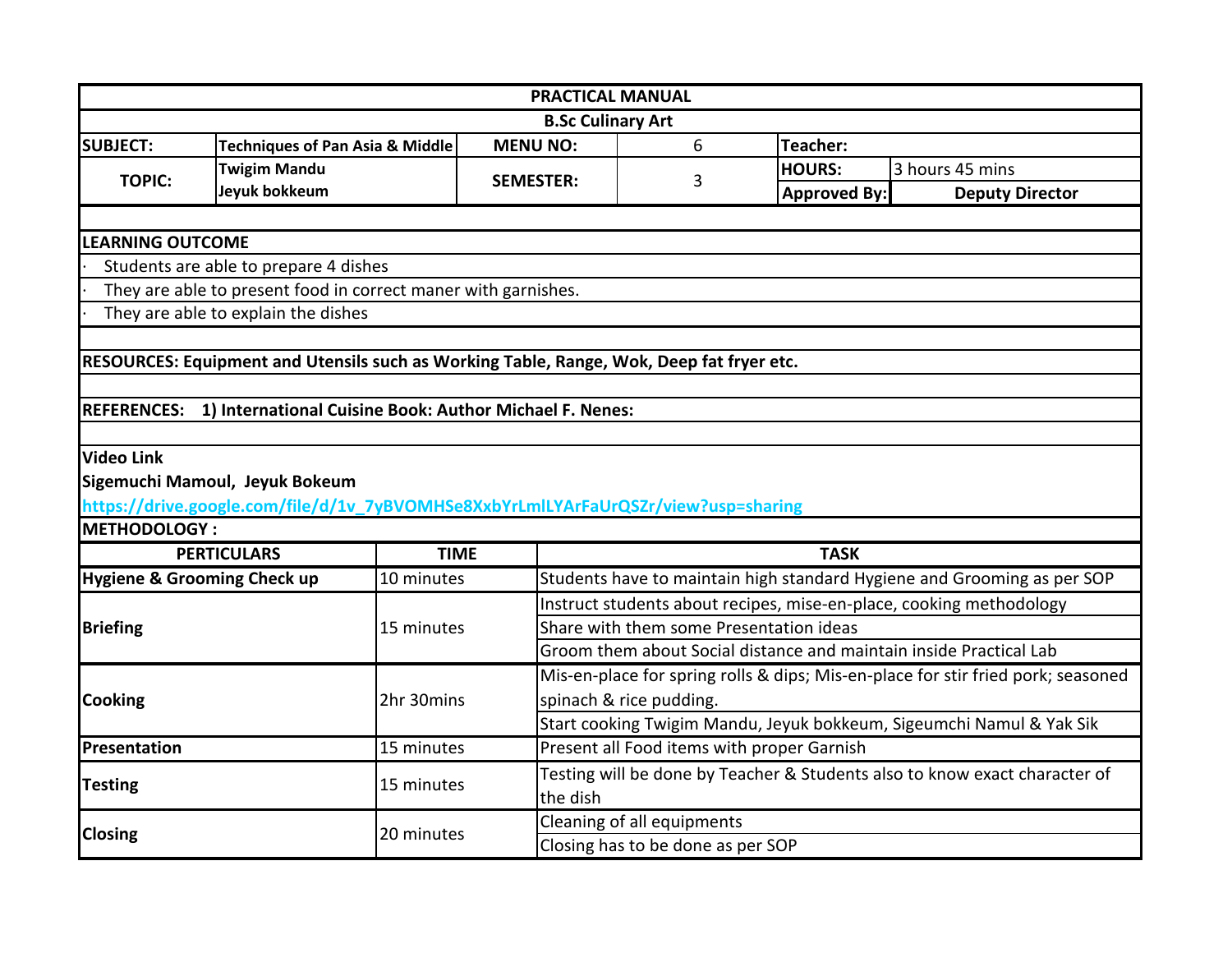| POSSIBLE SOURCES OF ERRORS & RECTIFICATION : |                                                   |  |  |  |  |
|----------------------------------------------|---------------------------------------------------|--|--|--|--|
| <b>POSSIBLE ERRORS</b>                       | <b>RECTIFICATION</b>                              |  |  |  |  |
| If spring roll are too dark                  | Adjust the heat                                   |  |  |  |  |
| If the spring rolls fillings start falling   | Seal the spring rolls tightly                     |  |  |  |  |
| If stir fried pork is too dry                | Adjust the water quantity                         |  |  |  |  |
| If Stir fried pork is too                    | Add water, vinegar & simmer for few more minutes. |  |  |  |  |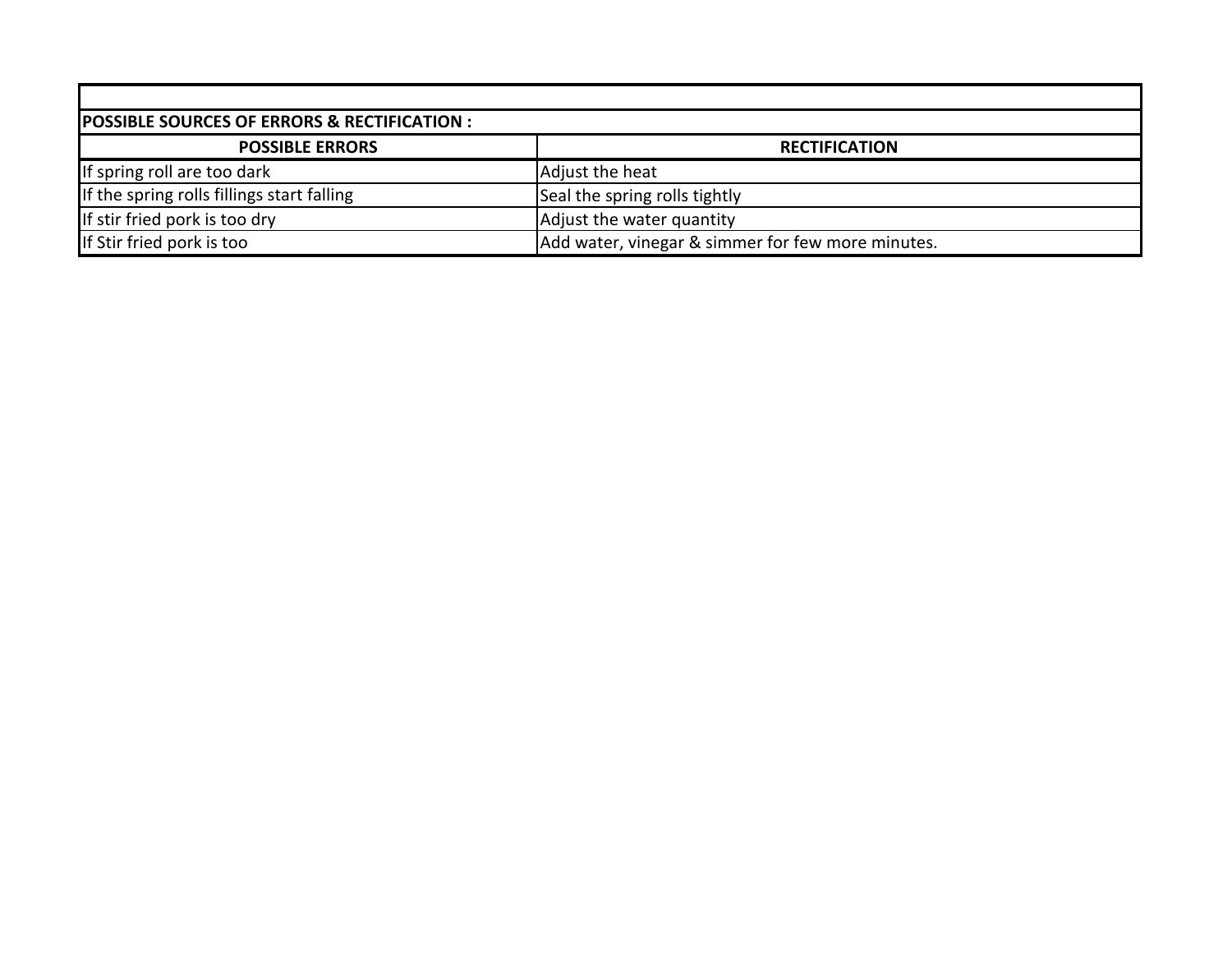| <b>B.Sc Culinary Art</b><br><b>MENU NO:</b><br>$\overline{7}$<br>Teacher:<br><b>Techniques of Pan Asia &amp; Middle</b><br><b>Ayam Kam Heong</b><br>3 hours 45 mins<br><b>HOURS:</b><br><b>TOPIC:</b><br><b>SEMESTER:</b><br>3<br><b>Gulai Tumis</b><br><b>Approved By:</b><br><b>Deputy Director</b><br><b>LEARNING OUTCOME</b><br>Students are able to prepare 4 dishes<br>They are able to present food in correct maner with garnishes.<br>They are able to explain the dishes<br>RESOURCES: Equipment and Utensils such as Working Table, Range, Wok, Deep fat fryer etc.<br>REFERENCES: 1) International Cuisine Book: Author Michael F. Nenes:<br><b>Video Link</b><br><b>Ayam Kang Heong</b><br>https://youtu.be/D5O4NWETt3Y<br>Nasi Lemak<br>https://youtu.be/IUIs4C86Ilo<br><b>METHODOLOGY:</b><br><b>PERTICULARS</b><br><b>TIME</b><br><b>TASK</b><br><b>Hygiene &amp; Grooming Check up</b><br>10 minutes<br>Students have to maintain high standard Hygiene and Grooming as per SOP<br>Instruct students about recipes, mise-en-place, cooking methodology<br>Share with them some Presentation ideas<br><b>Briefing</b><br>15 minutes<br>Groom them about Social distance and maintain inside Practical Lab<br>Mis-en-place for fried chicken, fish curry, stir fried rice & banana fritters.<br><b>Cooking</b><br>2hr 30mins<br>Start cooking Ayam Kam Heong, Gulai Tumis, Nasi Lemak & Pisang goreng<br>15 minutes<br>Present all Food items with proper Garnish<br>Testing will be done by Teacher & Students also to know exact character of<br><b>Testing</b><br>15 minutes<br>the dish | <b>PRACTICAL MANUAL</b> |  |  |  |  |  |  |  |
|------------------------------------------------------------------------------------------------------------------------------------------------------------------------------------------------------------------------------------------------------------------------------------------------------------------------------------------------------------------------------------------------------------------------------------------------------------------------------------------------------------------------------------------------------------------------------------------------------------------------------------------------------------------------------------------------------------------------------------------------------------------------------------------------------------------------------------------------------------------------------------------------------------------------------------------------------------------------------------------------------------------------------------------------------------------------------------------------------------------------------------------------------------------------------------------------------------------------------------------------------------------------------------------------------------------------------------------------------------------------------------------------------------------------------------------------------------------------------------------------------------------------------------------------------------------------------------------------------------|-------------------------|--|--|--|--|--|--|--|
|                                                                                                                                                                                                                                                                                                                                                                                                                                                                                                                                                                                                                                                                                                                                                                                                                                                                                                                                                                                                                                                                                                                                                                                                                                                                                                                                                                                                                                                                                                                                                                                                            |                         |  |  |  |  |  |  |  |
|                                                                                                                                                                                                                                                                                                                                                                                                                                                                                                                                                                                                                                                                                                                                                                                                                                                                                                                                                                                                                                                                                                                                                                                                                                                                                                                                                                                                                                                                                                                                                                                                            | <b>SUBJECT:</b>         |  |  |  |  |  |  |  |
|                                                                                                                                                                                                                                                                                                                                                                                                                                                                                                                                                                                                                                                                                                                                                                                                                                                                                                                                                                                                                                                                                                                                                                                                                                                                                                                                                                                                                                                                                                                                                                                                            |                         |  |  |  |  |  |  |  |
|                                                                                                                                                                                                                                                                                                                                                                                                                                                                                                                                                                                                                                                                                                                                                                                                                                                                                                                                                                                                                                                                                                                                                                                                                                                                                                                                                                                                                                                                                                                                                                                                            |                         |  |  |  |  |  |  |  |
|                                                                                                                                                                                                                                                                                                                                                                                                                                                                                                                                                                                                                                                                                                                                                                                                                                                                                                                                                                                                                                                                                                                                                                                                                                                                                                                                                                                                                                                                                                                                                                                                            |                         |  |  |  |  |  |  |  |
|                                                                                                                                                                                                                                                                                                                                                                                                                                                                                                                                                                                                                                                                                                                                                                                                                                                                                                                                                                                                                                                                                                                                                                                                                                                                                                                                                                                                                                                                                                                                                                                                            |                         |  |  |  |  |  |  |  |
|                                                                                                                                                                                                                                                                                                                                                                                                                                                                                                                                                                                                                                                                                                                                                                                                                                                                                                                                                                                                                                                                                                                                                                                                                                                                                                                                                                                                                                                                                                                                                                                                            |                         |  |  |  |  |  |  |  |
|                                                                                                                                                                                                                                                                                                                                                                                                                                                                                                                                                                                                                                                                                                                                                                                                                                                                                                                                                                                                                                                                                                                                                                                                                                                                                                                                                                                                                                                                                                                                                                                                            |                         |  |  |  |  |  |  |  |
|                                                                                                                                                                                                                                                                                                                                                                                                                                                                                                                                                                                                                                                                                                                                                                                                                                                                                                                                                                                                                                                                                                                                                                                                                                                                                                                                                                                                                                                                                                                                                                                                            |                         |  |  |  |  |  |  |  |
|                                                                                                                                                                                                                                                                                                                                                                                                                                                                                                                                                                                                                                                                                                                                                                                                                                                                                                                                                                                                                                                                                                                                                                                                                                                                                                                                                                                                                                                                                                                                                                                                            |                         |  |  |  |  |  |  |  |
|                                                                                                                                                                                                                                                                                                                                                                                                                                                                                                                                                                                                                                                                                                                                                                                                                                                                                                                                                                                                                                                                                                                                                                                                                                                                                                                                                                                                                                                                                                                                                                                                            |                         |  |  |  |  |  |  |  |
|                                                                                                                                                                                                                                                                                                                                                                                                                                                                                                                                                                                                                                                                                                                                                                                                                                                                                                                                                                                                                                                                                                                                                                                                                                                                                                                                                                                                                                                                                                                                                                                                            |                         |  |  |  |  |  |  |  |
|                                                                                                                                                                                                                                                                                                                                                                                                                                                                                                                                                                                                                                                                                                                                                                                                                                                                                                                                                                                                                                                                                                                                                                                                                                                                                                                                                                                                                                                                                                                                                                                                            |                         |  |  |  |  |  |  |  |
|                                                                                                                                                                                                                                                                                                                                                                                                                                                                                                                                                                                                                                                                                                                                                                                                                                                                                                                                                                                                                                                                                                                                                                                                                                                                                                                                                                                                                                                                                                                                                                                                            |                         |  |  |  |  |  |  |  |
|                                                                                                                                                                                                                                                                                                                                                                                                                                                                                                                                                                                                                                                                                                                                                                                                                                                                                                                                                                                                                                                                                                                                                                                                                                                                                                                                                                                                                                                                                                                                                                                                            |                         |  |  |  |  |  |  |  |
|                                                                                                                                                                                                                                                                                                                                                                                                                                                                                                                                                                                                                                                                                                                                                                                                                                                                                                                                                                                                                                                                                                                                                                                                                                                                                                                                                                                                                                                                                                                                                                                                            |                         |  |  |  |  |  |  |  |
|                                                                                                                                                                                                                                                                                                                                                                                                                                                                                                                                                                                                                                                                                                                                                                                                                                                                                                                                                                                                                                                                                                                                                                                                                                                                                                                                                                                                                                                                                                                                                                                                            |                         |  |  |  |  |  |  |  |
|                                                                                                                                                                                                                                                                                                                                                                                                                                                                                                                                                                                                                                                                                                                                                                                                                                                                                                                                                                                                                                                                                                                                                                                                                                                                                                                                                                                                                                                                                                                                                                                                            |                         |  |  |  |  |  |  |  |
|                                                                                                                                                                                                                                                                                                                                                                                                                                                                                                                                                                                                                                                                                                                                                                                                                                                                                                                                                                                                                                                                                                                                                                                                                                                                                                                                                                                                                                                                                                                                                                                                            |                         |  |  |  |  |  |  |  |
|                                                                                                                                                                                                                                                                                                                                                                                                                                                                                                                                                                                                                                                                                                                                                                                                                                                                                                                                                                                                                                                                                                                                                                                                                                                                                                                                                                                                                                                                                                                                                                                                            |                         |  |  |  |  |  |  |  |
|                                                                                                                                                                                                                                                                                                                                                                                                                                                                                                                                                                                                                                                                                                                                                                                                                                                                                                                                                                                                                                                                                                                                                                                                                                                                                                                                                                                                                                                                                                                                                                                                            |                         |  |  |  |  |  |  |  |
|                                                                                                                                                                                                                                                                                                                                                                                                                                                                                                                                                                                                                                                                                                                                                                                                                                                                                                                                                                                                                                                                                                                                                                                                                                                                                                                                                                                                                                                                                                                                                                                                            |                         |  |  |  |  |  |  |  |
|                                                                                                                                                                                                                                                                                                                                                                                                                                                                                                                                                                                                                                                                                                                                                                                                                                                                                                                                                                                                                                                                                                                                                                                                                                                                                                                                                                                                                                                                                                                                                                                                            |                         |  |  |  |  |  |  |  |
|                                                                                                                                                                                                                                                                                                                                                                                                                                                                                                                                                                                                                                                                                                                                                                                                                                                                                                                                                                                                                                                                                                                                                                                                                                                                                                                                                                                                                                                                                                                                                                                                            |                         |  |  |  |  |  |  |  |
|                                                                                                                                                                                                                                                                                                                                                                                                                                                                                                                                                                                                                                                                                                                                                                                                                                                                                                                                                                                                                                                                                                                                                                                                                                                                                                                                                                                                                                                                                                                                                                                                            |                         |  |  |  |  |  |  |  |
|                                                                                                                                                                                                                                                                                                                                                                                                                                                                                                                                                                                                                                                                                                                                                                                                                                                                                                                                                                                                                                                                                                                                                                                                                                                                                                                                                                                                                                                                                                                                                                                                            |                         |  |  |  |  |  |  |  |
|                                                                                                                                                                                                                                                                                                                                                                                                                                                                                                                                                                                                                                                                                                                                                                                                                                                                                                                                                                                                                                                                                                                                                                                                                                                                                                                                                                                                                                                                                                                                                                                                            |                         |  |  |  |  |  |  |  |
|                                                                                                                                                                                                                                                                                                                                                                                                                                                                                                                                                                                                                                                                                                                                                                                                                                                                                                                                                                                                                                                                                                                                                                                                                                                                                                                                                                                                                                                                                                                                                                                                            | Presentation            |  |  |  |  |  |  |  |
|                                                                                                                                                                                                                                                                                                                                                                                                                                                                                                                                                                                                                                                                                                                                                                                                                                                                                                                                                                                                                                                                                                                                                                                                                                                                                                                                                                                                                                                                                                                                                                                                            |                         |  |  |  |  |  |  |  |
|                                                                                                                                                                                                                                                                                                                                                                                                                                                                                                                                                                                                                                                                                                                                                                                                                                                                                                                                                                                                                                                                                                                                                                                                                                                                                                                                                                                                                                                                                                                                                                                                            |                         |  |  |  |  |  |  |  |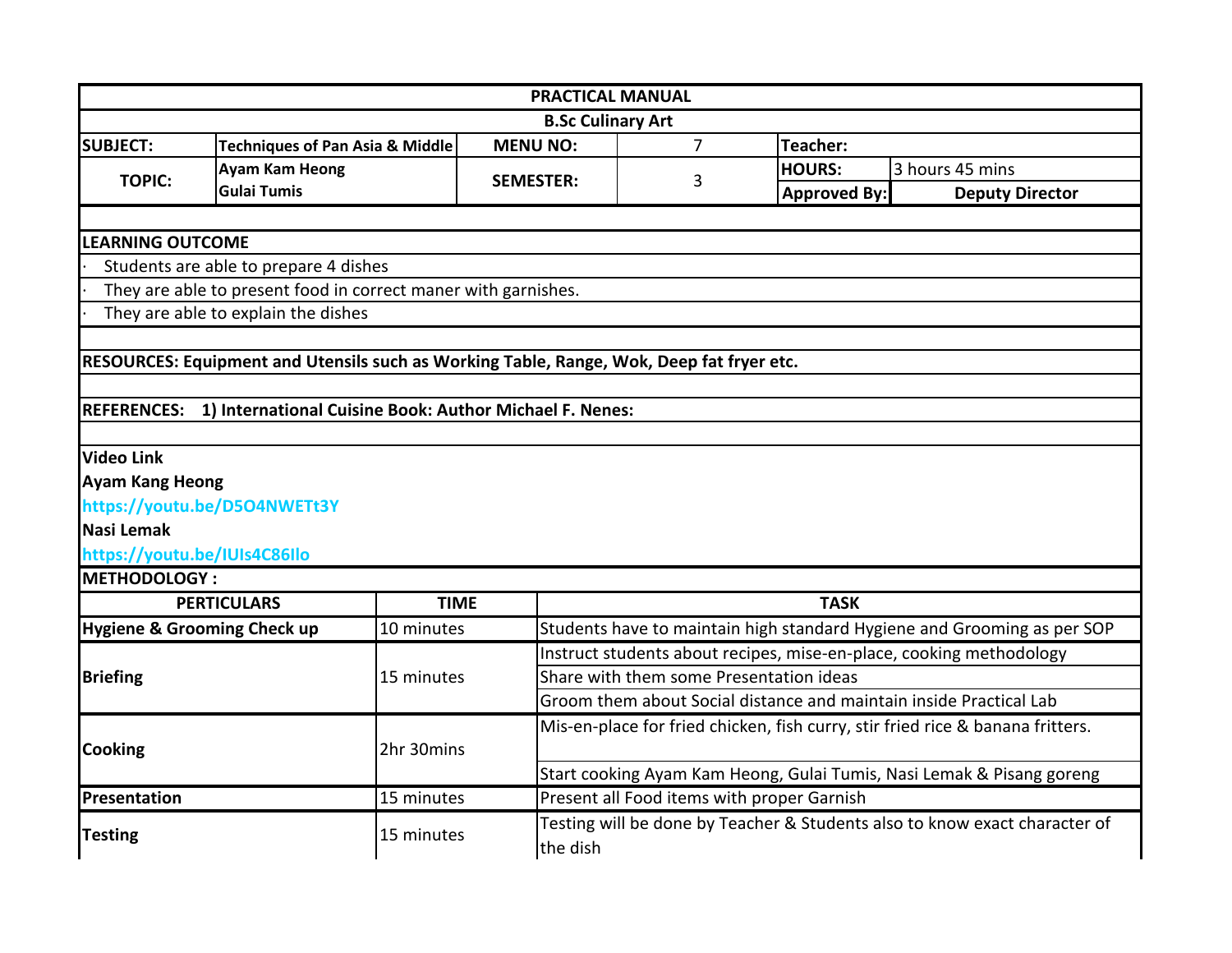| <b>Closing</b>                                          | 20 minutes | Cleaning of all equipments                                           |  |  |  |
|---------------------------------------------------------|------------|----------------------------------------------------------------------|--|--|--|
|                                                         |            | Closing has to be done as per SOP                                    |  |  |  |
|                                                         |            |                                                                      |  |  |  |
| <b>POSSIBLE SOURCES OF ERRORS &amp; RECTIFICATION :</b> |            |                                                                      |  |  |  |
| <b>POSSIBLE ERRORS</b>                                  |            | <b>RECTIFICATION</b>                                                 |  |  |  |
| If fried chicken pieces are too dark                    |            | Adjust the heat & cooking time                                       |  |  |  |
| If the fish curry is too watery or thick                |            | Simmer for it more time; or add coconut milk and simmer till reduced |  |  |  |
| If banana fritters are too dark                         |            | Adjust the heat & cooking time                                       |  |  |  |
| If the nasi lemak contains bundles of rice grains       |            | Break the rice grains & cook for more time                           |  |  |  |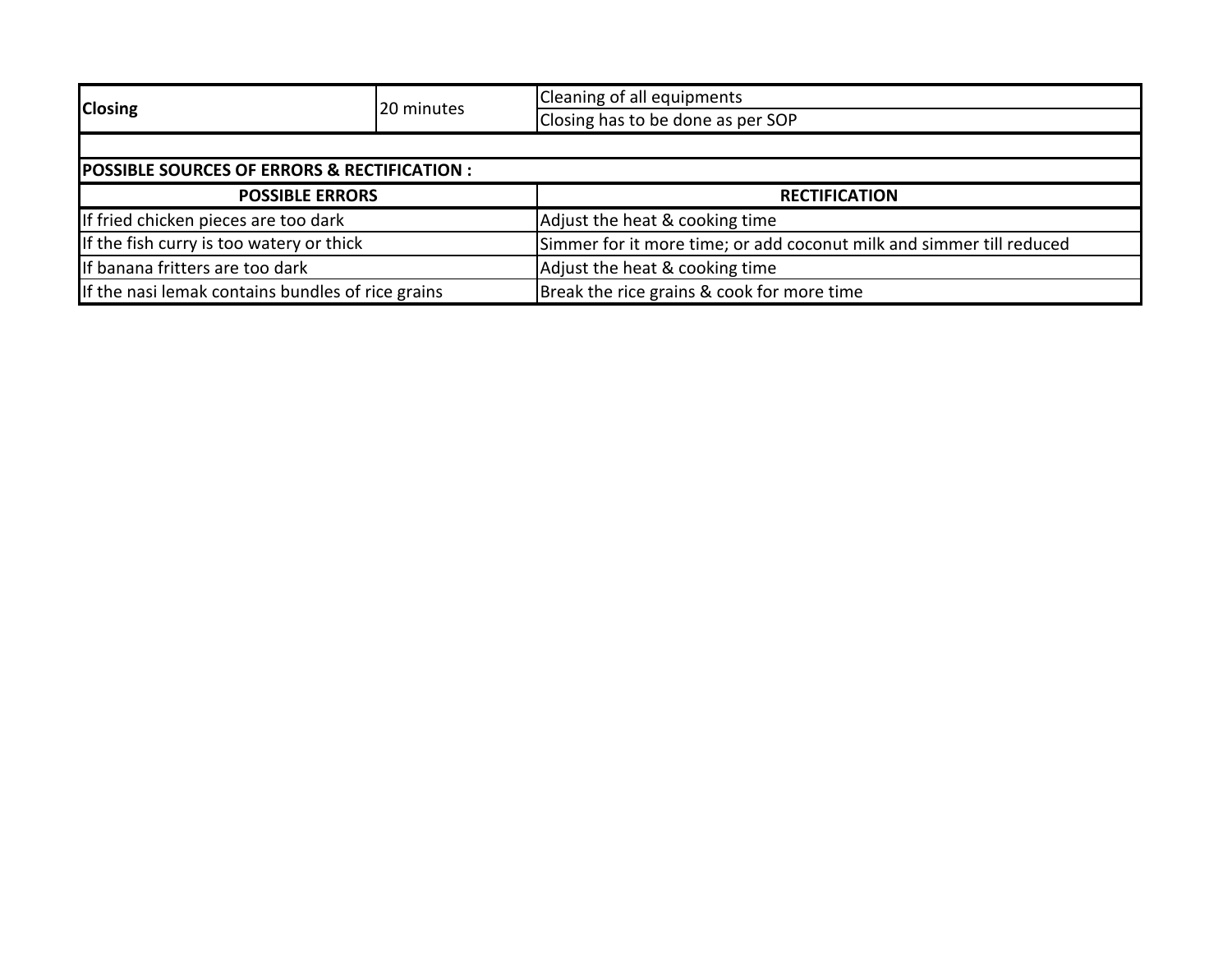|                              |                                                                                           |                  | <b>PRACTICAL MANUAL</b>                                             |   |                                            |                                                                            |  |
|------------------------------|-------------------------------------------------------------------------------------------|------------------|---------------------------------------------------------------------|---|--------------------------------------------|----------------------------------------------------------------------------|--|
|                              |                                                                                           |                  | <b>B.Sc Culinary Art</b>                                            |   |                                            |                                                                            |  |
| <b>SUBJECT:</b>              | <b>Techniques of Pan Asia &amp; Middle</b>                                                | <b>MENU NO:</b>  |                                                                     | 8 | Teacher:                                   |                                                                            |  |
| <b>TOPIC:</b>                | Mohinga                                                                                   | <b>SEMESTER:</b> |                                                                     | 3 | <b>HOURS:</b>                              | 3 hours 45 mins                                                            |  |
|                              | <b>Khow suey</b>                                                                          |                  |                                                                     |   | <b>Approved By:</b>                        | <b>Deputy Director</b>                                                     |  |
|                              |                                                                                           |                  |                                                                     |   |                                            |                                                                            |  |
| <b>LEARNING OUTCOME</b>      |                                                                                           |                  |                                                                     |   |                                            |                                                                            |  |
|                              | Students are able to prepare 4 dishes                                                     |                  |                                                                     |   |                                            |                                                                            |  |
|                              | They are able to present food in correct maner with garnishes.                            |                  |                                                                     |   |                                            |                                                                            |  |
|                              | They are able to explain the dishes                                                       |                  |                                                                     |   |                                            |                                                                            |  |
|                              |                                                                                           |                  |                                                                     |   |                                            |                                                                            |  |
|                              | RESOURCES: Equipment and Utensils such as Working Table, Range, Wok, Dim sum steamer etc. |                  |                                                                     |   |                                            |                                                                            |  |
|                              |                                                                                           |                  |                                                                     |   |                                            |                                                                            |  |
| <b>REFERENCES:</b>           | 1) International Cuisine Book: Author Michael F. Nenes:                                   |                  |                                                                     |   |                                            |                                                                            |  |
|                              |                                                                                           |                  |                                                                     |   |                                            |                                                                            |  |
| <b>Video Link</b>            |                                                                                           |                  |                                                                     |   |                                            |                                                                            |  |
| <b>Khow Suey</b>             |                                                                                           |                  |                                                                     |   |                                            |                                                                            |  |
|                              | https://youtu.be/FGVae1DsHX0                                                              |                  |                                                                     |   |                                            |                                                                            |  |
| Mohinga                      |                                                                                           |                  |                                                                     |   |                                            |                                                                            |  |
| https://youtu.be/IMgiF6vEjcl |                                                                                           |                  |                                                                     |   |                                            |                                                                            |  |
| METHODOLOGY:                 |                                                                                           |                  |                                                                     |   |                                            |                                                                            |  |
|                              | <b>PERTICULARS</b>                                                                        | <b>TIME</b>      |                                                                     |   | <b>TASK</b>                                |                                                                            |  |
|                              | <b>Hygiene &amp; Grooming Check up</b><br>10 minutes                                      |                  |                                                                     |   |                                            | Students have to maintain high standard Hygiene and Grooming as per SOP    |  |
|                              |                                                                                           |                  | Instruct students about recipes, mise-en-place, cooking methodology |   |                                            |                                                                            |  |
| <b>Briefing</b>              | 15 minutes                                                                                |                  | Share with them some Presentation ideas                             |   |                                            |                                                                            |  |
|                              |                                                                                           |                  |                                                                     |   |                                            | Groom them about Social distance and maintain inside Practical Lab         |  |
|                              |                                                                                           |                  |                                                                     |   |                                            | Mis-en-place for soup, khao suey, burmese rice & sticky rice balls.        |  |
| <b>Cooking</b>               | 2hr 30mins                                                                                |                  |                                                                     |   |                                            |                                                                            |  |
|                              |                                                                                           |                  |                                                                     |   |                                            | Start cooking Mohinga, Khow suey, Ohn htamin & Mont Lone Yay Paw           |  |
| Presentation                 | 15 minutes                                                                                |                  |                                                                     |   | Present all Food items with proper Garnish |                                                                            |  |
| <b>Testing</b>               | 15 minutes                                                                                |                  |                                                                     |   |                                            | Testing will be done by Teacher & Students also to know exact character of |  |
|                              |                                                                                           |                  | the dish                                                            |   |                                            |                                                                            |  |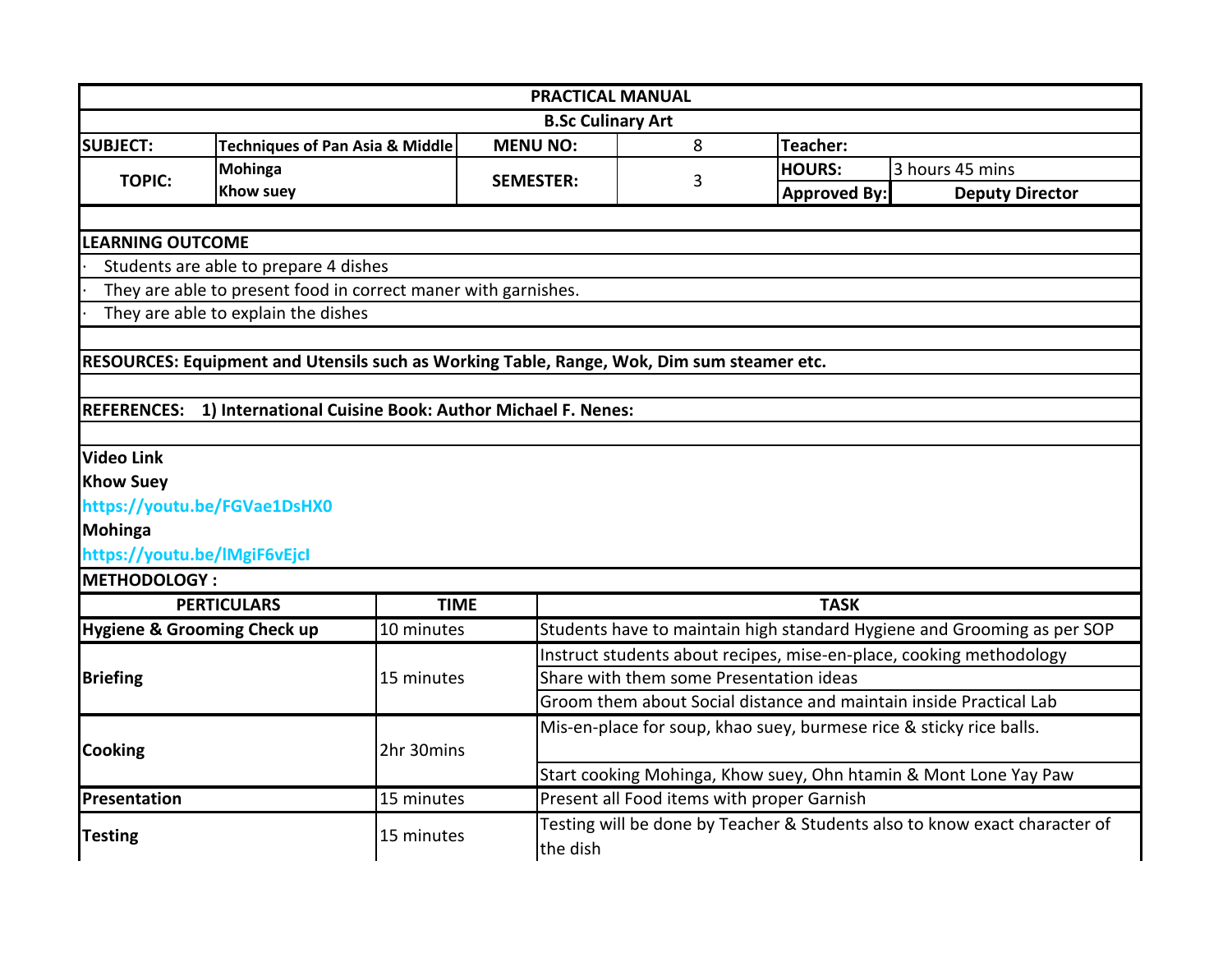|                                                        |            | Cleaning of all equipments                                                       |  |  |  |
|--------------------------------------------------------|------------|----------------------------------------------------------------------------------|--|--|--|
| <b>Closing</b>                                         | 20 minutes | Closing has to be done as per SOP                                                |  |  |  |
|                                                        |            |                                                                                  |  |  |  |
| <b>POSSIBLE SOURCES OF ERRORS &amp; RECTIFICATION:</b> |            |                                                                                  |  |  |  |
| <b>POSSIBLE ERRORS</b>                                 |            | <b>RECTIFICATION</b>                                                             |  |  |  |
| If the soup is too thick                               |            | Adjust the heat & cooking time                                                   |  |  |  |
| If the gravy for khao suey is too thick or too thin    |            | Adjust the water quantity & cooking time                                         |  |  |  |
| If rice grains for Ohn htamin is al dente              |            | Sprinkle water & steam for more time                                             |  |  |  |
| If the dumplings stick to the steamer                  |            | Place carrot or any root vegetables slices at the bottom or apply oil inside the |  |  |  |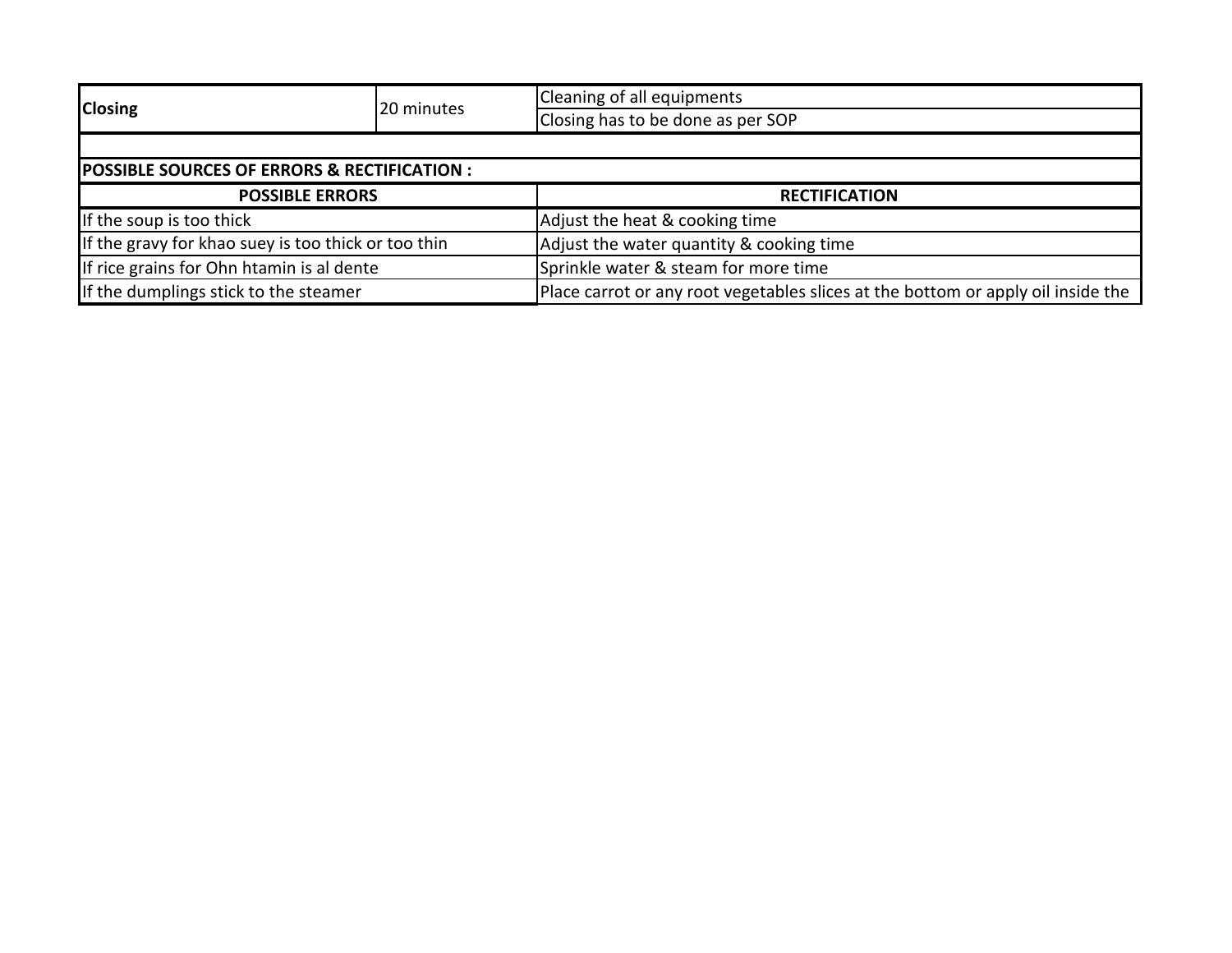|                                        |                                                                                                         |                  | <b>PRACTICAL MANUAL</b>                                                      |   |                                            |                                                                         |  |
|----------------------------------------|---------------------------------------------------------------------------------------------------------|------------------|------------------------------------------------------------------------------|---|--------------------------------------------|-------------------------------------------------------------------------|--|
|                                        |                                                                                                         |                  | <b>B.Sc Culinary Art</b>                                                     |   |                                            |                                                                         |  |
| <b>SUBJECT:</b>                        | <b>Techniques of Pan Asia &amp; Middle</b>                                                              | <b>MENU NO:</b>  |                                                                              | 9 | Teacher:                                   |                                                                         |  |
| <b>TOPIC:</b>                          | Kabak mücveri                                                                                           | <b>SEMESTER:</b> |                                                                              | 3 | <b>HOURS:</b>                              | 3 hours 45 mins                                                         |  |
|                                        | Moussaka                                                                                                |                  |                                                                              |   | <b>Approved By:</b>                        | <b>Deputy Director</b>                                                  |  |
|                                        |                                                                                                         |                  |                                                                              |   |                                            |                                                                         |  |
| <b>LEARNING OUTCOME</b>                |                                                                                                         |                  |                                                                              |   |                                            |                                                                         |  |
|                                        | Students are able to prepare 4 dishes                                                                   |                  |                                                                              |   |                                            |                                                                         |  |
|                                        | They are able to present food in correct maner with garnishes.                                          |                  |                                                                              |   |                                            |                                                                         |  |
|                                        | They are able to explain the dishes                                                                     |                  |                                                                              |   |                                            |                                                                         |  |
|                                        |                                                                                                         |                  |                                                                              |   |                                            |                                                                         |  |
|                                        | RESOURCES: Equipment and Utensils such as Working Table, Deep fat Fryer, Baking trays, Baking oven etc. |                  |                                                                              |   |                                            |                                                                         |  |
|                                        |                                                                                                         |                  |                                                                              |   |                                            |                                                                         |  |
|                                        | REFERENCES: 1) International Cuisine Book: Author Michael F. Nenes:                                     |                  |                                                                              |   |                                            |                                                                         |  |
|                                        |                                                                                                         |                  |                                                                              |   |                                            |                                                                         |  |
| <b>Video Link</b>                      |                                                                                                         |                  |                                                                              |   |                                            |                                                                         |  |
|                                        | https://drive.google.com/file/d/1OWX5otTzuo_XES9X2AdwNkGTardG9PAt/view?usp=sharing                      |                  |                                                                              |   |                                            |                                                                         |  |
|                                        | https://youtu.be/FGVae1DsHX0                                                                            |                  |                                                                              |   |                                            |                                                                         |  |
|                                        | https://youtu.be/36E3XXqab40                                                                            |                  |                                                                              |   |                                            |                                                                         |  |
|                                        | https://drive.google.com/file/d/1v_7yBVOMHSe8XxbYrLmlLYArFaUrQSZr/view?usp=sharing                      |                  |                                                                              |   |                                            |                                                                         |  |
| <b>METHODOLOGY:</b>                    |                                                                                                         |                  |                                                                              |   |                                            |                                                                         |  |
|                                        | <b>PERTICULARS</b>                                                                                      | <b>TIME</b>      |                                                                              |   | <b>TASK</b>                                |                                                                         |  |
| <b>Hygiene &amp; Grooming Check up</b> | 10 minutes                                                                                              |                  |                                                                              |   |                                            | Students have to maintain high standard Hygiene and Grooming as per SOP |  |
|                                        |                                                                                                         |                  | Instruct students about recipes, mise-en-place, cooking methodology          |   |                                            |                                                                         |  |
| <b>Briefing</b>                        | 15 minutes                                                                                              |                  | Share with them some Presentation ideas                                      |   |                                            |                                                                         |  |
|                                        |                                                                                                         |                  |                                                                              |   |                                            | Groom them about Social distance and maintain inside Practical Lab      |  |
|                                        |                                                                                                         |                  | Mis-en-place for Kabak mücveri, Moussaka, Beyaz Pilave, Yogurtlu samfistigi  |   |                                            |                                                                         |  |
| <b>Cooking</b>                         | 2hr 30mins                                                                                              |                  | kek                                                                          |   |                                            |                                                                         |  |
|                                        |                                                                                                         |                  | Start cooking Kabak mücveri, Moussaka, Beyaz Pilave, Yogurtlu samfistigi kek |   |                                            |                                                                         |  |
| Presentation                           | 15 minutes                                                                                              |                  |                                                                              |   | Present all Food items with proper Garnish |                                                                         |  |
| <b>Testing</b>                         |                                                                                                         |                  | Testing will be done by Teacher & Students also to know exact character of   |   |                                            |                                                                         |  |
|                                        | 15 minutes                                                                                              | the dish         |                                                                              |   |                                            |                                                                         |  |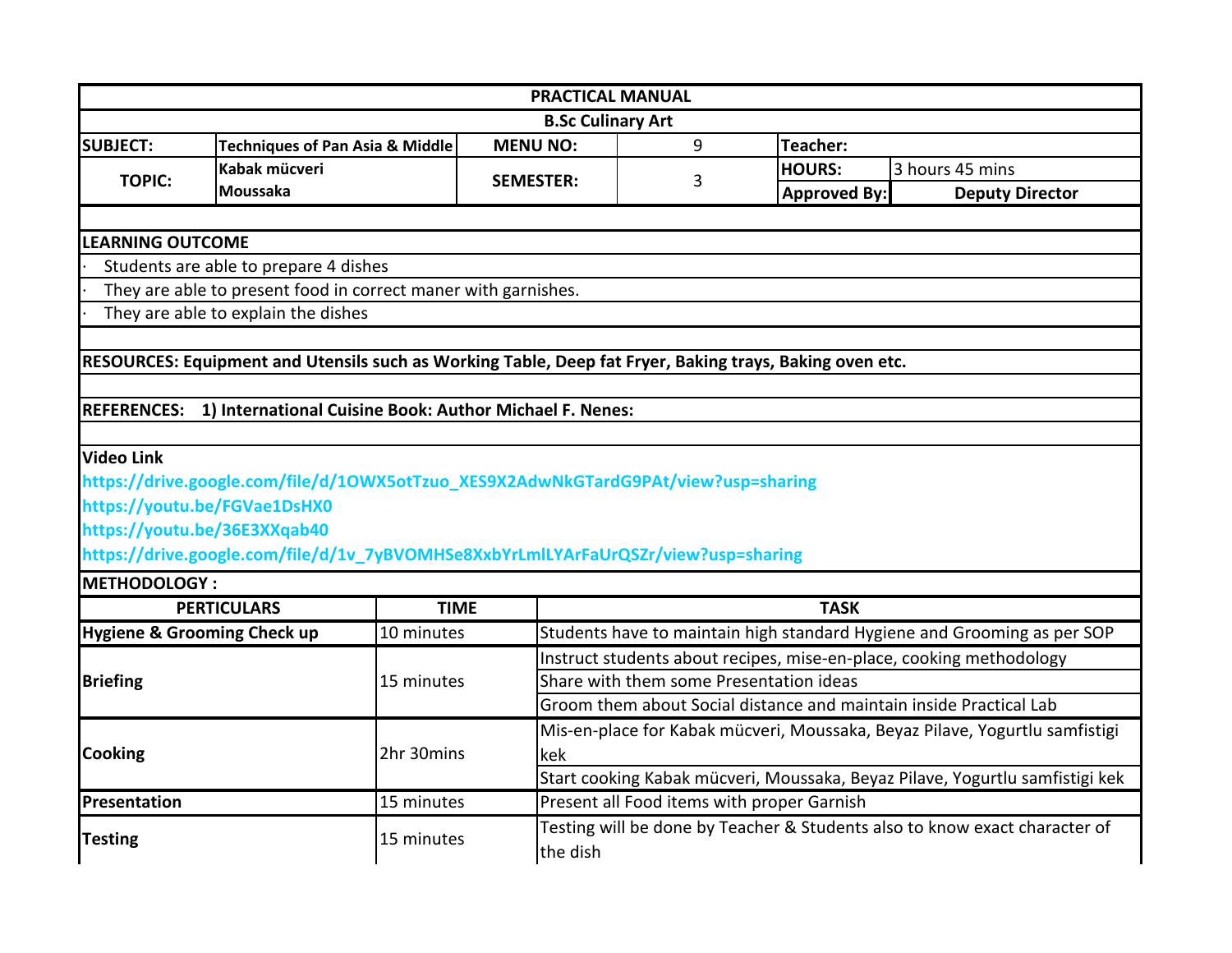| <b>Closing</b>                                         | 20 minutes | Cleaning of all equipments                                                      |  |  |  |
|--------------------------------------------------------|------------|---------------------------------------------------------------------------------|--|--|--|
|                                                        |            | Closing has to be done as per SOP                                               |  |  |  |
|                                                        |            |                                                                                 |  |  |  |
| <b>POSSIBLE SOURCES OF ERRORS &amp; RECTIFICATION:</b> |            |                                                                                 |  |  |  |
| <b>POSSIBLE ERRORS</b>                                 |            | <b>RECTIFICATION</b>                                                            |  |  |  |
| If the friters are too dry                             |            | Adjust the heat & cooking time                                                  |  |  |  |
| If the surafe of moussaka is too dark                  |            | Remove the top layers of aubergine slices, gratinate again till desired colour. |  |  |  |
| If rice grains Beyaz Pilave is al dente                |            | Sprinkle water & cook for more time                                             |  |  |  |
| If the cake is too dry or underbaked                   |            | Adjust the heat & cooking time                                                  |  |  |  |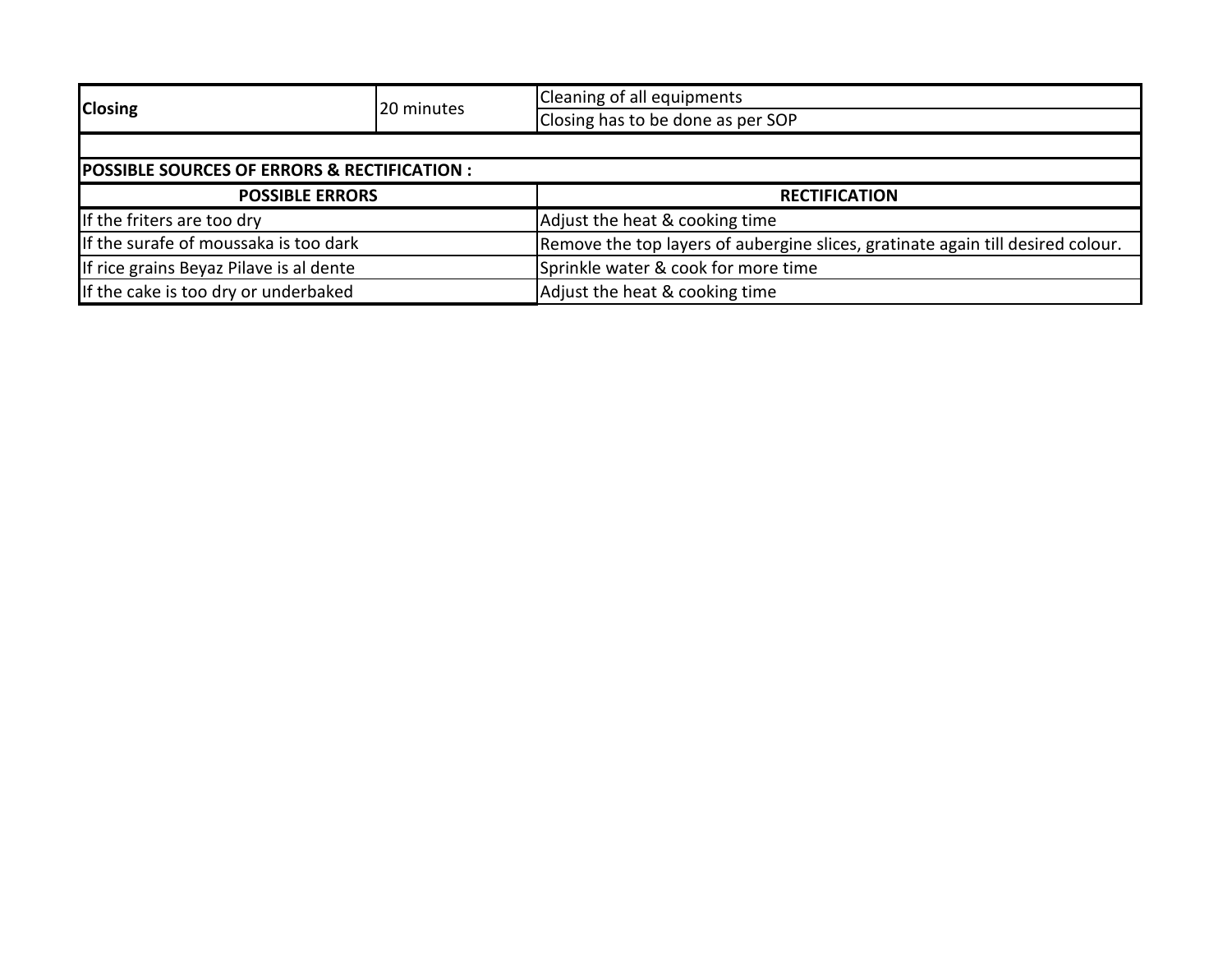|                                        |                                                                                              |                  | <b>PRACTICAL MANUAL</b>                                              |                     |                                                                         |  |  |
|----------------------------------------|----------------------------------------------------------------------------------------------|------------------|----------------------------------------------------------------------|---------------------|-------------------------------------------------------------------------|--|--|
|                                        |                                                                                              |                  | <b>B.Sc Culinary Art</b>                                             |                     |                                                                         |  |  |
| <b>SUBJECT:</b>                        | <b>Techniques of Pan Asia &amp; Middle</b>                                                   | <b>MENU NO:</b>  | 10                                                                   | Teacher:            |                                                                         |  |  |
| <b>TOPIC:</b>                          | Doogh                                                                                        | <b>SEMESTER:</b> | 3                                                                    | <b>HOURS:</b>       | 3 hours 45 mins                                                         |  |  |
|                                        | Chelou tah dig                                                                               |                  |                                                                      | <b>Approved By:</b> | <b>Deputy Director</b>                                                  |  |  |
|                                        |                                                                                              |                  |                                                                      |                     |                                                                         |  |  |
| <b>LEARNING OUTCOME</b>                |                                                                                              |                  |                                                                      |                     |                                                                         |  |  |
|                                        | Students are able to prepare 4 dishes                                                        |                  |                                                                      |                     |                                                                         |  |  |
|                                        | They are able to present food in correct maner with garnishes.                               |                  |                                                                      |                     |                                                                         |  |  |
|                                        | They are able to explain the dishes                                                          |                  |                                                                      |                     |                                                                         |  |  |
|                                        |                                                                                              |                  |                                                                      |                     |                                                                         |  |  |
|                                        | RESOURCES: Equipment and Utensils such as Working Table, Range, Saucepan, Dep fat fryer etc. |                  |                                                                      |                     |                                                                         |  |  |
|                                        |                                                                                              |                  |                                                                      |                     |                                                                         |  |  |
|                                        | REFERENCES: 1) International Cuisine Book: Author Michael F. Nenes:                          |                  |                                                                      |                     |                                                                         |  |  |
|                                        |                                                                                              |                  |                                                                      |                     |                                                                         |  |  |
| <b>Video Link</b>                      |                                                                                              |                  |                                                                      |                     |                                                                         |  |  |
| 1) Chelou Tah Dig                      |                                                                                              |                  |                                                                      |                     |                                                                         |  |  |
|                                        | https://drive.google.com/file/d/10WX5otTzuo_XES9X2AdwNkGTardG9PAt/view?usp=sharing           |                  |                                                                      |                     |                                                                         |  |  |
| 2) Doogh Iranian Yoghurt drink         |                                                                                              |                  |                                                                      |                     |                                                                         |  |  |
|                                        | https://drive.google.com/file/d/1P4AeKb4WleZg82PSkIrgxsIdI1AQwIYM/view?usp=sharing           |                  |                                                                      |                     |                                                                         |  |  |
| 3) Goash a feel                        |                                                                                              |                  |                                                                      |                     |                                                                         |  |  |
|                                        | https://drive.google.com/file/d/1Tz3LmW7q0U3nBJAbHhM4DJmb1iNyR4vR/view?usp=sharing           |                  |                                                                      |                     |                                                                         |  |  |
| <b>METHODOLOGY:</b>                    |                                                                                              |                  |                                                                      |                     |                                                                         |  |  |
|                                        | <b>PERTICULARS</b>                                                                           | <b>TIME</b>      |                                                                      | <b>TASK</b>         |                                                                         |  |  |
| <b>Hygiene &amp; Grooming Check up</b> | 10 minutes                                                                                   |                  |                                                                      |                     | Students have to maintain high standard Hygiene and Grooming as per SOP |  |  |
|                                        |                                                                                              |                  | Instruct students about recipes, mise-en-place, cooking methodology  |                     |                                                                         |  |  |
| <b>Briefing</b>                        | 15 minutes                                                                                   |                  | Share with them some Presentation ideas                              |                     |                                                                         |  |  |
|                                        |                                                                                              |                  | Groom them about Social distance and maintain inside Practical Lab   |                     |                                                                         |  |  |
|                                        |                                                                                              |                  |                                                                      |                     | Mis-en-place for Doogh, Chelou tah dig, Koresht bademjan & Goash-e-feel |  |  |
| <b>Cooking</b>                         | 2hr 30mins                                                                                   |                  |                                                                      |                     |                                                                         |  |  |
|                                        |                                                                                              |                  | Start cooking Doogh, Chelou tah dig, Koresht bademjan & Goash-e-feel |                     |                                                                         |  |  |
| Presentation                           | 15 minutes                                                                                   |                  | Present all Food items with proper Garnish                           |                     |                                                                         |  |  |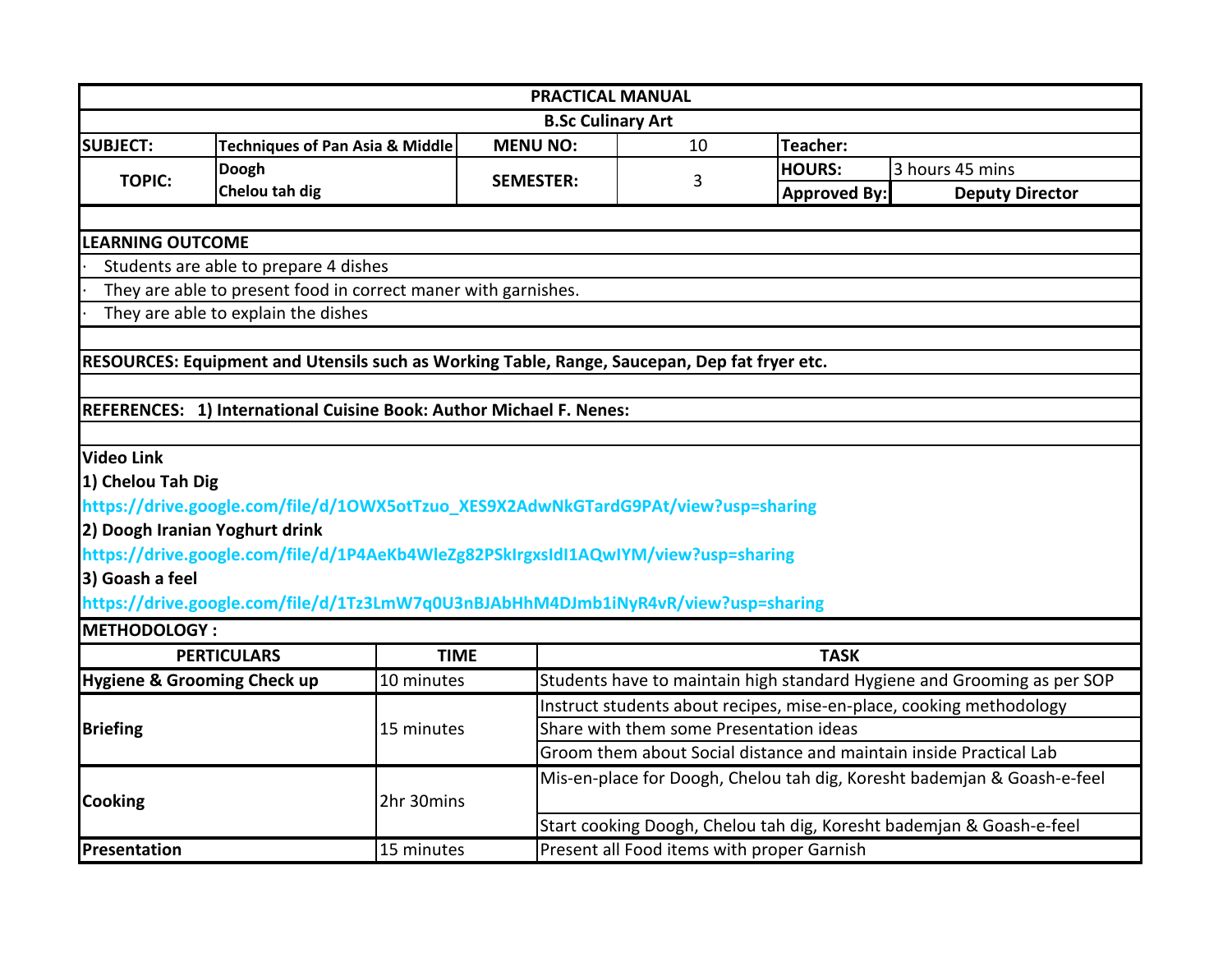| <b>Testing</b><br>15 minutes                            |                        | Testing will be done by Teacher & Students also to know exact character of<br>the dish |  |  |
|---------------------------------------------------------|------------------------|----------------------------------------------------------------------------------------|--|--|
|                                                         | 20 minutes             | Cleaning of all equipments                                                             |  |  |
| <b>Closing</b>                                          |                        | Closing has to be done as per SOP                                                      |  |  |
|                                                         |                        |                                                                                        |  |  |
| <b>POSSIBLE SOURCES OF ERRORS &amp; RECTIFICATION :</b> |                        |                                                                                        |  |  |
|                                                         | <b>POSSIBLE ERRORS</b> | <b>RECTIFICATION</b>                                                                   |  |  |
| If the Doogh is too watery or too thick                 |                        | Adjust the liquid quntity                                                              |  |  |
| If the lamb stew is too dry                             |                        | Adjust the liquid quantity                                                             |  |  |
| If rice grains Chelou tah dig is al dente               |                        | Sprinkle water & cook for more time                                                    |  |  |
| If the fried pastry is too dark                         |                        | Adjust the heat & cooking time                                                         |  |  |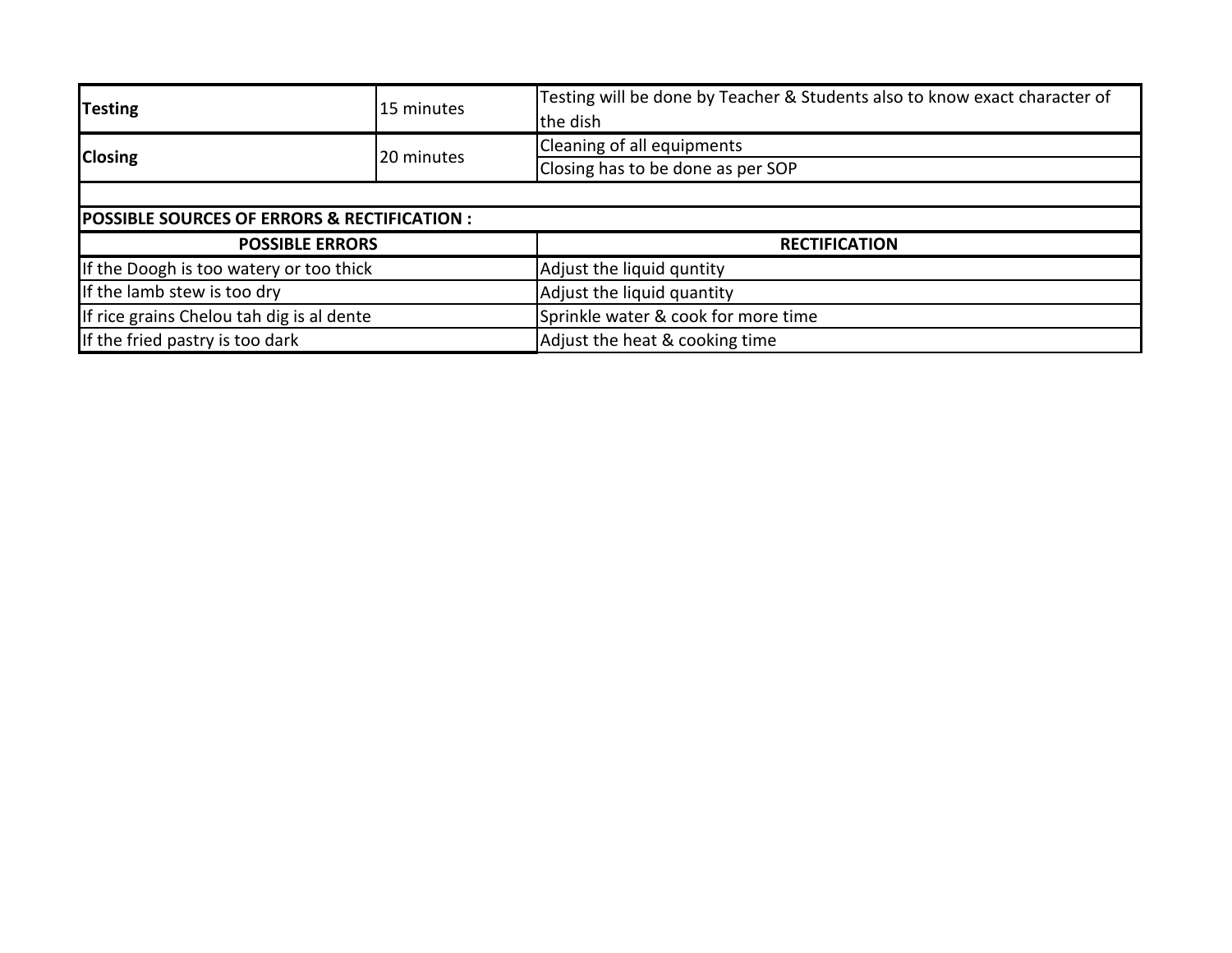|                         |                                                                                                            |             | <b>PRACTICAL MANUAL</b>                                             |                                            |                                                 |                                                                            |  |  |
|-------------------------|------------------------------------------------------------------------------------------------------------|-------------|---------------------------------------------------------------------|--------------------------------------------|-------------------------------------------------|----------------------------------------------------------------------------|--|--|
|                         |                                                                                                            |             | <b>B.Sc Culinary Art</b>                                            |                                            |                                                 |                                                                            |  |  |
| <b>SUBJECT:</b>         | <b>Techniques of Pan Asia &amp; Middle</b>                                                                 |             | <b>MENU NO:</b>                                                     | 11                                         | Teacher:                                        |                                                                            |  |  |
| <b>TOPIC:</b>           | <b>Adas</b>                                                                                                |             | <b>SEMESTER:</b>                                                    | 3                                          | <b>HOURS:</b>                                   | 3 hours 45 mins                                                            |  |  |
|                         | <b>Kibbeh</b>                                                                                              |             |                                                                     |                                            | <b>Approved By:</b>                             | <b>Deputy Director</b>                                                     |  |  |
|                         |                                                                                                            |             |                                                                     |                                            |                                                 |                                                                            |  |  |
| <b>LEARNING OUTCOME</b> |                                                                                                            |             |                                                                     |                                            |                                                 |                                                                            |  |  |
|                         | Students are able to prepare 4 dishes                                                                      |             |                                                                     |                                            |                                                 |                                                                            |  |  |
|                         | They are able to present food in correct maner with garnishes.                                             |             |                                                                     |                                            |                                                 |                                                                            |  |  |
|                         | They are able to explain the dishes                                                                        |             |                                                                     |                                            |                                                 |                                                                            |  |  |
|                         |                                                                                                            |             |                                                                     |                                            |                                                 |                                                                            |  |  |
|                         | RESOURCES: Equipment and Utensils such as Working Table, Range, Saucepan, Deep fat fryer, Baking oven etc. |             |                                                                     |                                            |                                                 |                                                                            |  |  |
|                         |                                                                                                            |             |                                                                     |                                            |                                                 |                                                                            |  |  |
|                         | REFERENCES: 1) International Cuisine Book: Author Michael F. Nenes:                                        |             |                                                                     |                                            |                                                 |                                                                            |  |  |
|                         |                                                                                                            |             |                                                                     |                                            |                                                 |                                                                            |  |  |
| <b>Video Link</b>       |                                                                                                            |             |                                                                     |                                            |                                                 |                                                                            |  |  |
| Kibbeh                  |                                                                                                            |             |                                                                     |                                            |                                                 |                                                                            |  |  |
|                         | https://youtu.be/0Yk6ffx_TU8                                                                               |             |                                                                     |                                            |                                                 |                                                                            |  |  |
| <b>Basbousa</b>         |                                                                                                            |             |                                                                     |                                            |                                                 |                                                                            |  |  |
|                         | https://youtu.be/NNszW7dS7YE                                                                               |             |                                                                     |                                            |                                                 |                                                                            |  |  |
| <b>IMETHODOLOGY:</b>    |                                                                                                            |             |                                                                     |                                            |                                                 |                                                                            |  |  |
|                         | <b>PERTICULARS</b>                                                                                         | <b>TIME</b> |                                                                     |                                            | <b>TASK</b>                                     |                                                                            |  |  |
|                         | <b>Hygiene &amp; Grooming Check up</b>                                                                     | 10 minutes  |                                                                     |                                            |                                                 | Students have to maintain high standard Hygiene and Grooming as per SOP    |  |  |
|                         |                                                                                                            |             | Instruct students about recipes, mise-en-place, cooking methodology |                                            |                                                 |                                                                            |  |  |
| <b>Briefing</b>         |                                                                                                            | 15 minutes  | Share with them some Presentation ideas                             |                                            |                                                 |                                                                            |  |  |
|                         |                                                                                                            |             | Groom them about Social distance and maintain inside Practical Lab  |                                            |                                                 |                                                                            |  |  |
|                         |                                                                                                            |             |                                                                     |                                            | Mis-en-place for Adas, Kibbeh, Khubz & Basbousa |                                                                            |  |  |
| <b>Cooking</b>          |                                                                                                            | 2hr 30mins  |                                                                     |                                            |                                                 |                                                                            |  |  |
|                         |                                                                                                            |             | Start cooking Adas, Kibbeh, Khubz & Basbousa                        |                                            |                                                 |                                                                            |  |  |
| Presentation            |                                                                                                            | 15 minutes  |                                                                     | Present all Food items with proper Garnish |                                                 |                                                                            |  |  |
|                         |                                                                                                            |             |                                                                     |                                            |                                                 | Testing will be done by Teacher & Students also to know exact character of |  |  |
| <b>Testing</b>          |                                                                                                            | 15 minutes  | the dish                                                            |                                            |                                                 |                                                                            |  |  |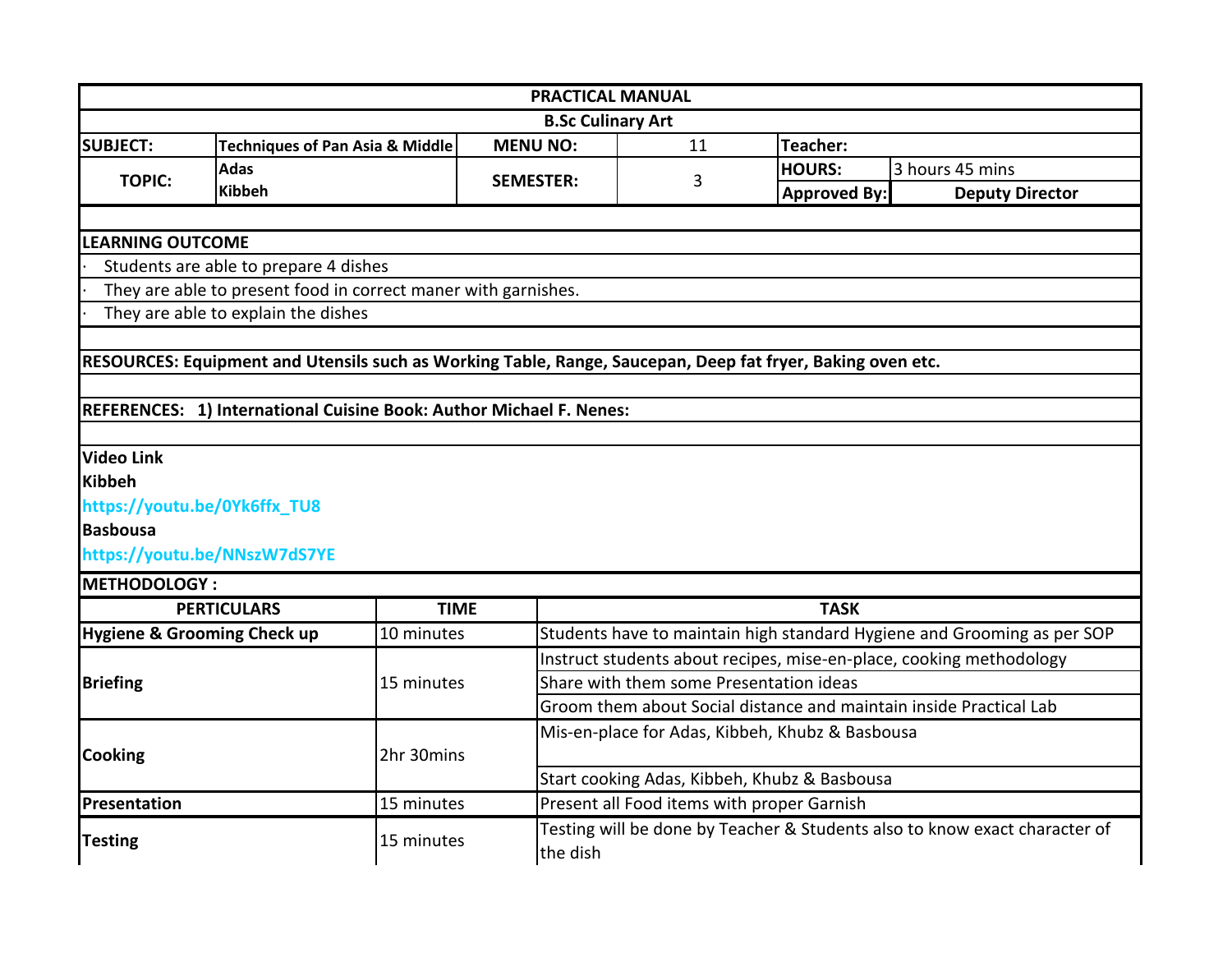|                                                        |            | Cleaning of all equipments        |  |  |
|--------------------------------------------------------|------------|-----------------------------------|--|--|
| <b>Closing</b>                                         | 20 minutes | Closing has to be done as per SOP |  |  |
|                                                        |            |                                   |  |  |
| <b>POSSIBLE SOURCES OF ERRORS &amp; RECTIFICATION:</b> |            |                                   |  |  |
| <b>POSSIBLE ERRORS</b>                                 |            | <b>RECTIFICATION</b>              |  |  |
| If the Adas is too watery or too thick                 |            | Adjust the liquid quntity         |  |  |
| If the Kibbeh is too dry or too dark                   |            | Adjust the heat & liquid quantity |  |  |
| If khubz is not well leavened                          |            | Adjus yeast & liquid quantity     |  |  |
| If the Basboussa is too dark                           |            | Adjust the heat & cooking time    |  |  |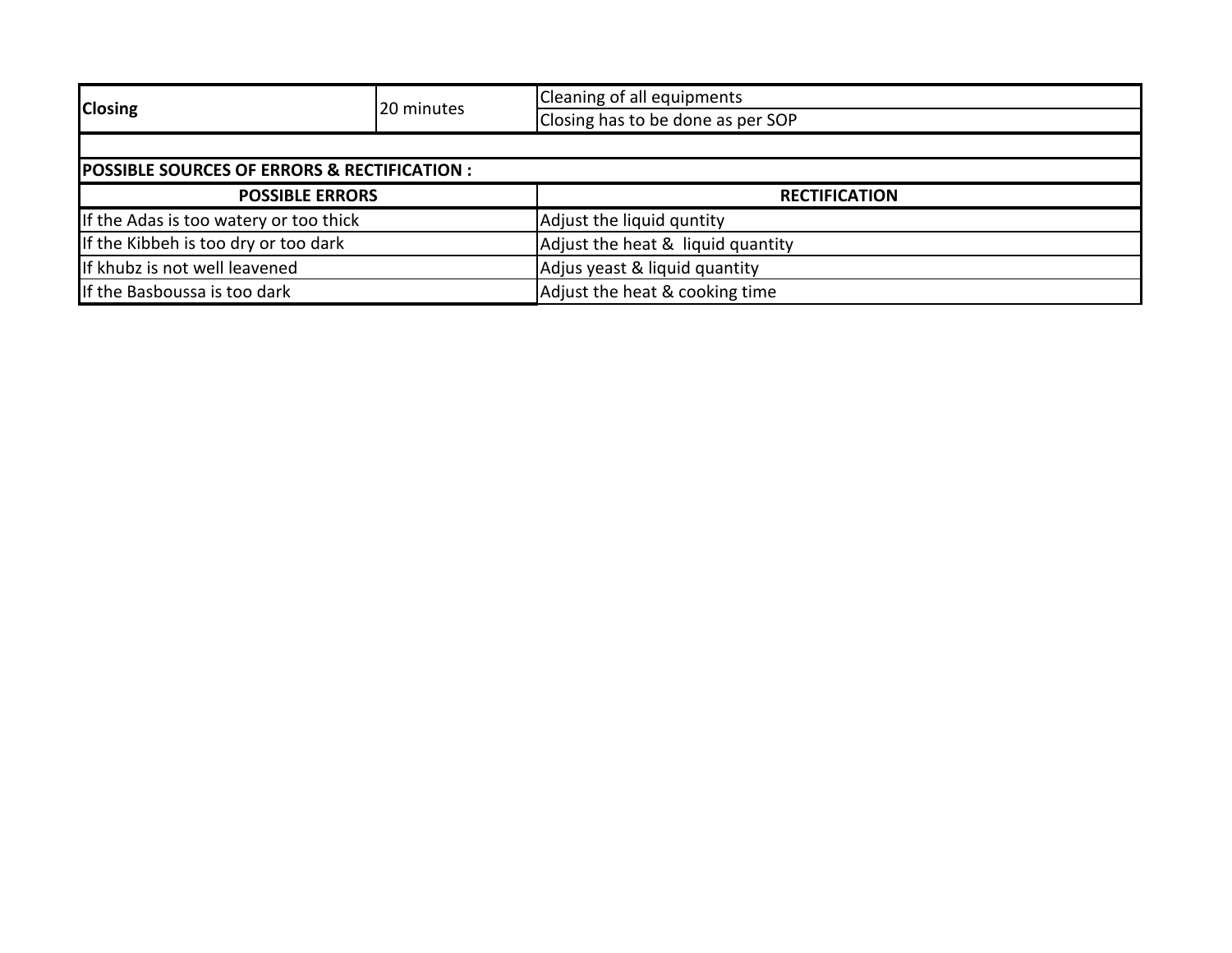| <b>PRACTICAL MANUAL</b>                                                                                                  |                                                                |                  |                                                                                                               |                                                              |                                                                            |  |  |  |
|--------------------------------------------------------------------------------------------------------------------------|----------------------------------------------------------------|------------------|---------------------------------------------------------------------------------------------------------------|--------------------------------------------------------------|----------------------------------------------------------------------------|--|--|--|
|                                                                                                                          |                                                                |                  | <b>B.Sc Culinary Art</b>                                                                                      |                                                              |                                                                            |  |  |  |
| <b>SUBJECT:</b>                                                                                                          | <b>Techniques of Pan Asia &amp; Middle</b>                     | <b>MENU NO:</b>  | 12                                                                                                            | Teacher:                                                     |                                                                            |  |  |  |
| <b>TOPIC:</b>                                                                                                            | <b>Chicken Shwarma</b>                                         | <b>SEMESTER:</b> | 3                                                                                                             | <b>HOURS:</b>                                                | 3 hours 45 mins                                                            |  |  |  |
|                                                                                                                          | <b>Pita Bread</b>                                              |                  |                                                                                                               | <b>Approved By:</b>                                          | <b>Deputy Director</b>                                                     |  |  |  |
|                                                                                                                          |                                                                |                  |                                                                                                               |                                                              |                                                                            |  |  |  |
| <b>LEARNING OUTCOME</b>                                                                                                  |                                                                |                  |                                                                                                               |                                                              |                                                                            |  |  |  |
| Students are able to prepare 4 dishes                                                                                    |                                                                |                  |                                                                                                               |                                                              |                                                                            |  |  |  |
|                                                                                                                          | They are able to present food in correct maner with garnishes. |                  |                                                                                                               |                                                              |                                                                            |  |  |  |
|                                                                                                                          | They are able to explain the dishes                            |                  |                                                                                                               |                                                              |                                                                            |  |  |  |
|                                                                                                                          |                                                                |                  |                                                                                                               |                                                              |                                                                            |  |  |  |
| <b>RESOURCES:</b><br>Equipment and Utensils such as Working Table, Range, Saucepan, Deep fat fryer, Baking oven, Shwarma |                                                                |                  |                                                                                                               |                                                              |                                                                            |  |  |  |
|                                                                                                                          |                                                                |                  |                                                                                                               |                                                              |                                                                            |  |  |  |
| <b>REFERENCES:</b>                                                                                                       | 1) International Cuisine Book: Author Michael F. Nenes:        |                  |                                                                                                               |                                                              |                                                                            |  |  |  |
|                                                                                                                          |                                                                |                  |                                                                                                               |                                                              |                                                                            |  |  |  |
| <b>Video Link</b>                                                                                                        |                                                                |                  |                                                                                                               |                                                              |                                                                            |  |  |  |
| <b>Chicken Shwarma</b>                                                                                                   |                                                                |                  |                                                                                                               |                                                              |                                                                            |  |  |  |
|                                                                                                                          | https://youtu.be/YVB8z9rRIVg                                   |                  |                                                                                                               |                                                              |                                                                            |  |  |  |
| Pita Bread                                                                                                               |                                                                |                  |                                                                                                               |                                                              |                                                                            |  |  |  |
| <b>METHODOLOGY:</b>                                                                                                      | https://youtu.be/oTjngvuJA50                                   |                  |                                                                                                               |                                                              |                                                                            |  |  |  |
|                                                                                                                          | <b>PERTICULARS</b>                                             | <b>TIME</b>      |                                                                                                               | <b>TASK</b>                                                  |                                                                            |  |  |  |
|                                                                                                                          |                                                                |                  |                                                                                                               |                                                              |                                                                            |  |  |  |
| Hygiene & Grooming Check up                                                                                              | 10 minutes                                                     |                  |                                                                                                               |                                                              | Students have to maintain high standard Hygiene and Grooming as per SOP    |  |  |  |
|                                                                                                                          |                                                                |                  |                                                                                                               |                                                              | Instruct students about recipes, mise-en-place, cooking methodology        |  |  |  |
| <b>Briefing</b>                                                                                                          | 15 minutes                                                     |                  | Share with them some Presentation ideas<br>Groom them about Social distance and maintain inside Practical Lab |                                                              |                                                                            |  |  |  |
|                                                                                                                          |                                                                |                  |                                                                                                               |                                                              |                                                                            |  |  |  |
|                                                                                                                          |                                                                |                  |                                                                                                               | Mis-en-place for Chicken Shwarma, Pita Bread, Bamia & Qahwah |                                                                            |  |  |  |
| <b>Cooking</b>                                                                                                           | 2hr 30mins                                                     |                  |                                                                                                               |                                                              |                                                                            |  |  |  |
|                                                                                                                          |                                                                |                  |                                                                                                               | Start cooking Chicken Shwarma, Pita Bread, Bamia & Qahwah    |                                                                            |  |  |  |
| Presentation                                                                                                             | 15 minutes                                                     |                  | Present all Food items with proper Garnish                                                                    |                                                              |                                                                            |  |  |  |
| <b>Testing</b>                                                                                                           | 15 minutes                                                     | the dish         |                                                                                                               |                                                              | Testing will be done by Teacher & Students also to know exact character of |  |  |  |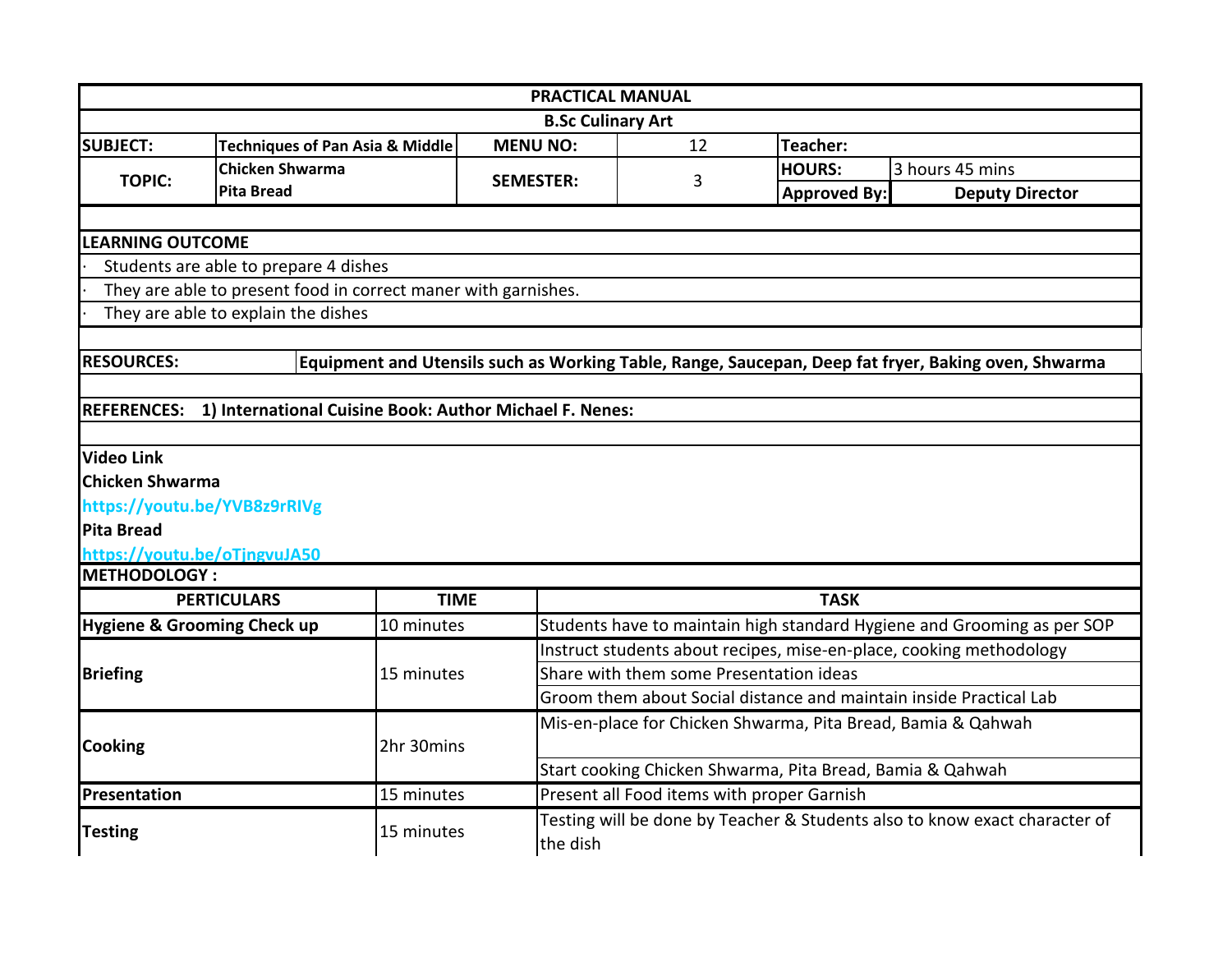| <b>Closing</b>                                         | 20 minutes | Cleaning of all equipments                                             |  |  |
|--------------------------------------------------------|------------|------------------------------------------------------------------------|--|--|
|                                                        |            | Closing has to be done as per SOP                                      |  |  |
|                                                        |            |                                                                        |  |  |
| <b>POSSIBLE SOURCES OF ERRORS &amp; RECTIFICATION:</b> |            |                                                                        |  |  |
| <b>POSSIBLE ERRORS</b>                                 |            | <b>RECTIFICATION</b>                                                   |  |  |
| If the pita bread too rubbery                          |            | Adjust the heat, cover the bread after they have been baked            |  |  |
| If the shwarma filling is less seasoned                |            | Season well the mixture & cook                                         |  |  |
| If Bamia is too dry                                    |            | Add more tomato puree, water & seasoning; Simmer for more till desired |  |  |
| If the Qahwah is too strong                            |            | Adjust coffee powder & hot water                                       |  |  |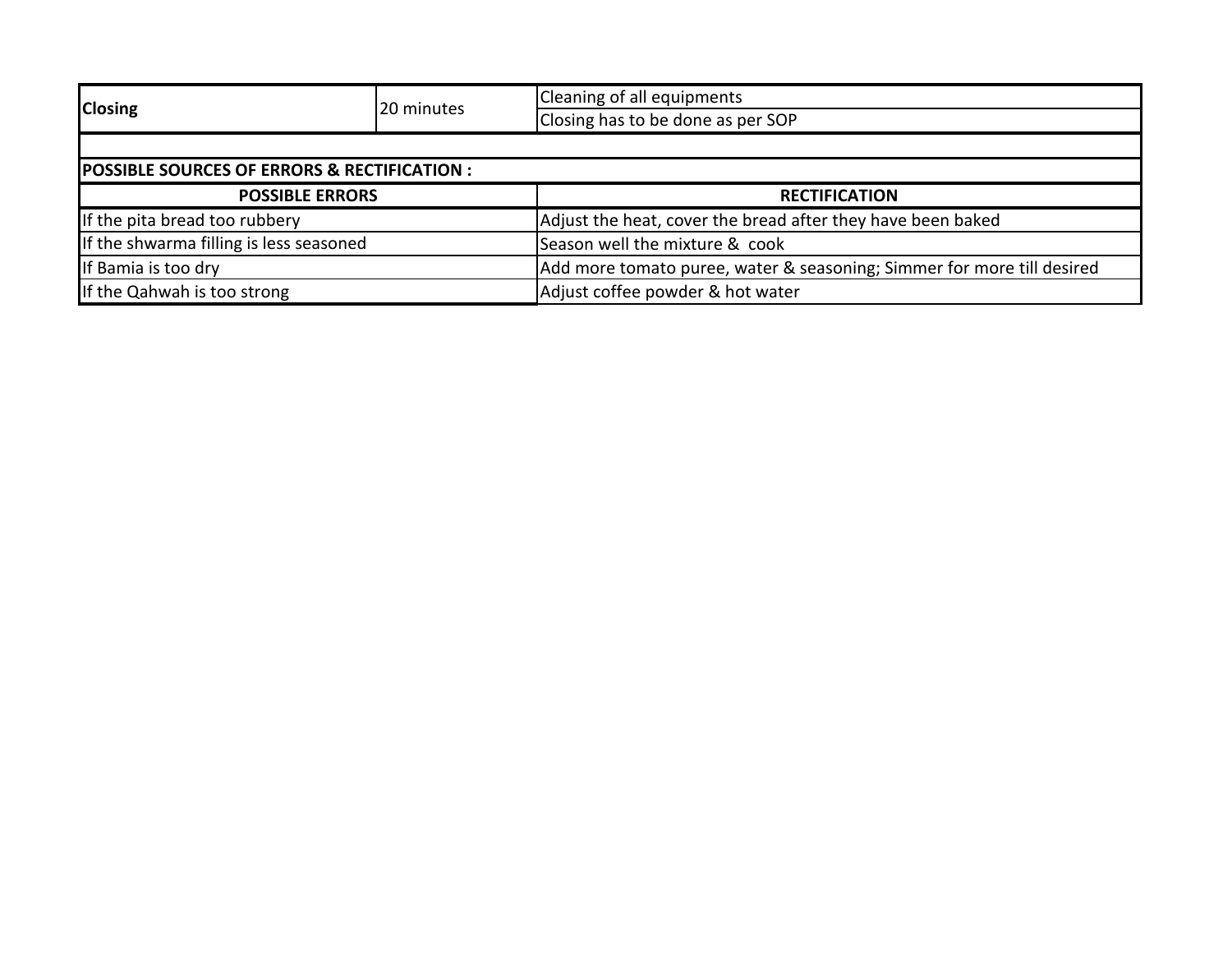| <b>PRACTICAL MANUAL</b>                                                  |                                                                                    |             |                                                                                                                |                                                                            |                                                                                           |                                                                         |  |
|--------------------------------------------------------------------------|------------------------------------------------------------------------------------|-------------|----------------------------------------------------------------------------------------------------------------|----------------------------------------------------------------------------|-------------------------------------------------------------------------------------------|-------------------------------------------------------------------------|--|
|                                                                          | <b>B.Sc Culinary Art</b>                                                           |             |                                                                                                                |                                                                            |                                                                                           |                                                                         |  |
| <b>SUBJECT:</b>                                                          | <b>Techniques of Pan Asia &amp; Middle</b>                                         |             | <b>MENU NO:</b>                                                                                                | 13                                                                         | Teacher:                                                                                  |                                                                         |  |
| <b>TOPIC:</b>                                                            | Harira                                                                             |             | <b>SEMESTER:</b>                                                                                               | 3                                                                          | <b>HOURS:</b>                                                                             | 3 hours 45 mins                                                         |  |
|                                                                          | <b>Tagine</b>                                                                      |             |                                                                                                                |                                                                            | <b>Approved By:</b>                                                                       | <b>Deputy Director</b>                                                  |  |
|                                                                          |                                                                                    |             |                                                                                                                |                                                                            |                                                                                           |                                                                         |  |
| <b>LEARNING OUTCOME</b>                                                  |                                                                                    |             |                                                                                                                |                                                                            |                                                                                           |                                                                         |  |
|                                                                          | Students are able to prepare 4 dishes                                              |             |                                                                                                                |                                                                            |                                                                                           |                                                                         |  |
|                                                                          | They are able to present food in correct maner with garnishes.                     |             |                                                                                                                |                                                                            |                                                                                           |                                                                         |  |
|                                                                          | They are able to explain the dishes                                                |             |                                                                                                                |                                                                            |                                                                                           |                                                                         |  |
|                                                                          |                                                                                    |             |                                                                                                                |                                                                            |                                                                                           |                                                                         |  |
| <b>RESOURCES:</b>                                                        |                                                                                    |             |                                                                                                                |                                                                            | Equipment and Utensils such as Working Table, Range, Saucepan, Baking oven, griddle plate |                                                                         |  |
|                                                                          |                                                                                    |             |                                                                                                                |                                                                            |                                                                                           |                                                                         |  |
| <b>REFERENCES:</b>                                                       | 1) International Cuisine Book: Author Michael F. Nenes:                            |             |                                                                                                                |                                                                            |                                                                                           |                                                                         |  |
|                                                                          |                                                                                    |             |                                                                                                                |                                                                            |                                                                                           |                                                                         |  |
| <b>Video Link</b>                                                        |                                                                                    |             |                                                                                                                |                                                                            |                                                                                           |                                                                         |  |
|                                                                          | https://drive.google.com/file/d/1v_7yBVOMHSe8XxbYrLmlLYArFaUrQSZr/view?usp=sharing |             |                                                                                                                |                                                                            |                                                                                           |                                                                         |  |
| <b>METHODOLOGY:</b>                                                      | https://youtu.be/YVB8z9rRIVg                                                       |             |                                                                                                                |                                                                            |                                                                                           |                                                                         |  |
|                                                                          | <b>PERTICULARS</b>                                                                 | <b>TIME</b> |                                                                                                                |                                                                            | <b>TASK</b>                                                                               |                                                                         |  |
|                                                                          | <b>Hygiene &amp; Grooming Check up</b>                                             | 10 minutes  |                                                                                                                |                                                                            |                                                                                           | Students have to maintain high standard Hygiene and Grooming as per SOP |  |
|                                                                          |                                                                                    |             |                                                                                                                |                                                                            |                                                                                           |                                                                         |  |
| <b>Briefing</b>                                                          |                                                                                    |             | Instruct students about recipes, mise-en-place, cooking methodology<br>Share with them some Presentation ideas |                                                                            |                                                                                           |                                                                         |  |
|                                                                          |                                                                                    | 15 minutes  | Groom them about Social distance and maintain inside Practical Lab                                             |                                                                            |                                                                                           |                                                                         |  |
|                                                                          |                                                                                    |             |                                                                                                                |                                                                            |                                                                                           |                                                                         |  |
| <b>Cooking</b>                                                           |                                                                                    | 2hr 30mins  | Mis-en-place for Harira, Tagine, Msemmen & Mescouta                                                            |                                                                            |                                                                                           |                                                                         |  |
|                                                                          |                                                                                    |             | Start cooking Harira, Tagine, Msemmen & Mescouta                                                               |                                                                            |                                                                                           |                                                                         |  |
| Present all Food items with proper Garnish<br>Presentation<br>15 minutes |                                                                                    |             |                                                                                                                |                                                                            |                                                                                           |                                                                         |  |
|                                                                          |                                                                                    |             |                                                                                                                | Testing will be done by Teacher & Students also to know exact character of |                                                                                           |                                                                         |  |
| <b>Testing</b>                                                           | 15 minutes                                                                         |             | the dish                                                                                                       |                                                                            |                                                                                           |                                                                         |  |
|                                                                          |                                                                                    |             |                                                                                                                | Cleaning of all equipments                                                 |                                                                                           |                                                                         |  |
| <b>Closing</b>                                                           |                                                                                    | 20 minutes  |                                                                                                                | Closing has to be done as per SOP                                          |                                                                                           |                                                                         |  |
|                                                                          |                                                                                    |             |                                                                                                                |                                                                            |                                                                                           |                                                                         |  |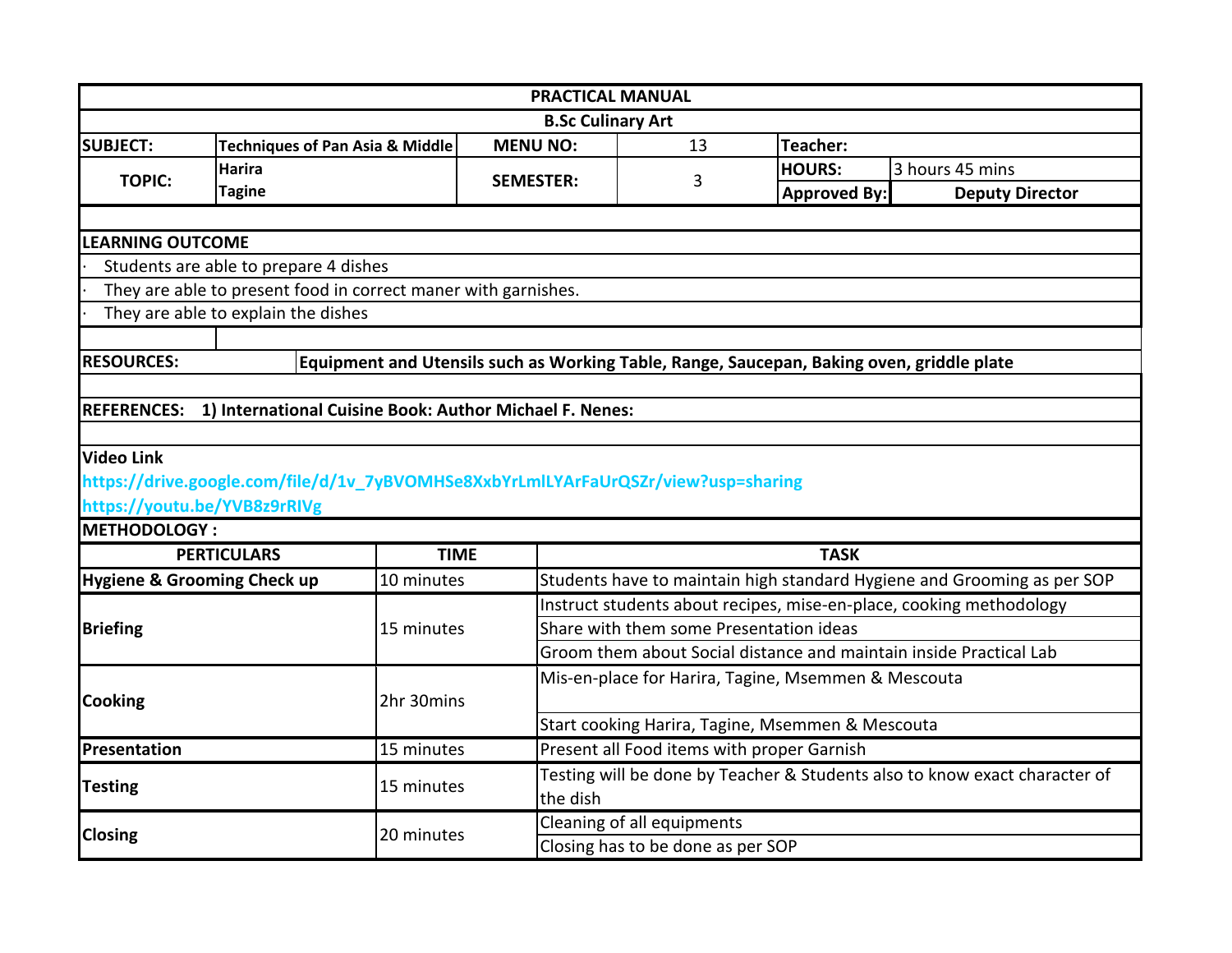| POSSIBLE SOURCES OF ERRORS & RECTIFICATION : |                                                                            |  |  |  |
|----------------------------------------------|----------------------------------------------------------------------------|--|--|--|
| <b>POSSIBLE ERRORS</b>                       | <b>RECTIFICATION</b>                                                       |  |  |  |
| If the harirra is too dry                    | Adjust the liquid quantity                                                 |  |  |  |
| If the tagine is too dry                     | Adjust the liquid quantity                                                 |  |  |  |
| If Msemmen is too dry & tough                | Prepare the dough with hot water, cover the dough rest for 1/2 hour before |  |  |  |
| If the Sponge is not risen enough            | Prepare mernigue well, Adjust the heat, Adjust the fat & sugar quantity    |  |  |  |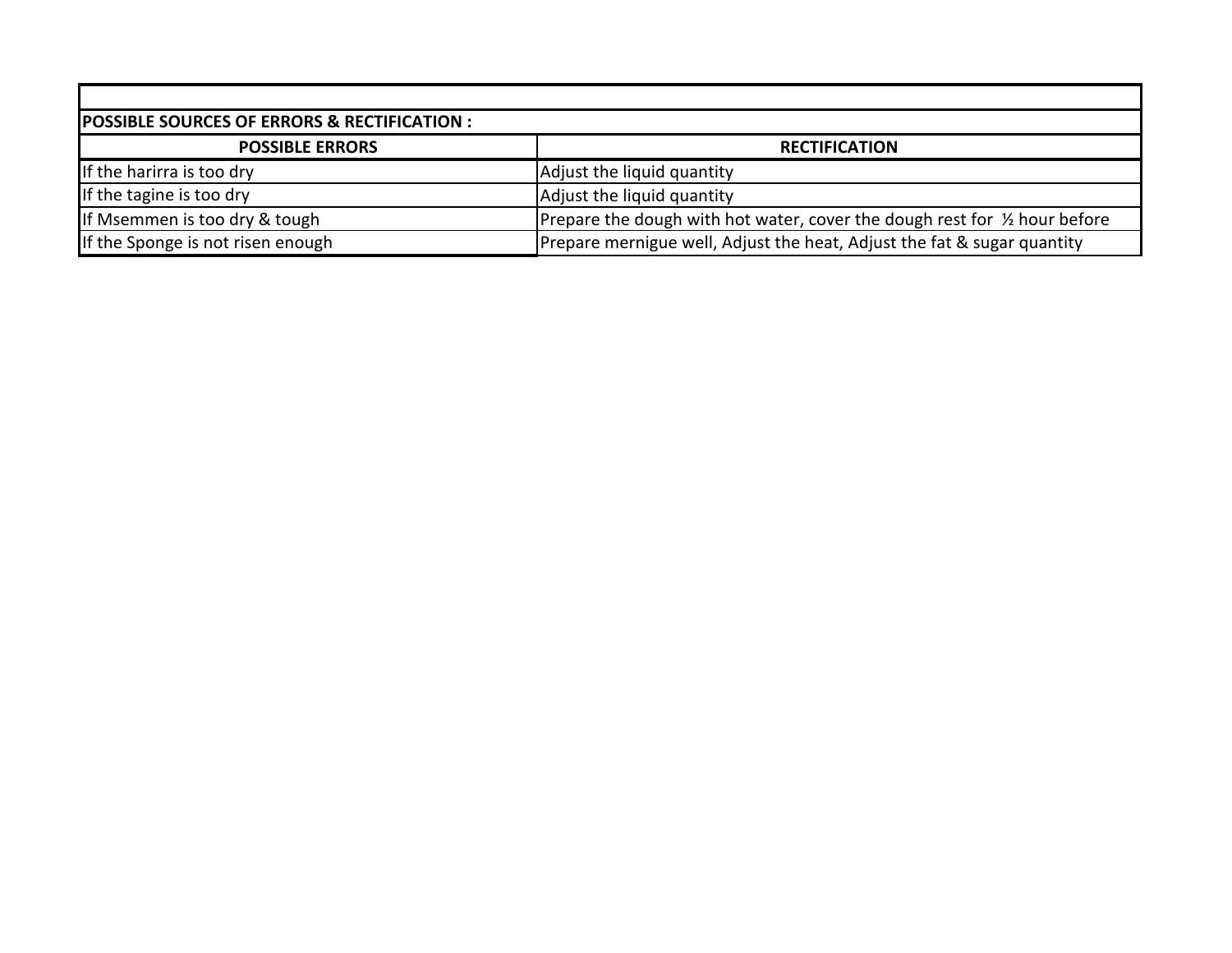|                                        |                                                                     | <b>PRACTICAL MANUAL</b>                                                                           |                                                                         |                     |                                                                            |  |  |  |
|----------------------------------------|---------------------------------------------------------------------|---------------------------------------------------------------------------------------------------|-------------------------------------------------------------------------|---------------------|----------------------------------------------------------------------------|--|--|--|
|                                        | <b>B.Sc Culinary Art</b>                                            |                                                                                                   |                                                                         |                     |                                                                            |  |  |  |
| <b>SUBJECT:</b>                        | <b>Techniques of Pan Asia &amp; Middle</b>                          | <b>MENU NO:</b>                                                                                   | 14                                                                      | <b>Teacher:</b>     |                                                                            |  |  |  |
| <b>TOPIC:</b>                          | <b>Wonton Soup</b>                                                  |                                                                                                   |                                                                         | <b>HOURS:</b>       | 3 hours 45 mins                                                            |  |  |  |
|                                        | <b>Char Siu</b>                                                     | <b>SEMESTER:</b>                                                                                  | 3                                                                       | <b>Approved By:</b> | <b>Deputy Director</b>                                                     |  |  |  |
|                                        |                                                                     |                                                                                                   |                                                                         |                     |                                                                            |  |  |  |
|                                        | <b>LEARNING OUTCOME</b>                                             |                                                                                                   |                                                                         |                     |                                                                            |  |  |  |
|                                        | Students are able to prepare 4 dishes                               |                                                                                                   |                                                                         |                     |                                                                            |  |  |  |
|                                        | They are able to present food in correct maner with garnishes.      |                                                                                                   |                                                                         |                     |                                                                            |  |  |  |
|                                        | They are able to explain the dishes                                 |                                                                                                   |                                                                         |                     |                                                                            |  |  |  |
|                                        |                                                                     |                                                                                                   |                                                                         |                     |                                                                            |  |  |  |
| <b>RESOURCES:</b>                      |                                                                     | Equipment and Utensils such as Working Table, Chinese High Pressure Range, Chinese Wok etc.       |                                                                         |                     |                                                                            |  |  |  |
|                                        |                                                                     |                                                                                                   |                                                                         |                     |                                                                            |  |  |  |
|                                        | REFERENCES: 1) International Cuisine Book: Author Michael F. Nenes: |                                                                                                   |                                                                         |                     |                                                                            |  |  |  |
|                                        |                                                                     |                                                                                                   |                                                                         |                     |                                                                            |  |  |  |
| <b>Video Link</b>                      |                                                                     |                                                                                                   |                                                                         |                     |                                                                            |  |  |  |
| <b>Wonton Soup</b>                     |                                                                     |                                                                                                   |                                                                         |                     |                                                                            |  |  |  |
| https://youtu.be/_-p3PCN09Hg           |                                                                     |                                                                                                   |                                                                         |                     |                                                                            |  |  |  |
| <b>Stir-Fried Bok Choy</b>             |                                                                     |                                                                                                   |                                                                         |                     |                                                                            |  |  |  |
| https://youtu.be/3X58na0w3d4           |                                                                     |                                                                                                   |                                                                         |                     |                                                                            |  |  |  |
| <b>METHODOLOGY:</b>                    |                                                                     |                                                                                                   |                                                                         |                     |                                                                            |  |  |  |
|                                        | <b>PERTICULARS</b>                                                  | <b>TIME</b>                                                                                       |                                                                         | <b>TASK</b>         |                                                                            |  |  |  |
| <b>Hygiene &amp; Grooming Check up</b> | 10 minutes                                                          |                                                                                                   |                                                                         |                     | Students have to maintain high standard Hygiene and Grooming as per SOP    |  |  |  |
|                                        |                                                                     |                                                                                                   | Instruct students about recipes, mise-en-place, cooking methodology     |                     |                                                                            |  |  |  |
| <b>Briefing</b>                        | 15 minutes                                                          |                                                                                                   | Share with them some Presentation ideas                                 |                     |                                                                            |  |  |  |
|                                        |                                                                     |                                                                                                   | Groom them about Social distance and maintain inside Practical Lab      |                     |                                                                            |  |  |  |
|                                        |                                                                     |                                                                                                   |                                                                         |                     | Mis-en-place for Wonton Soup, Char Siu, Dan Dan Mian & Stir-Fried Bok Choy |  |  |  |
| <b>Cooking</b>                         | 2hr 30mins                                                          |                                                                                                   |                                                                         |                     |                                                                            |  |  |  |
|                                        |                                                                     |                                                                                                   | Start cooking Wonton Soup, Char Siu, Dan Dan Mian & Stir-Fried Bok Choy |                     |                                                                            |  |  |  |
| Presentation                           | 15 minutes                                                          |                                                                                                   | Present all Food items with proper Garnish                              |                     |                                                                            |  |  |  |
| <b>Testing</b>                         |                                                                     | 15 minutes<br>Testing will be done by Teacher & Students also to know exact character of the dish |                                                                         |                     |                                                                            |  |  |  |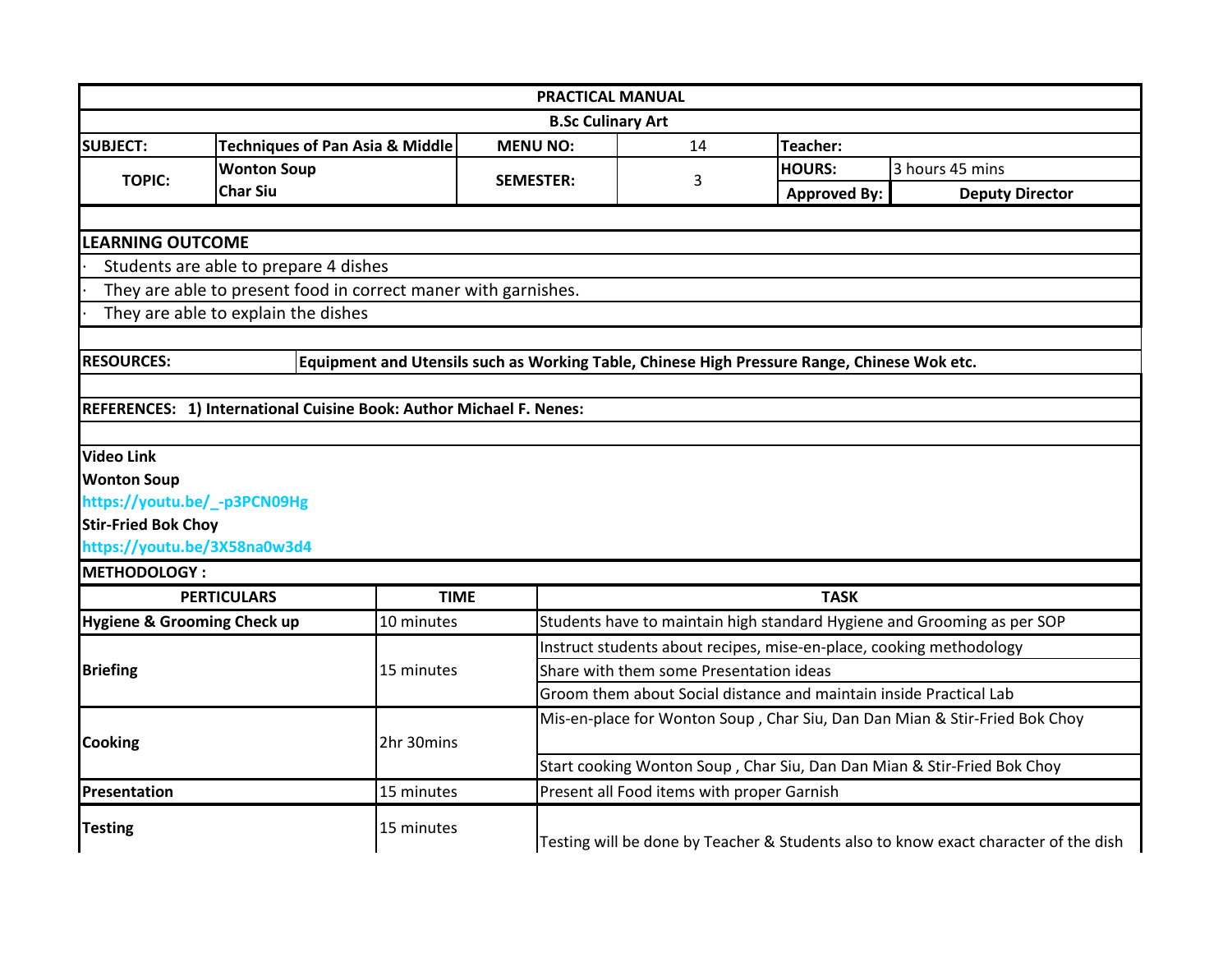| <b>Closing</b>                                         | 20 minutes | Cleaning of all equipments                                            |  |  |
|--------------------------------------------------------|------------|-----------------------------------------------------------------------|--|--|
|                                                        |            | Closing has to be done as per SOP                                     |  |  |
|                                                        |            |                                                                       |  |  |
| <b>POSSIBLE SOURCES OF ERRORS &amp; RECTIFICATION:</b> |            |                                                                       |  |  |
| <b>POSSIBLE ERRORS</b>                                 |            | <b>RECTIFICATION</b>                                                  |  |  |
| If wanton filling starts falling                       |            | Seal the wanton tightly                                               |  |  |
| If the char siu is too dry                             |            | Adjust the heat                                                       |  |  |
| If Dan Dan Mian starts sticking to the wok             |            | Season the wok, heat work & grease well with oil                      |  |  |
| If the green colour of spinach is destoryed            |            | Blanch, refresh & stir fry the spinach for as little time as possible |  |  |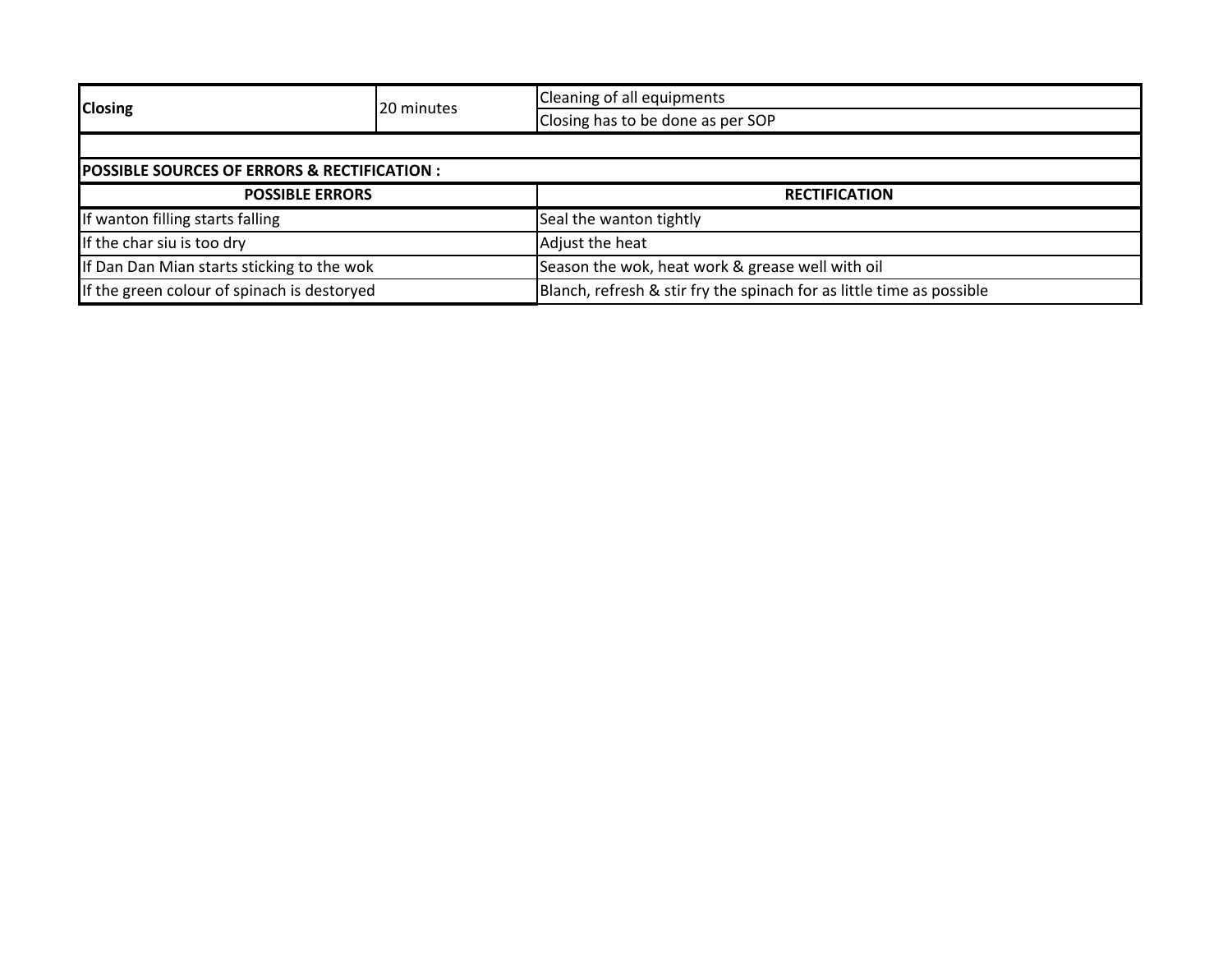| <b>PRACTICAL MANUAL</b>                |                                                                                                       |                                                                                                   |                                                                       |                     |                                                                          |  |  |  |
|----------------------------------------|-------------------------------------------------------------------------------------------------------|---------------------------------------------------------------------------------------------------|-----------------------------------------------------------------------|---------------------|--------------------------------------------------------------------------|--|--|--|
|                                        | <b>B.Sc Culinary Art</b>                                                                              |                                                                                                   |                                                                       |                     |                                                                          |  |  |  |
| <b>SUBJECT:</b>                        | <b>Techniques of Pan Asia &amp; Middle</b>                                                            | <b>MENU NO:</b>                                                                                   | 15                                                                    | Teacher:            |                                                                          |  |  |  |
| <b>TOPIC:</b>                          | <b>Tempura</b>                                                                                        | <b>SEMESTER:</b>                                                                                  | 3                                                                     | <b>HOURS:</b>       | 3 hours 45 mins                                                          |  |  |  |
|                                        | Toriniku Teriyaki                                                                                     |                                                                                                   |                                                                       | <b>Approved By:</b> | <b>Deputy Director</b>                                                   |  |  |  |
|                                        |                                                                                                       |                                                                                                   |                                                                       |                     |                                                                          |  |  |  |
|                                        | <b>LEARNING OUTCOME</b>                                                                               |                                                                                                   |                                                                       |                     |                                                                          |  |  |  |
|                                        | Students are able to prepare 4 dishes                                                                 |                                                                                                   |                                                                       |                     |                                                                          |  |  |  |
|                                        | They are able to present food in correct maner with garnishes.                                        |                                                                                                   |                                                                       |                     |                                                                          |  |  |  |
|                                        | They are able to explain the dishes                                                                   |                                                                                                   |                                                                       |                     |                                                                          |  |  |  |
|                                        |                                                                                                       |                                                                                                   |                                                                       |                     |                                                                          |  |  |  |
| <b>RESOURCES:</b>                      | Equipment and Utensils such as Working Table, Chinese Range, Wok, Deep fatf fryer, griddle plate etc. |                                                                                                   |                                                                       |                     |                                                                          |  |  |  |
|                                        |                                                                                                       |                                                                                                   |                                                                       |                     |                                                                          |  |  |  |
|                                        | REFERENCES: 1) International Cuisine Book: Author Michael F. Nenes:                                   |                                                                                                   |                                                                       |                     |                                                                          |  |  |  |
|                                        |                                                                                                       |                                                                                                   |                                                                       |                     |                                                                          |  |  |  |
| <b>Video</b>                           |                                                                                                       |                                                                                                   |                                                                       |                     |                                                                          |  |  |  |
| <b>Tempura</b>                         |                                                                                                       |                                                                                                   |                                                                       |                     |                                                                          |  |  |  |
| https://youtu.be/oEiNJdNLqSA           |                                                                                                       |                                                                                                   |                                                                       |                     |                                                                          |  |  |  |
| Yaki Soba                              |                                                                                                       |                                                                                                   |                                                                       |                     |                                                                          |  |  |  |
| https://youtu.be/3a-NreKMgLo           |                                                                                                       |                                                                                                   |                                                                       |                     |                                                                          |  |  |  |
| <b>METHODOLOGY:</b>                    |                                                                                                       |                                                                                                   |                                                                       |                     |                                                                          |  |  |  |
|                                        | <b>PERTICULARS</b>                                                                                    | <b>TIME</b>                                                                                       |                                                                       | <b>TASK</b>         |                                                                          |  |  |  |
| <b>Hygiene &amp; Grooming Check up</b> | 10 minutes                                                                                            |                                                                                                   |                                                                       |                     | Students have to maintain high standard Hygiene and Grooming as per SOP  |  |  |  |
|                                        |                                                                                                       |                                                                                                   | Instruct students about recipes, mise-en-place, cooking methodology   |                     |                                                                          |  |  |  |
| <b>Briefing</b>                        | 15 minutes                                                                                            |                                                                                                   | Share with them some Presentation ideas                               |                     |                                                                          |  |  |  |
|                                        |                                                                                                       |                                                                                                   | Groom them about Social distance and maintain inside Practical Lab    |                     |                                                                          |  |  |  |
|                                        |                                                                                                       |                                                                                                   |                                                                       |                     | Mis-en-place for Tempura, Toriniku Teriyaki, Horenso Goma-ae & Yaki soba |  |  |  |
| <b>Cooking</b>                         | 2hr 30mins                                                                                            |                                                                                                   |                                                                       |                     |                                                                          |  |  |  |
|                                        |                                                                                                       |                                                                                                   | Start cooking Tempura, Toriniku Teriyaki, Horenso Goma-ae & Yaki soba |                     |                                                                          |  |  |  |
| Presentation                           | 15 minutes                                                                                            |                                                                                                   | Present all Food items with proper Garnish                            |                     |                                                                          |  |  |  |
| <b>Testing</b>                         |                                                                                                       | 15 minutes<br>Testing will be done by Teacher & Students also to know exact character of the dish |                                                                       |                     |                                                                          |  |  |  |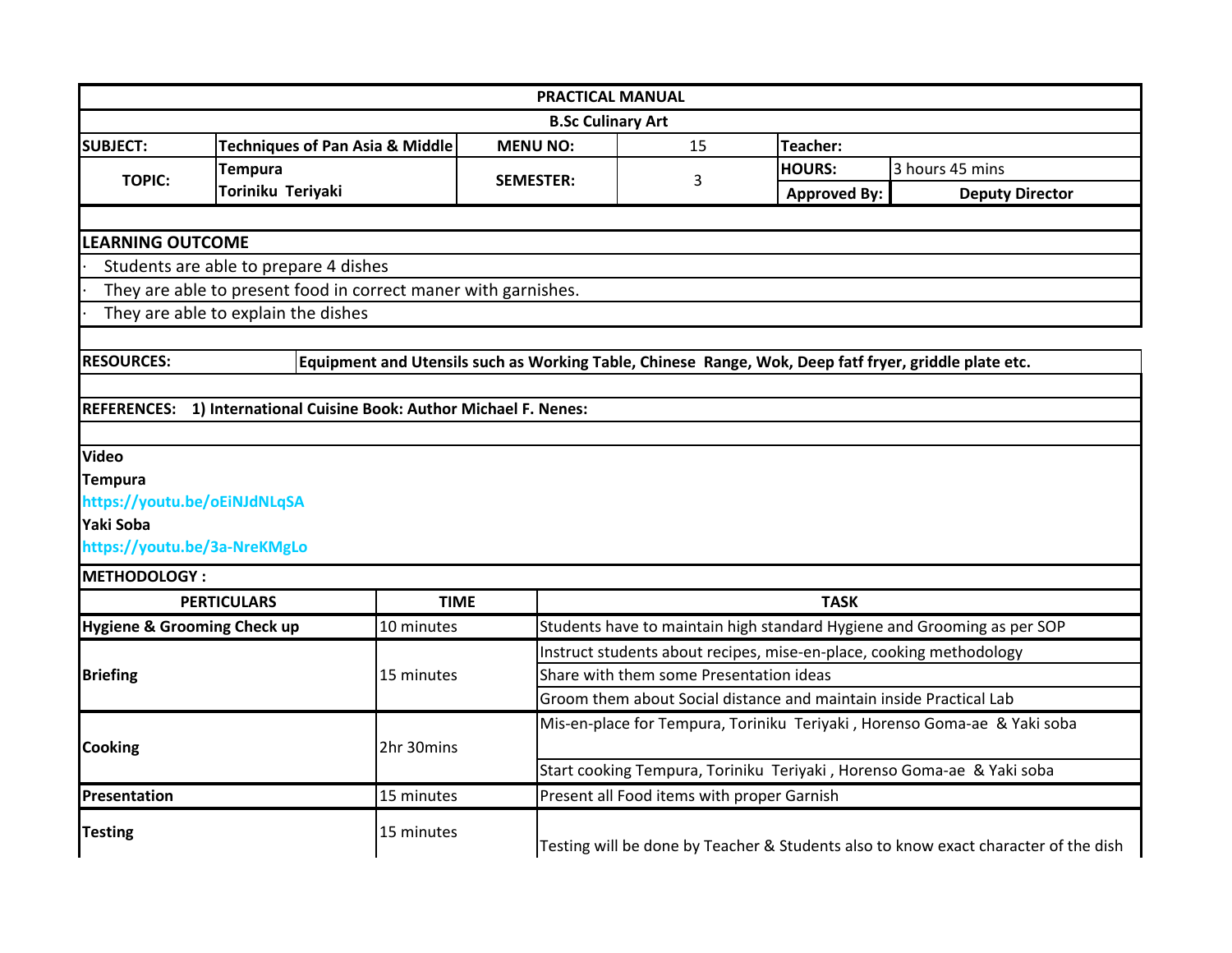| <b>Closing</b>                                         | 20 minutes | Cleaning of all equipments                                            |  |  |
|--------------------------------------------------------|------------|-----------------------------------------------------------------------|--|--|
|                                                        |            | Closing has to be done as per SOP                                     |  |  |
|                                                        |            |                                                                       |  |  |
| <b>POSSIBLE SOURCES OF ERRORS &amp; RECTIFICATION:</b> |            |                                                                       |  |  |
| <b>POSSIBLE ERRORS</b>                                 |            | <b>RECTIFICATION</b>                                                  |  |  |
| if tempuar turns soggy                                 |            | Adjust the tempura batter consistency                                 |  |  |
| If the teriyaki is too dry                             |            | Adjust the heat & baste the teriyaki frequently                       |  |  |
| If Soba Noodles start sticking to the wok              |            | Season the wok, heat work & grease well with oil                      |  |  |
| If the green colour of spinach is destoryed            |            | Blanch, refresh & stir fry the spinach for as little time as possible |  |  |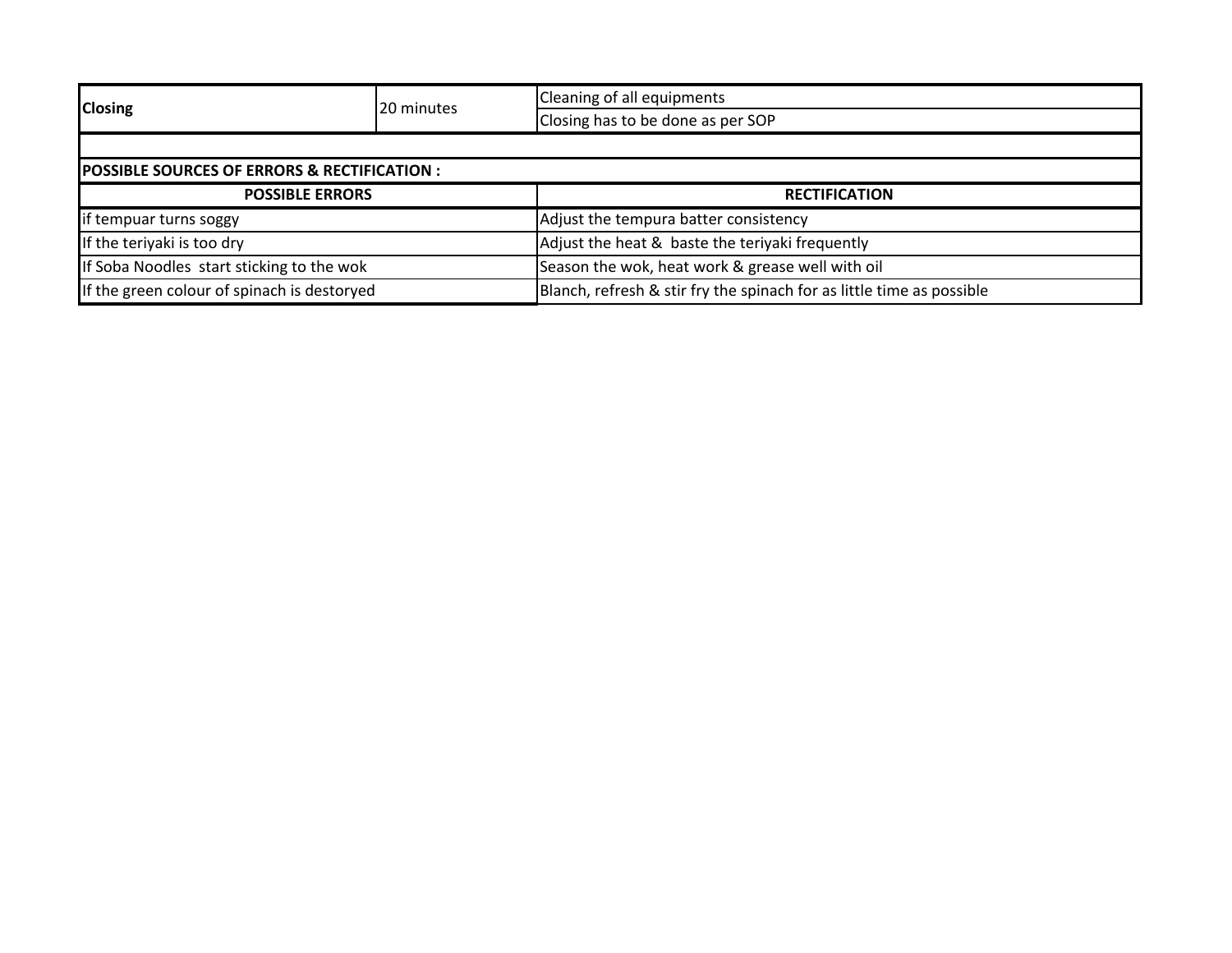|                                        |                                                                     |                  | <b>PRACTICAL MANUAL</b>                                                               |                                                                         |                        |  |  |
|----------------------------------------|---------------------------------------------------------------------|------------------|---------------------------------------------------------------------------------------|-------------------------------------------------------------------------|------------------------|--|--|
|                                        |                                                                     |                  | <b>B.Sc Culinary Art</b>                                                              |                                                                         |                        |  |  |
| <b>SUBJECT:</b>                        | <b>Techniques of Pan Asia &amp; Middle</b>                          | <b>MENU NO:</b>  | 16                                                                                    | Teacher:                                                                |                        |  |  |
| <b>TOPIC:</b>                          | <b>Tom Kha Gai</b>                                                  |                  |                                                                                       | <b>HOURS:</b>                                                           | 3 hours 45 mins        |  |  |
|                                        | Pad Kap rao                                                         | <b>SEMESTER:</b> | 3                                                                                     | <b>Approved By:</b>                                                     | <b>Deputy Director</b> |  |  |
|                                        |                                                                     |                  |                                                                                       |                                                                         |                        |  |  |
| <b>LEARNING OUTCOME</b>                |                                                                     |                  |                                                                                       |                                                                         |                        |  |  |
|                                        | Students are able to prepare 4 dishes                               |                  |                                                                                       |                                                                         |                        |  |  |
|                                        | They are able to present food in correct maner with garnishes.      |                  |                                                                                       |                                                                         |                        |  |  |
|                                        | They are able to explain the dishes                                 |                  |                                                                                       |                                                                         |                        |  |  |
|                                        |                                                                     |                  |                                                                                       |                                                                         |                        |  |  |
| <b>RESOURCES:</b>                      |                                                                     |                  | Equipment and Utensils such as Working Table, Chinese Range, Wok, Deep fat fryer etc. |                                                                         |                        |  |  |
|                                        |                                                                     |                  |                                                                                       |                                                                         |                        |  |  |
|                                        | REFERENCES: 1) International Cuisine Book: Author Michael F. Nenes: |                  |                                                                                       |                                                                         |                        |  |  |
|                                        |                                                                     |                  |                                                                                       |                                                                         |                        |  |  |
| <b>Video Link</b>                      |                                                                     |                  |                                                                                       |                                                                         |                        |  |  |
| <b>Tom Kha Gai</b>                     |                                                                     |                  |                                                                                       |                                                                         |                        |  |  |
| https://youtu.be/AYmsgQ-L_Tc           |                                                                     |                  |                                                                                       |                                                                         |                        |  |  |
| <b>Pad Thai</b>                        |                                                                     |                  |                                                                                       |                                                                         |                        |  |  |
| https://youtu.be/F5-nfxQjfZU           |                                                                     |                  |                                                                                       |                                                                         |                        |  |  |
| <b>METHODOLOGY:</b>                    |                                                                     |                  |                                                                                       |                                                                         |                        |  |  |
|                                        | <b>PERTICULARS</b>                                                  | <b>TIME</b>      | <b>TASK</b>                                                                           |                                                                         |                        |  |  |
| <b>Hygiene &amp; Grooming Check up</b> | 10 minutes                                                          |                  |                                                                                       | Students have to maintain high standard Hygiene and Grooming as per SOP |                        |  |  |
|                                        |                                                                     |                  | Instruct students about recipes, mise-en-place, cooking methodology                   |                                                                         |                        |  |  |
| <b>Briefing</b>                        | 15 minutes                                                          |                  | Share with them some Presentation ideas                                               |                                                                         |                        |  |  |
|                                        |                                                                     |                  | Groom them about Social distance and maintain inside Practical Lab                    |                                                                         |                        |  |  |
|                                        |                                                                     |                  | Mis-en-place for Tom Kha Gai, Pad Kap rao, Pad Thai & Kluai Thot                      |                                                                         |                        |  |  |
| <b>Cooking</b>                         | 2hr 30mins                                                          |                  |                                                                                       |                                                                         |                        |  |  |
|                                        |                                                                     |                  | Start cooking Tom Kha Gai, Pad Kap rao, Pad Thai & Kluai Thot                         |                                                                         |                        |  |  |
| <b>Presentation</b>                    | 15 minutes                                                          |                  | Present all Food items with proper Garnish                                            |                                                                         |                        |  |  |
| <b>Testing</b>                         | 15 minutes                                                          |                  | Testing will be done by Teacher & Students also to know exact character of the dish   |                                                                         |                        |  |  |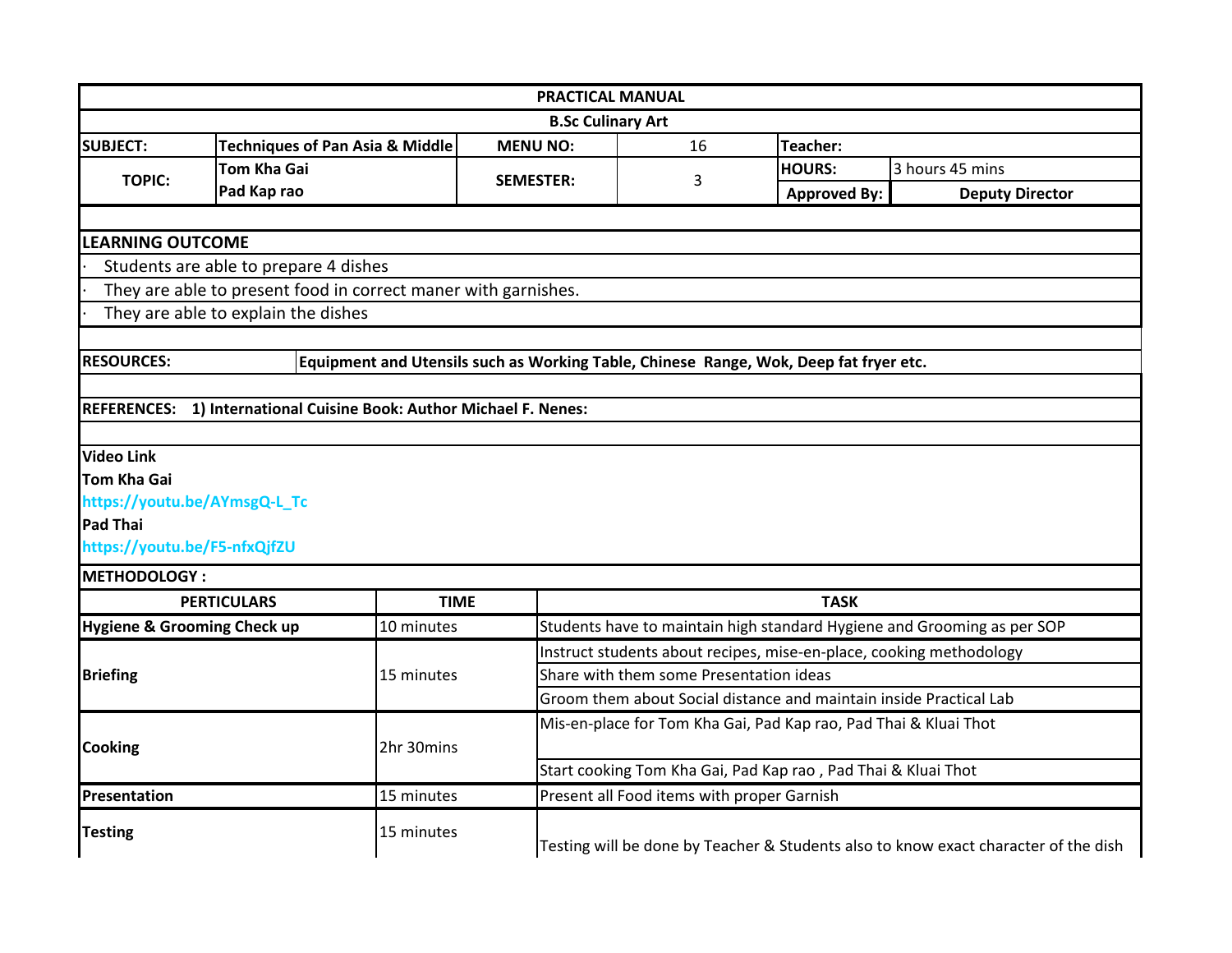| <b>Closing</b>                                         | 20 minutes | Cleaning of all equipments                                    |  |  |  |
|--------------------------------------------------------|------------|---------------------------------------------------------------|--|--|--|
|                                                        |            | Closing has to be done as per SOP                             |  |  |  |
|                                                        |            |                                                               |  |  |  |
| <b>POSSIBLE SOURCES OF ERRORS &amp; RECTIFICATION:</b> |            |                                                               |  |  |  |
| <b>POSSIBLE ERRORS</b>                                 |            | <b>RECTIFICATION</b>                                          |  |  |  |
| If tom kha gai is too sour                             |            | Add more coconut milk, add sugar                              |  |  |  |
| If chicken in tom kha gai is too rubbery               |            | Cook the chicken till desired texture is achieved             |  |  |  |
| If pad thai start sticking to the wok                  |            | Season the wok, heat work & grease well with oil              |  |  |  |
| If the banana turns black                              |            | Dip peeled banana in cold water oir sprinkle with lemon juice |  |  |  |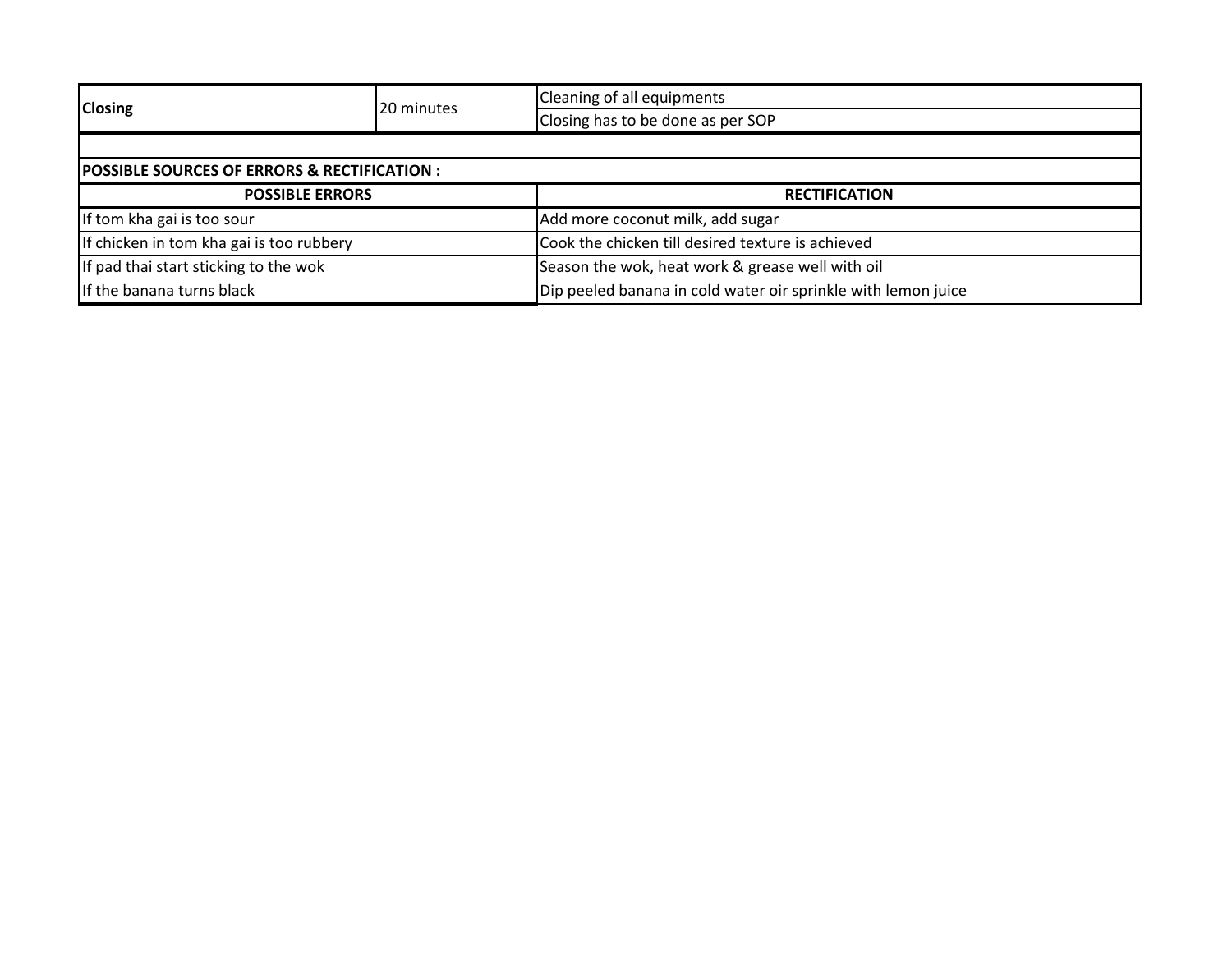|                                        |                                                                     |                                                                                                       | <b>PRACTICAL MANUAL</b>                                             |                                                                                     |                                                                         |  |  |
|----------------------------------------|---------------------------------------------------------------------|-------------------------------------------------------------------------------------------------------|---------------------------------------------------------------------|-------------------------------------------------------------------------------------|-------------------------------------------------------------------------|--|--|
| <b>B.Sc Culinary Art</b>               |                                                                     |                                                                                                       |                                                                     |                                                                                     |                                                                         |  |  |
| <b>SUBJECT:</b>                        | <b>Techniques of Pan Asia &amp; Middle</b>                          | <b>MENU NO:</b>                                                                                       | 17                                                                  | <b>Teacher:</b>                                                                     |                                                                         |  |  |
| <b>TOPIC:</b>                          | <b>Gado Gado</b>                                                    | <b>SEMESTER:</b>                                                                                      | 3                                                                   | <b>HOURS:</b>                                                                       | 3 hours 45 mins                                                         |  |  |
|                                        | <b>Lapis Daging</b>                                                 |                                                                                                       |                                                                     | <b>Approved By:</b>                                                                 | <b>Deputy Director</b>                                                  |  |  |
|                                        |                                                                     |                                                                                                       |                                                                     |                                                                                     |                                                                         |  |  |
| <b>LEARNING OUTCOME</b>                |                                                                     |                                                                                                       |                                                                     |                                                                                     |                                                                         |  |  |
|                                        | Students are able to prepare 4 dishes                               |                                                                                                       |                                                                     |                                                                                     |                                                                         |  |  |
|                                        | They are able to present food in correct maner with garnishes.      |                                                                                                       |                                                                     |                                                                                     |                                                                         |  |  |
|                                        | They are able to explain the dishes                                 |                                                                                                       |                                                                     |                                                                                     |                                                                         |  |  |
|                                        |                                                                     |                                                                                                       |                                                                     |                                                                                     |                                                                         |  |  |
| <b>RESOURCES:</b>                      |                                                                     | Equipment and Utensils such as Working Table, Chinese Range, Wok, Deep fatf fryer, griddle plate etc. |                                                                     |                                                                                     |                                                                         |  |  |
|                                        |                                                                     |                                                                                                       |                                                                     |                                                                                     |                                                                         |  |  |
| <b>Video Link</b>                      |                                                                     |                                                                                                       |                                                                     |                                                                                     |                                                                         |  |  |
| https://youtu.be/_-p3PCN09Hg           |                                                                     |                                                                                                       |                                                                     |                                                                                     |                                                                         |  |  |
| https://youtu.be/YVB8z9rRIVg           |                                                                     |                                                                                                       |                                                                     |                                                                                     |                                                                         |  |  |
|                                        | REFERENCES: 1) International Cuisine Book: Author Michael F. Nenes: |                                                                                                       |                                                                     |                                                                                     |                                                                         |  |  |
|                                        |                                                                     |                                                                                                       |                                                                     |                                                                                     |                                                                         |  |  |
| <b>METHODOLOGY:</b>                    |                                                                     |                                                                                                       |                                                                     |                                                                                     |                                                                         |  |  |
|                                        | <b>PERTICULARS</b>                                                  | <b>TIME</b>                                                                                           |                                                                     | <b>TASK</b>                                                                         |                                                                         |  |  |
| <b>Hygiene &amp; Grooming Check up</b> | 10 minutes                                                          |                                                                                                       |                                                                     |                                                                                     | Students have to maintain high standard Hygiene and Grooming as per SOP |  |  |
|                                        |                                                                     |                                                                                                       | Instruct students about recipes, mise-en-place, cooking methodology |                                                                                     |                                                                         |  |  |
| <b>Briefing</b>                        | 15 minutes                                                          |                                                                                                       | Share with them some Presentation ideas                             |                                                                                     |                                                                         |  |  |
|                                        |                                                                     |                                                                                                       | Groom them about Social distance and maintain inside Practical Lab  |                                                                                     |                                                                         |  |  |
|                                        |                                                                     |                                                                                                       |                                                                     |                                                                                     | Mis-en-place for Gado Gado, Lapis Daging, Laksa Lemak & Tumis Terong    |  |  |
| <b>Cooking</b>                         | 2hr 30mins                                                          |                                                                                                       |                                                                     |                                                                                     |                                                                         |  |  |
|                                        |                                                                     |                                                                                                       | Start preparing Gado Gado, Lapis Daging, Laksa Lemak & Tumis Terong |                                                                                     |                                                                         |  |  |
| Presentation                           | 15 minutes                                                          |                                                                                                       | Present all Food items with proper Garnish                          |                                                                                     |                                                                         |  |  |
| <b>Testing</b><br>15 minutes           |                                                                     |                                                                                                       |                                                                     |                                                                                     |                                                                         |  |  |
|                                        |                                                                     |                                                                                                       |                                                                     | Testing will be done by Teacher & Students also to know exact character of the dish |                                                                         |  |  |
| <b>Closing</b>                         | 20 minutes                                                          |                                                                                                       | Cleaning of all equipments                                          |                                                                                     |                                                                         |  |  |
|                                        |                                                                     |                                                                                                       | Closing has to be done as per SOP                                   |                                                                                     |                                                                         |  |  |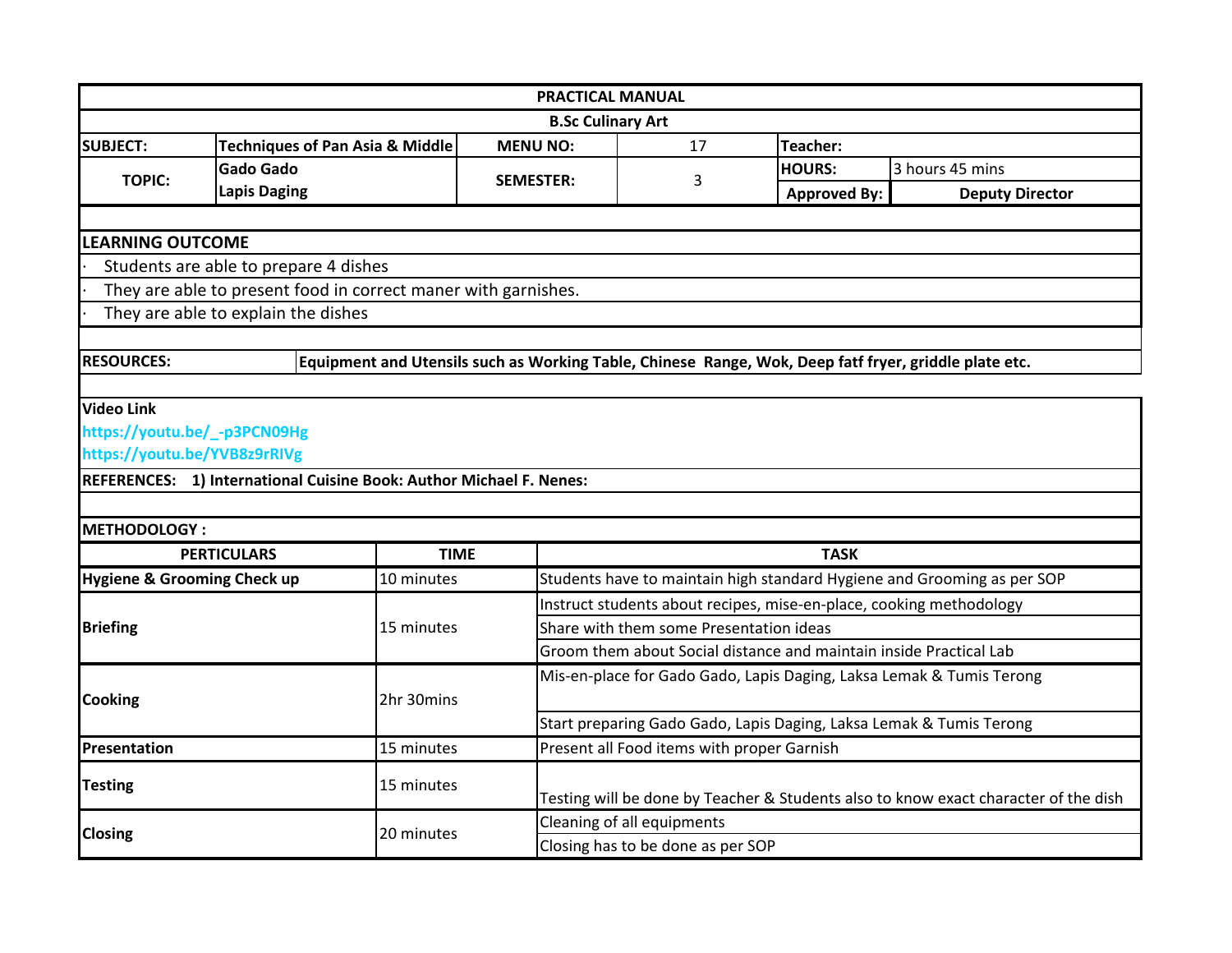| <b>POSSIBLE SOURCES OF ERRORS &amp; RECTIFICATION :</b> |                                                           |  |  |  |  |  |
|---------------------------------------------------------|-----------------------------------------------------------|--|--|--|--|--|
| <b>POSSIBLE ERRORS</b>                                  | <b>RECTIFICATION</b>                                      |  |  |  |  |  |
| If the Lapis Daging is too dry                          | Sprinkle little water in the wok & stir fry for more time |  |  |  |  |  |
| If Laksa Lemak jas jumbled up look                      | Reduce the ingredients, toss it again                     |  |  |  |  |  |
| If Tumis Terong has turned black                        | Adjust the heat & reduce cooking time.                    |  |  |  |  |  |
|                                                         |                                                           |  |  |  |  |  |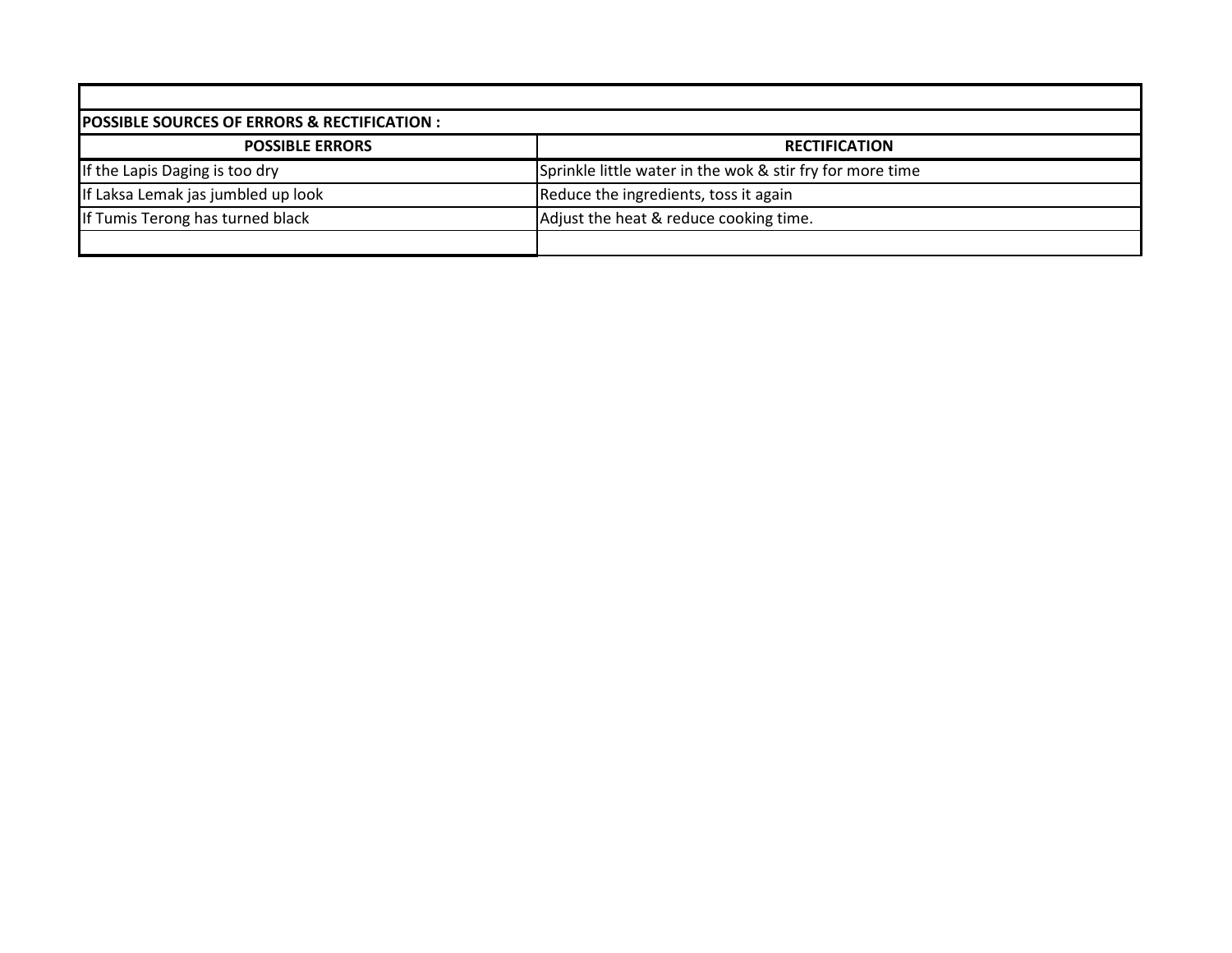|                                                      |                                                                     |                                                                                                       | <b>PRACTICAL MANUAL</b>                                                             |                     |                        |  |  |
|------------------------------------------------------|---------------------------------------------------------------------|-------------------------------------------------------------------------------------------------------|-------------------------------------------------------------------------------------|---------------------|------------------------|--|--|
|                                                      |                                                                     |                                                                                                       | <b>B.Sc Culinary Art</b>                                                            |                     |                        |  |  |
| <b>SUBJECT:</b>                                      | <b>Techniques of Pan Asia &amp; Middle</b>                          | <b>MENU NO:</b>                                                                                       | 18<br>Teacher:                                                                      |                     |                        |  |  |
| <b>TOPIC:</b>                                        | <b>Bo La Lot</b>                                                    | <b>SEMESTER:</b>                                                                                      | 3                                                                                   | <b>HOURS:</b>       | 3 hours 45 mins        |  |  |
|                                                      | <b>Bo Kho</b>                                                       |                                                                                                       |                                                                                     | <b>Approved By:</b> | <b>Deputy Director</b> |  |  |
|                                                      |                                                                     |                                                                                                       |                                                                                     |                     |                        |  |  |
| <b>LEARNING OUTCOME</b>                              |                                                                     |                                                                                                       |                                                                                     |                     |                        |  |  |
|                                                      | Students are able to prepare 4 dishes                               |                                                                                                       |                                                                                     |                     |                        |  |  |
|                                                      | They are able to present food in correct maner with garnishes.      |                                                                                                       |                                                                                     |                     |                        |  |  |
|                                                      | They are able to explain the dishes                                 |                                                                                                       |                                                                                     |                     |                        |  |  |
|                                                      |                                                                     |                                                                                                       |                                                                                     |                     |                        |  |  |
| <b>RESOURCES:</b>                                    |                                                                     | Equipment and Utensils such as Working Table, Chinese Range, Wok, Deep fatf fryer, griddle plate etc. |                                                                                     |                     |                        |  |  |
|                                                      |                                                                     |                                                                                                       |                                                                                     |                     |                        |  |  |
|                                                      | REFERENCES: 1) International Cuisine Book: Author Michael F. Nenes: |                                                                                                       |                                                                                     |                     |                        |  |  |
| <b>Video Link</b>                                    |                                                                     |                                                                                                       |                                                                                     |                     |                        |  |  |
| https://youtu.be/WJfydiI7agM                         |                                                                     |                                                                                                       |                                                                                     |                     |                        |  |  |
| https://youtu.be/IP187wjY9Os                         |                                                                     |                                                                                                       |                                                                                     |                     |                        |  |  |
| <b>METHODOLOGY:</b>                                  |                                                                     |                                                                                                       |                                                                                     |                     |                        |  |  |
| <b>PERTICULARS</b>                                   |                                                                     | <b>TIME</b>                                                                                           | <b>TASK</b>                                                                         |                     |                        |  |  |
| <b>Hygiene &amp; Grooming Check up</b><br>10 minutes |                                                                     |                                                                                                       | Students have to maintain high standard Hygiene and Grooming as per SOP             |                     |                        |  |  |
|                                                      |                                                                     |                                                                                                       | Instruct students about recipes, mise-en-place, cooking methodology                 |                     |                        |  |  |
| <b>Briefing</b>                                      | 15 minutes                                                          |                                                                                                       | Share with them some Presentation ideas                                             |                     |                        |  |  |
|                                                      |                                                                     |                                                                                                       | Groom them about Social distance and maintain inside Practical Lab                  |                     |                        |  |  |
|                                                      |                                                                     |                                                                                                       | Mis-en-place for Bo La Lot, Bo Kho, Mi Quang & Rau xanh toi xao                     |                     |                        |  |  |
| <b>Cooking</b>                                       | 2hr 30mins                                                          |                                                                                                       |                                                                                     |                     |                        |  |  |
|                                                      |                                                                     |                                                                                                       | Start preparing Bo La Lot, Bo Kho, Mi Quang & Rau xanh toi xao                      |                     |                        |  |  |
| Presentation                                         | Present all Food items with proper Garnish<br>15 minutes            |                                                                                                       |                                                                                     |                     |                        |  |  |
| <b>Testing</b>                                       | 15 minutes                                                          |                                                                                                       |                                                                                     |                     |                        |  |  |
|                                                      |                                                                     |                                                                                                       | Testing will be done by Teacher & Students also to know exact character of the dish |                     |                        |  |  |
| <b>Closing</b>                                       | 20 minutes                                                          |                                                                                                       | Cleaning of all equipments                                                          |                     |                        |  |  |
|                                                      |                                                                     |                                                                                                       | Closing has to be done as per SOP                                                   |                     |                        |  |  |
|                                                      |                                                                     |                                                                                                       |                                                                                     |                     |                        |  |  |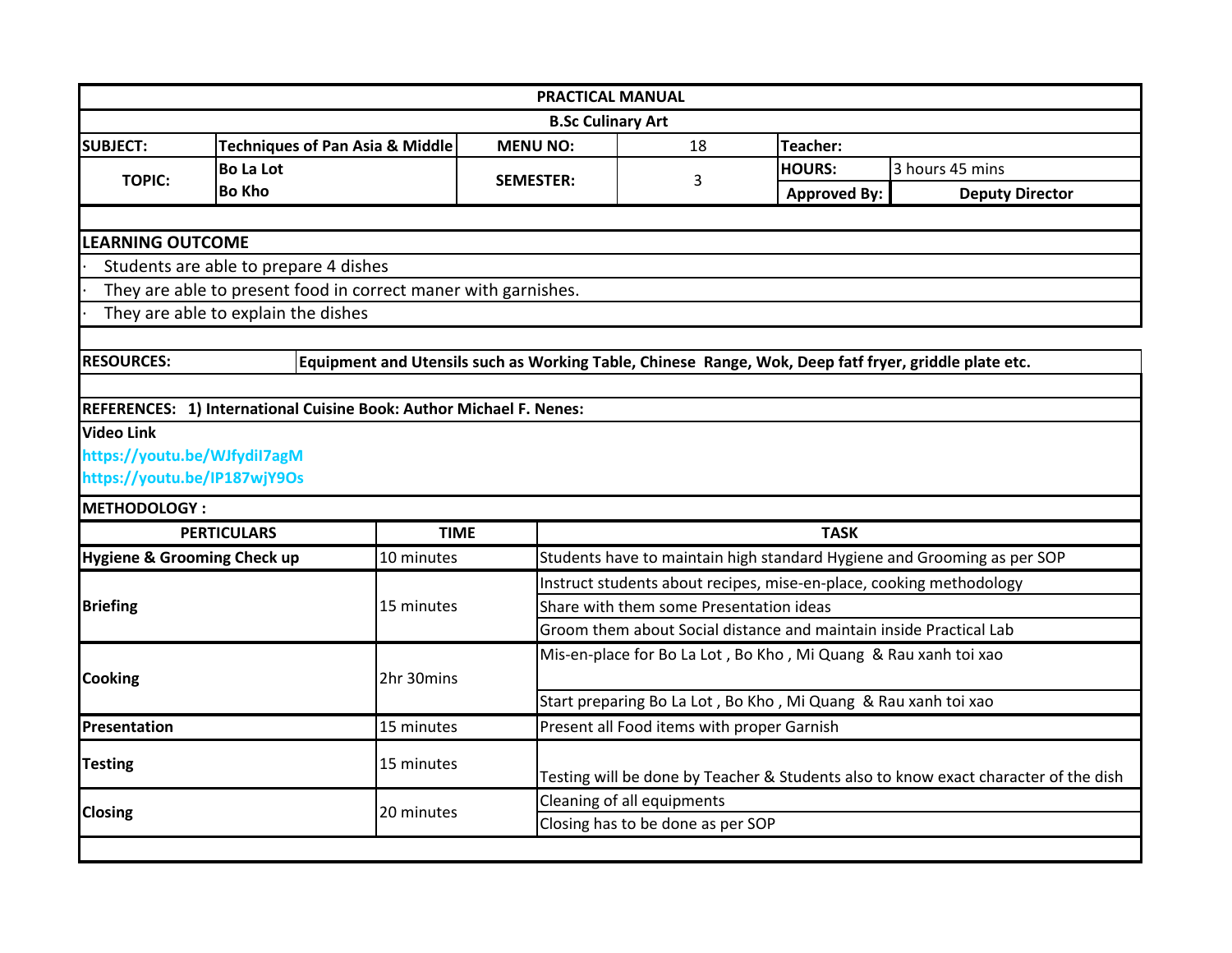| <b>POSSIBLE SOURCES OF ERRORS &amp; RECTIFICATION:</b> |                                                                       |  |  |  |  |
|--------------------------------------------------------|-----------------------------------------------------------------------|--|--|--|--|
| <b>POSSIBLE ERRORS</b>                                 | <b>RECTIFICATION</b>                                                  |  |  |  |  |
| If the Bo La Lot is too dry                            | Cook for as short time as possible                                    |  |  |  |  |
| If meat pieces are chewy                               | a Add a piece of papaya or simmer for more time, covering the pan     |  |  |  |  |
| If Mi Quang starts sticking to the wok                 | Season the wok, heat work & grease well with oil                      |  |  |  |  |
| If the green colour of spinach is destoryed            | Blanch, refresh & stir fry the spinach for as little time as possible |  |  |  |  |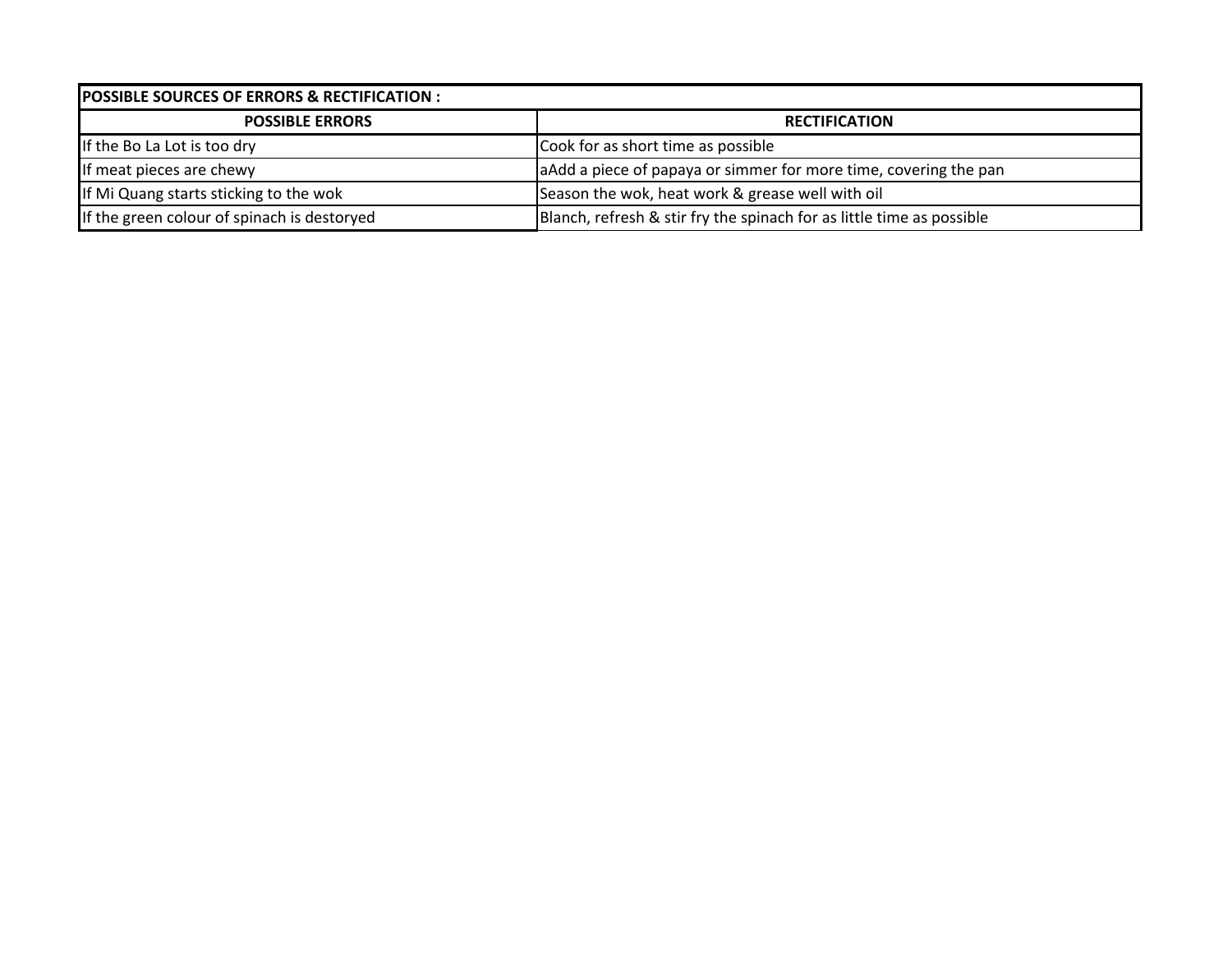|                                                     |                                                                     | <b>PRACTICAL MANUAL</b>                                                                              |                                                                                                               |                                                               |                                                                         |  |
|-----------------------------------------------------|---------------------------------------------------------------------|------------------------------------------------------------------------------------------------------|---------------------------------------------------------------------------------------------------------------|---------------------------------------------------------------|-------------------------------------------------------------------------|--|
| <b>B.Sc Culinary Art</b>                            |                                                                     |                                                                                                      |                                                                                                               |                                                               |                                                                         |  |
| <b>SUBJECT:</b>                                     | <b>Techniques of Pan Asia &amp; Middle</b>                          | <b>MENU NO:</b>                                                                                      | 19                                                                                                            | <b>Teacher:</b>                                               |                                                                         |  |
| <b>TOPIC:</b>                                       | <b>Mu Sangchae</b>                                                  | <b>SEMESTER:</b>                                                                                     | 3                                                                                                             | <b>HOURS:</b>                                                 | 3 hours 45 mins                                                         |  |
|                                                     | <b>Bulgogi</b>                                                      |                                                                                                      |                                                                                                               | <b>Approved By:</b>                                           | <b>Deputy Director</b>                                                  |  |
|                                                     |                                                                     |                                                                                                      |                                                                                                               |                                                               |                                                                         |  |
| <b>LEARNING OUTCOME</b>                             |                                                                     |                                                                                                      |                                                                                                               |                                                               |                                                                         |  |
|                                                     | Students are able to prepare 4 dishes                               |                                                                                                      |                                                                                                               |                                                               |                                                                         |  |
|                                                     | They are able to present food in correct maner with garnishes.      |                                                                                                      |                                                                                                               |                                                               |                                                                         |  |
|                                                     | They are able to explain the dishes                                 |                                                                                                      |                                                                                                               |                                                               |                                                                         |  |
|                                                     |                                                                     |                                                                                                      |                                                                                                               |                                                               |                                                                         |  |
| <b>RESOURCES:</b>                                   |                                                                     | Equipment and Utensils such as Working Table, Chinese Range, Wok, Deep fat fryer, griddle plate etc. |                                                                                                               |                                                               |                                                                         |  |
|                                                     |                                                                     |                                                                                                      |                                                                                                               |                                                               |                                                                         |  |
|                                                     | REFERENCES: 1) International Cuisine Book: Author Michael F. Nenes: |                                                                                                      |                                                                                                               |                                                               |                                                                         |  |
|                                                     |                                                                     |                                                                                                      |                                                                                                               |                                                               |                                                                         |  |
| <b>Video Link</b>                                   |                                                                     |                                                                                                      |                                                                                                               |                                                               |                                                                         |  |
| <b>Bulgogi</b>                                      |                                                                     |                                                                                                      |                                                                                                               |                                                               |                                                                         |  |
| https://youtu.be/WJfydiI7agM                        |                                                                     |                                                                                                      |                                                                                                               |                                                               |                                                                         |  |
| <b>Bibim Gooksu</b>                                 |                                                                     |                                                                                                      |                                                                                                               |                                                               |                                                                         |  |
| https://youtu.be/IP187wjY9Os<br><b>METHODOLOGY:</b> |                                                                     |                                                                                                      |                                                                                                               |                                                               |                                                                         |  |
|                                                     | <b>PERTICULARS</b>                                                  | <b>TIME</b>                                                                                          |                                                                                                               | <b>TASK</b>                                                   |                                                                         |  |
|                                                     |                                                                     |                                                                                                      |                                                                                                               |                                                               |                                                                         |  |
| Hygiene & Grooming Check up                         | 10 minutes                                                          |                                                                                                      |                                                                                                               |                                                               | Students have to maintain high standard Hygiene and Grooming as per SOP |  |
|                                                     |                                                                     |                                                                                                      | Instruct students about recipes, mise-en-place, cooking methodology                                           |                                                               |                                                                         |  |
| <b>Briefing</b>                                     | 15 minutes                                                          |                                                                                                      | Share with them some Presentation ideas<br>Groom them about Social distance and maintain inside Practical Lab |                                                               |                                                                         |  |
|                                                     |                                                                     |                                                                                                      |                                                                                                               |                                                               |                                                                         |  |
|                                                     |                                                                     |                                                                                                      |                                                                                                               | Mis-en-place for Mu Sangchae, Bulgogi, Bibim Gooksu & Hotteok |                                                                         |  |
| <b>Cooking</b>                                      | 2hr 30mins                                                          |                                                                                                      |                                                                                                               |                                                               |                                                                         |  |
|                                                     |                                                                     | Start preparing Mu Sangchae, Bulgogi, Bibim Gooksu & Hotteok                                         |                                                                                                               |                                                               |                                                                         |  |
| Presentation                                        | 15 minutes                                                          |                                                                                                      | Present all Food items with proper Garnish                                                                    |                                                               |                                                                         |  |
| <b>Testing</b>                                      | 15 minutes                                                          |                                                                                                      | Testing will be done by Teacher & Students also to know exact character of the dish                           |                                                               |                                                                         |  |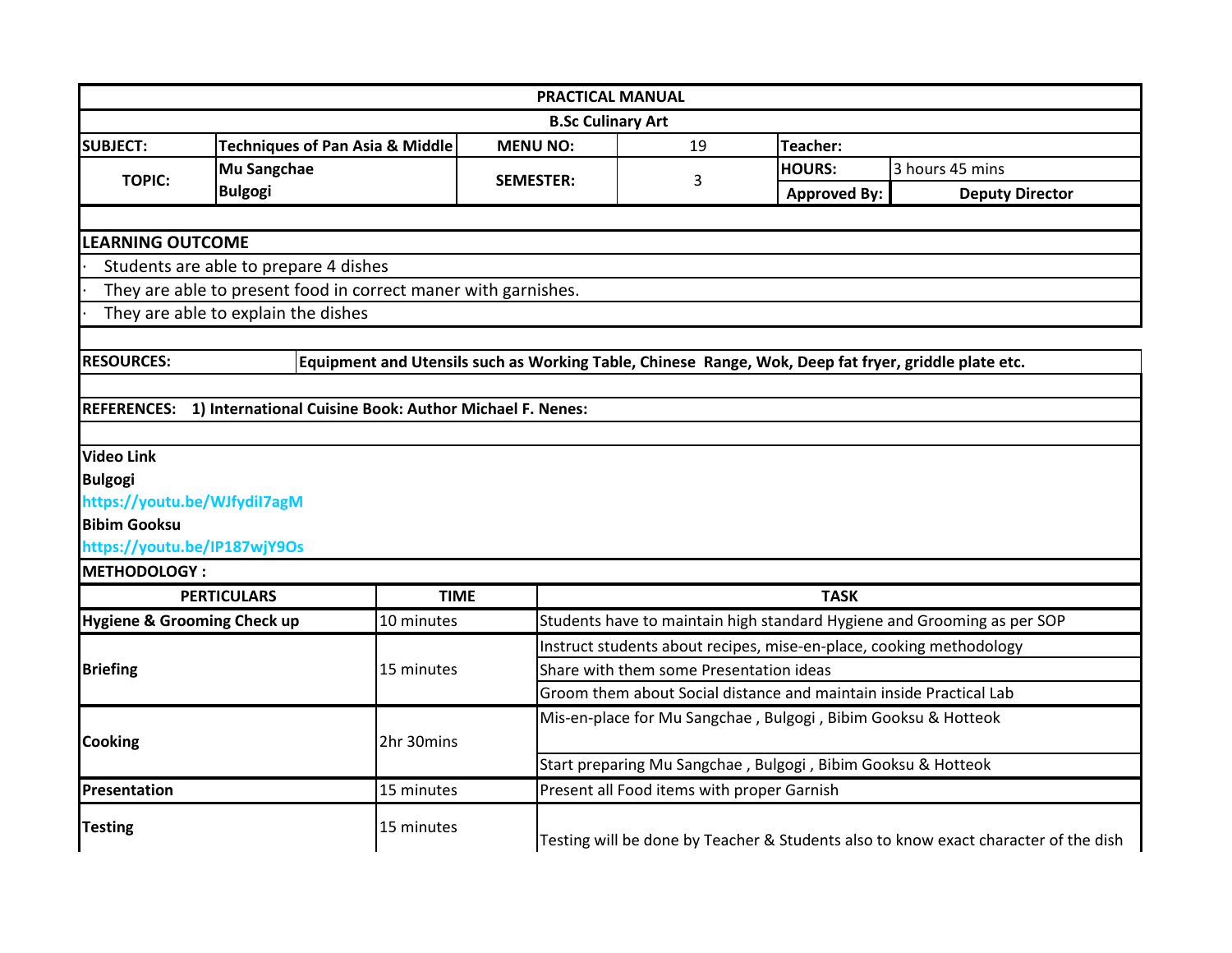| <b>Closing</b>                                         | <b>120 minutes</b> | Cleaning of all equipments                                                     |  |  |
|--------------------------------------------------------|--------------------|--------------------------------------------------------------------------------|--|--|
|                                                        |                    | Closing has to be done as per SOP                                              |  |  |
|                                                        |                    |                                                                                |  |  |
| <b>POSSIBLE SOURCES OF ERRORS &amp; RECTIFICATION:</b> |                    |                                                                                |  |  |
| <b>POSSIBLE ERRORS</b>                                 |                    | <b>RECTIFICATION</b>                                                           |  |  |
| If the salad start releasing moisture                  |                    | Drain the liquid, add more veegtables, dressing & toss again serve immediately |  |  |
| If Bulgogi meat pieces are chewy                       |                    | Add papaya juice in the marinade                                               |  |  |
| If Bibibm gooksu noodles starts sticking to the wok    |                    | Season the wok, heat work & grease well with oil                               |  |  |
| If the pancakes are dry                                |                    | Cover the pancakes with wet cloth                                              |  |  |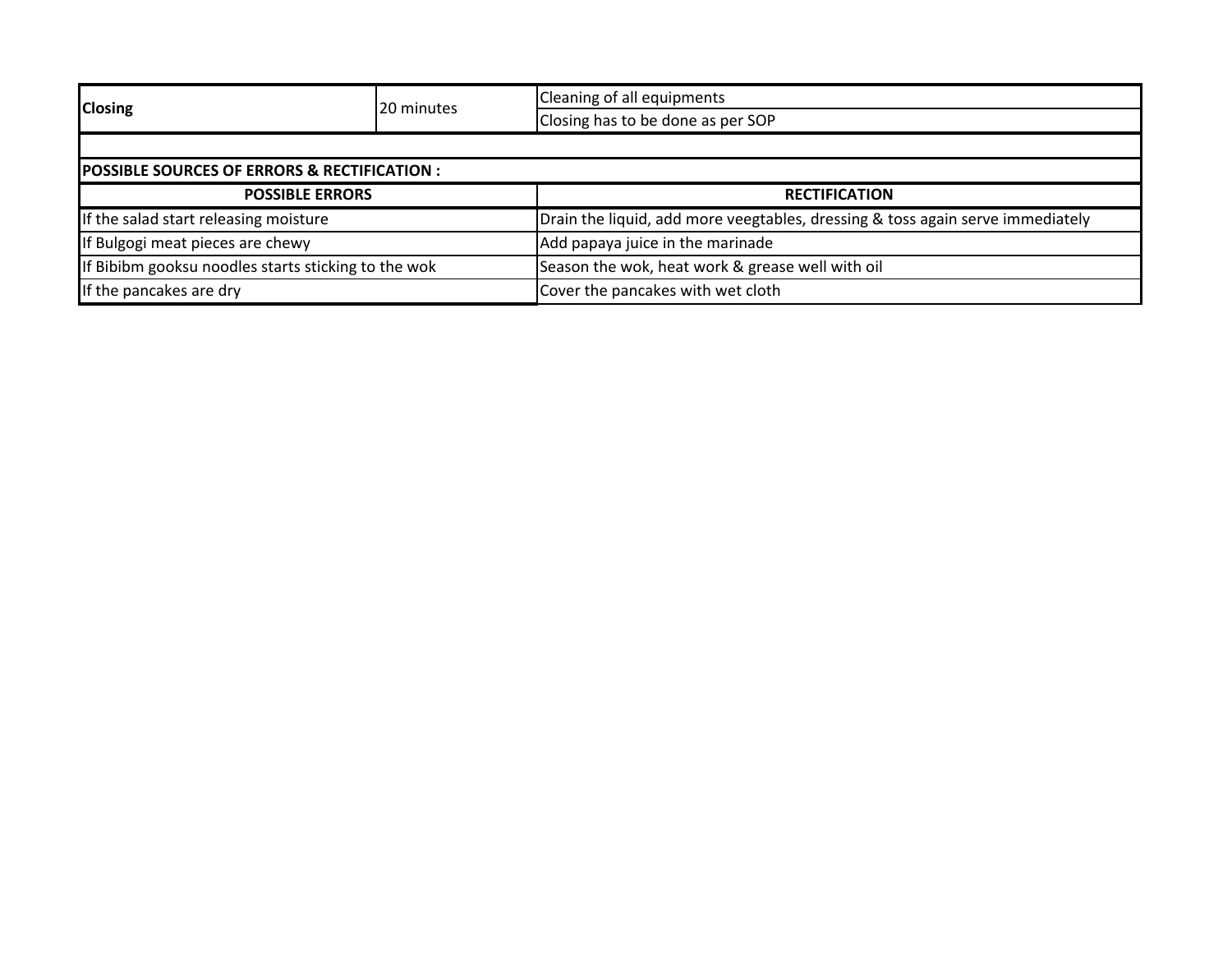|                              |                                                                     |                  | <b>PRACTICAL MANUAL</b>                                                                              |                     |                                                                       |  |  |
|------------------------------|---------------------------------------------------------------------|------------------|------------------------------------------------------------------------------------------------------|---------------------|-----------------------------------------------------------------------|--|--|
| <b>B.Sc Culinary Art</b>     |                                                                     |                  |                                                                                                      |                     |                                                                       |  |  |
| <b>SUBJECT:</b>              | <b>Techniques of Pan Asia &amp; Middle</b>                          | <b>MENU NO:</b>  | 20<br>Teacher:                                                                                       |                     |                                                                       |  |  |
| <b>TOPIC:</b>                | <b>Gulai Ayam</b>                                                   | <b>SEMESTER:</b> | 3                                                                                                    | <b>HOURS:</b>       | 3 hours 45 mins                                                       |  |  |
|                              | Nasi Kunyit                                                         |                  |                                                                                                      | <b>Approved By:</b> | <b>Deputy Director</b>                                                |  |  |
|                              |                                                                     |                  |                                                                                                      |                     |                                                                       |  |  |
| <b>LEARNING OUTCOME</b>      |                                                                     |                  |                                                                                                      |                     |                                                                       |  |  |
|                              | Students are able to prepare 4 dishes                               |                  |                                                                                                      |                     |                                                                       |  |  |
|                              | They are able to present food in correct maner with garnishes.      |                  |                                                                                                      |                     |                                                                       |  |  |
|                              | They are able to explain the dishes                                 |                  |                                                                                                      |                     |                                                                       |  |  |
|                              |                                                                     |                  |                                                                                                      |                     |                                                                       |  |  |
| <b>RESOURCES:</b>            |                                                                     |                  | Equipment and Utensils such as Working Table, Chinese Range, Wok, Deep fat fryer, griddle plate etc. |                     |                                                                       |  |  |
|                              |                                                                     |                  |                                                                                                      |                     |                                                                       |  |  |
|                              | REFERENCES: 1) International Cuisine Book: Author Michael F. Nenes: |                  |                                                                                                      |                     |                                                                       |  |  |
| <b>Video</b>                 |                                                                     |                  |                                                                                                      |                     |                                                                       |  |  |
| https://youtu.be/ov13Yr3MLCQ |                                                                     |                  |                                                                                                      |                     |                                                                       |  |  |
| https://youtu.be/f5WGsIFELtU |                                                                     |                  |                                                                                                      |                     |                                                                       |  |  |
| <b>METHODOLOGY:</b>          |                                                                     |                  |                                                                                                      |                     |                                                                       |  |  |
|                              | <b>PERTICULARS</b>                                                  | <b>TIME</b>      | <b>TASK</b>                                                                                          |                     |                                                                       |  |  |
| Hygiene & Grooming Check up  | 10 minutes                                                          |                  | Students have to maintain high standard Hygiene and Grooming as per SOP                              |                     |                                                                       |  |  |
|                              |                                                                     |                  | Instruct students about recipes, mise-en-place, cooking methodology                                  |                     |                                                                       |  |  |
| <b>Briefing</b>              | 15 minutes                                                          |                  | Share with them some Presentation ideas                                                              |                     |                                                                       |  |  |
|                              |                                                                     |                  | Groom them about Social distance and maintain inside Practical Lab                                   |                     |                                                                       |  |  |
|                              |                                                                     |                  |                                                                                                      |                     | Mis-en-place for Gulai Ayam, Nasi Kunyit, Kacang panjang & Apam balik |  |  |
| <b>Cooking</b>               | 2hr 30mins                                                          |                  |                                                                                                      |                     |                                                                       |  |  |
|                              |                                                                     |                  | Start preparing Gulai Ayam, Nasi Kunyit, Kacang panjang & Apam balik                                 |                     |                                                                       |  |  |
| Presentation<br>15 minutes   |                                                                     |                  | Present all Food items with proper Garnish                                                           |                     |                                                                       |  |  |
| <b>Testing</b>               | 15 minutes                                                          |                  |                                                                                                      |                     |                                                                       |  |  |
|                              |                                                                     |                  | Testing will be done by Teacher & Students also to know exact character of the dish                  |                     |                                                                       |  |  |
| <b>Closing</b>               | 20 minutes                                                          |                  | Cleaning of all equipments                                                                           |                     |                                                                       |  |  |
|                              |                                                                     |                  | Closing has to be done as per SOP                                                                    |                     |                                                                       |  |  |
|                              |                                                                     |                  |                                                                                                      |                     |                                                                       |  |  |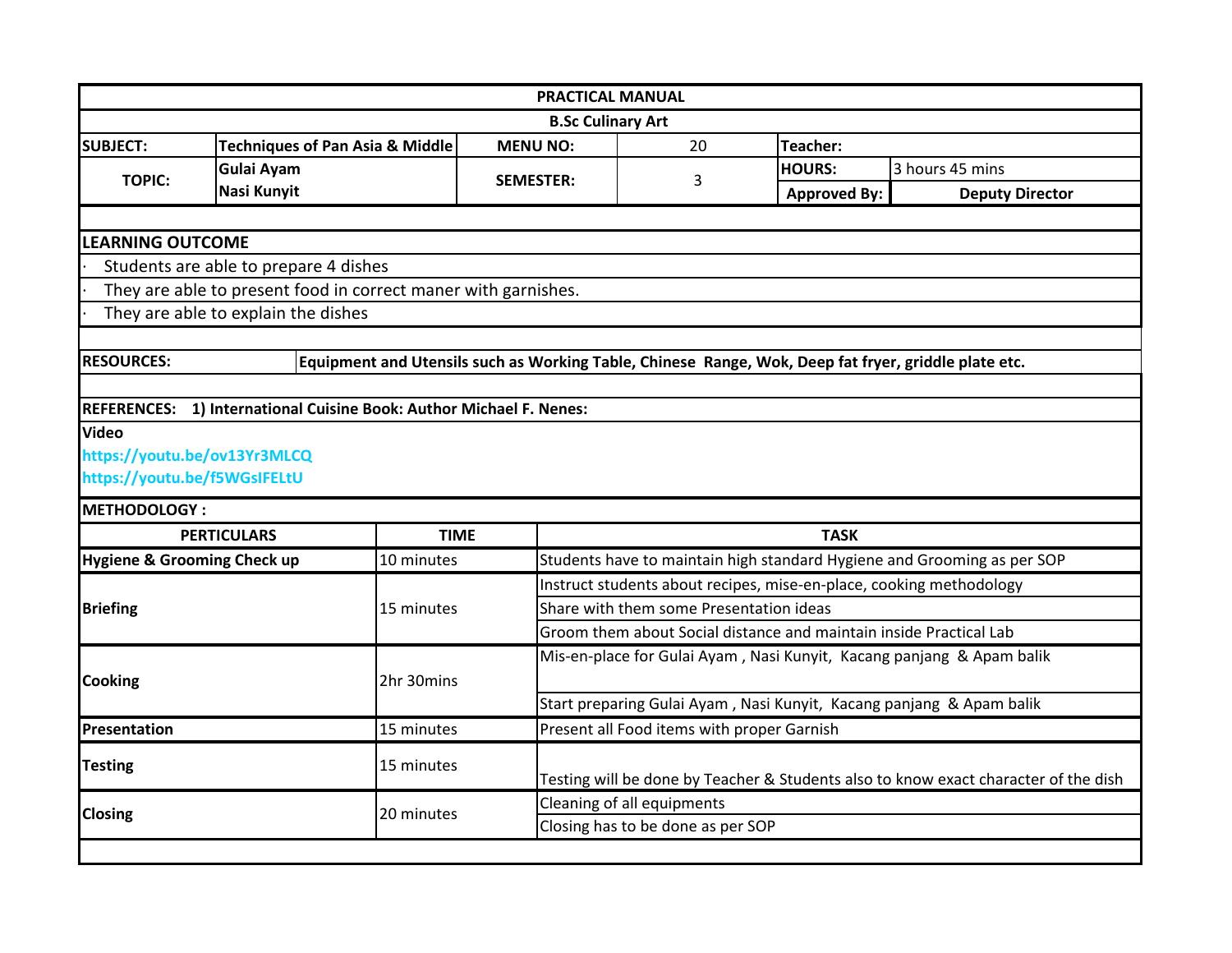| <b>POSSIBLE SOURCES OF ERRORS &amp; RECTIFICATION :</b> |                                                                     |  |  |  |  |
|---------------------------------------------------------|---------------------------------------------------------------------|--|--|--|--|
| <b>POSSIBLE ERRORS</b>                                  | <b>RECTIFICATION</b>                                                |  |  |  |  |
| If the chicken pieces are dry & not juicy               | Cannot be rectified; next time cook for as short time as possible.  |  |  |  |  |
| If there is too much of turmeric added in rice          | Add lemon juice, Add more plain rice & mix well.                    |  |  |  |  |
| If the green colour of beans is destoryed               | Blanch, refresh & stir fry the beans for as little time as possible |  |  |  |  |
| If the pancakes are dry                                 | Cover the pancakes with wet cloth                                   |  |  |  |  |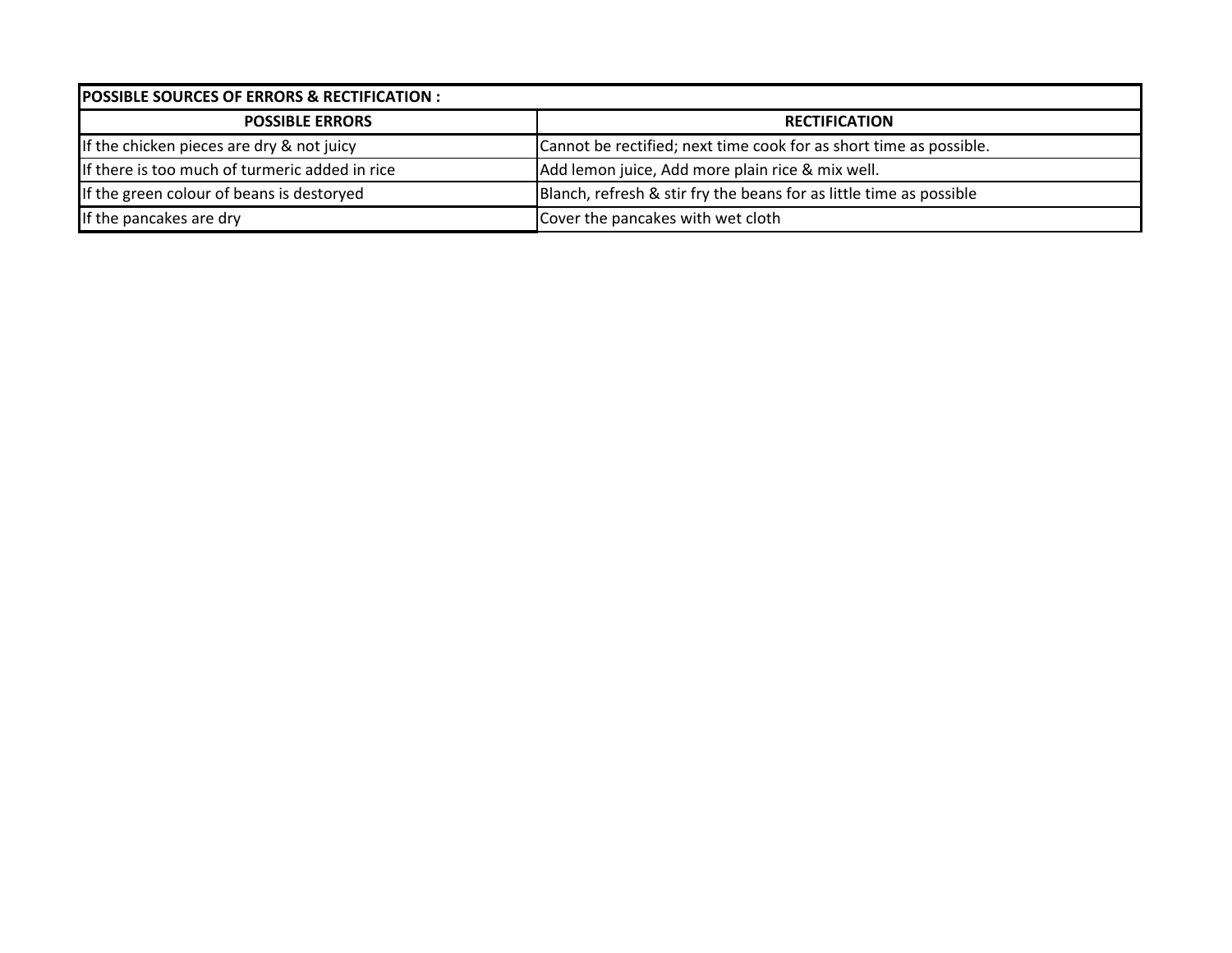|                             |                                                                                                      | <b>PRACTICAL MANUAL</b>  |                                                                       |                      |                                                                                     |  |  |
|-----------------------------|------------------------------------------------------------------------------------------------------|--------------------------|-----------------------------------------------------------------------|----------------------|-------------------------------------------------------------------------------------|--|--|
|                             |                                                                                                      | <b>B.Sc Culinary Art</b> |                                                                       |                      |                                                                                     |  |  |
| <b>SUBJECT:</b>             | <b>Techniques of Pan Asia &amp; Middle</b>                                                           | <b>MENU NO:</b>          | <b>Teacher:</b><br>21                                                 |                      |                                                                                     |  |  |
| <b>TOPIC:</b>               | Pe chan gyaw                                                                                         | <b>SEMESTER:</b>         |                                                                       | <b>HOURS:</b>        | 3 hours 45 mins                                                                     |  |  |
|                             | Atho                                                                                                 |                          | 3                                                                     | <b>Approved By:</b>  | <b>Deputy Director</b>                                                              |  |  |
|                             |                                                                                                      |                          |                                                                       |                      |                                                                                     |  |  |
| <b>LEARNING OUTCOME</b>     |                                                                                                      |                          |                                                                       |                      |                                                                                     |  |  |
|                             | Students are able to prepare 4 dishes                                                                |                          |                                                                       |                      |                                                                                     |  |  |
|                             | They are able to present food in correct maner with garnishes.                                       |                          |                                                                       |                      |                                                                                     |  |  |
|                             | They are able to explain the dishes                                                                  |                          |                                                                       |                      |                                                                                     |  |  |
|                             |                                                                                                      |                          |                                                                       |                      |                                                                                     |  |  |
| <b>RESOURCES:</b>           | Equipment and Utensils such as Working Table, Chinese Range, Wok, Deep fat fryer, griddle plate etc. |                          |                                                                       |                      |                                                                                     |  |  |
|                             |                                                                                                      |                          |                                                                       |                      |                                                                                     |  |  |
|                             | REFERENCES: 1) International Cuisine Book: Author Michael F. Nenes:                                  |                          |                                                                       |                      |                                                                                     |  |  |
|                             |                                                                                                      |                          |                                                                       |                      |                                                                                     |  |  |
| <b>METHODOLOGY:</b>         |                                                                                                      |                          |                                                                       |                      |                                                                                     |  |  |
|                             | <b>PERTICULARS</b>                                                                                   | <b>TIME</b>              | <b>TASK</b>                                                           |                      |                                                                                     |  |  |
| Hygiene & Grooming Check up | 10 minutes                                                                                           |                          |                                                                       |                      | Students have to maintain high standard Hygiene and Grooming as per SOP             |  |  |
|                             |                                                                                                      |                          | Instruct students about recipes, mise-en-place, cooking methodology   |                      |                                                                                     |  |  |
| <b>Briefing</b>             | 15 minutes                                                                                           |                          | Share with them some Presentation ideas                               |                      |                                                                                     |  |  |
|                             |                                                                                                      |                          | Groom them about Social distance and maintain inside Practical Lab    |                      |                                                                                     |  |  |
|                             |                                                                                                      |                          | Mis-en-place for Pe chan gyaw, Atho, Ameetha net aloo hin & Bein mont |                      |                                                                                     |  |  |
| <b>Cooking</b>              | 2hr 30mins                                                                                           |                          |                                                                       |                      |                                                                                     |  |  |
|                             |                                                                                                      |                          | Start preparing Pe chan gyaw, Atho, Ameetha net aloo hin & Bein mont  |                      |                                                                                     |  |  |
| Presentation                | 15 minutes                                                                                           |                          | Present all Food items with proper Garnish                            |                      |                                                                                     |  |  |
| <b>Testing</b>              | 15 minutes                                                                                           |                          |                                                                       |                      |                                                                                     |  |  |
|                             |                                                                                                      |                          |                                                                       |                      | Testing will be done by Teacher & Students also to know exact character of the dish |  |  |
| <b>Closing</b>              | 20 minutes                                                                                           |                          | Cleaning of all equipments                                            |                      |                                                                                     |  |  |
|                             |                                                                                                      |                          | Closing has to be done as per SOP                                     |                      |                                                                                     |  |  |
|                             |                                                                                                      |                          |                                                                       |                      |                                                                                     |  |  |
|                             | POSSIBLE SOURCES OF ERRORS & RECTIFICATION :                                                         |                          |                                                                       |                      |                                                                                     |  |  |
| <b>POSSIBLE ERRORS</b>      |                                                                                                      |                          |                                                                       | <b>RECTIFICATION</b> |                                                                                     |  |  |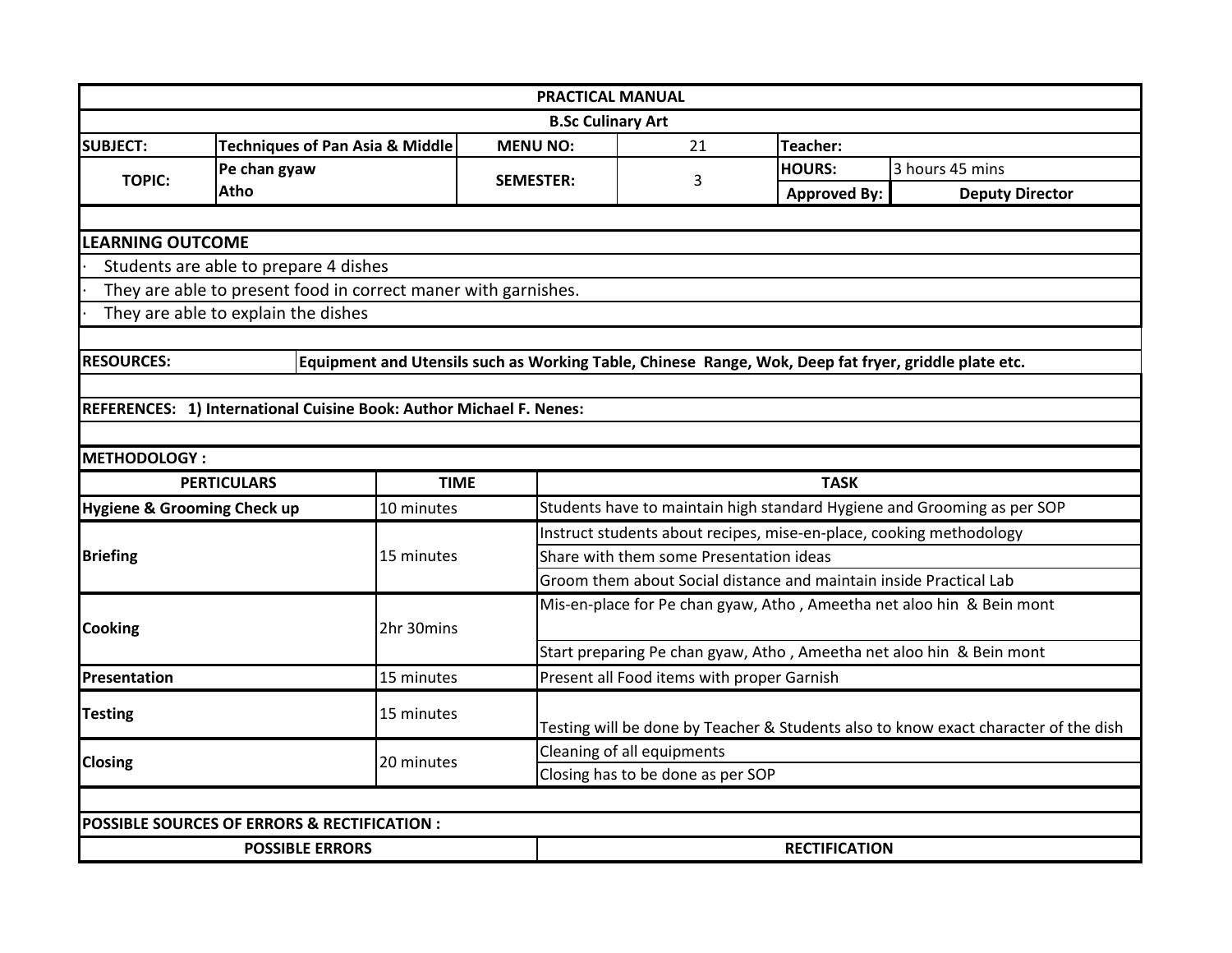| If the fritters are too dry & oily       | Soak excess oil with tissue paper, adjust the heat & cooking time              |  |  |  |
|------------------------------------------|--------------------------------------------------------------------------------|--|--|--|
| If the salad start releasing moisture    | Drain the liquid, add more veegtables, dressing & toss again serve immediately |  |  |  |
| If the potatoes are mashed in beef curry | Add the precooked potatoes at the last or just 10 mins before removing the pan |  |  |  |
| If the crepes are dry                    | Cover the crepes with wet cloth                                                |  |  |  |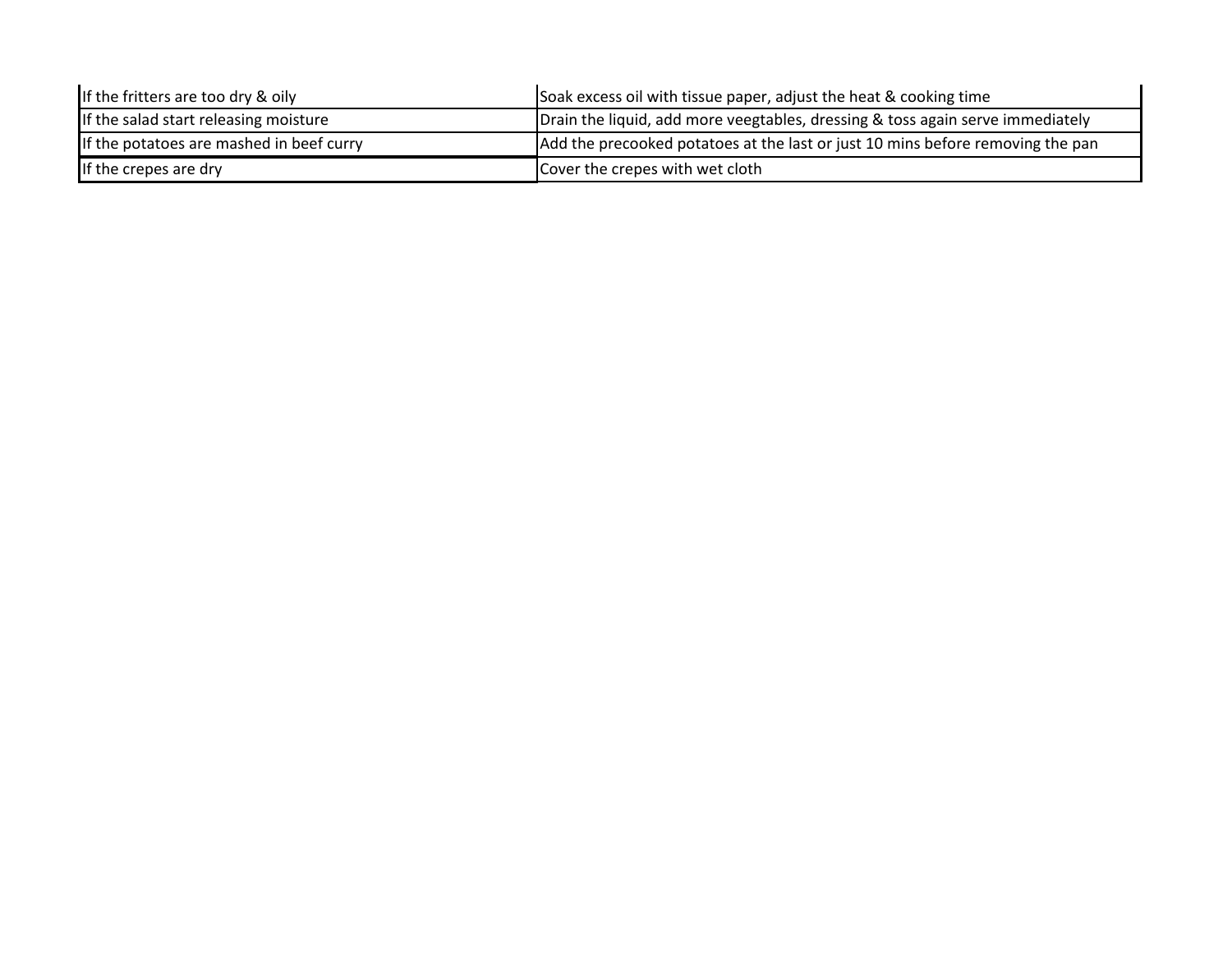|                                                                          |                                                                                           |                                                                                     | <b>PRACTICAL MANUAL</b>                                               |                     |                                                                         |  |
|--------------------------------------------------------------------------|-------------------------------------------------------------------------------------------|-------------------------------------------------------------------------------------|-----------------------------------------------------------------------|---------------------|-------------------------------------------------------------------------|--|
| <b>B.Sc Culinary Art</b>                                                 |                                                                                           |                                                                                     |                                                                       |                     |                                                                         |  |
| <b>SUBJECT:</b>                                                          | <b>Techniques of Pan Asia &amp; Middle</b>                                                | <b>MENU NO:</b>                                                                     | <b>Teacher:</b><br>22                                                 |                     |                                                                         |  |
|                                                                          | <b>Etli Biber Dolmasi</b>                                                                 |                                                                                     | 3                                                                     | <b>HOURS:</b>       | 3 hours 45 mins                                                         |  |
| <b>TOPIC:</b>                                                            | <b>Shish Kebab</b>                                                                        | <b>SEMESTER:</b>                                                                    |                                                                       | <b>Approved By:</b> | <b>Deputy Director</b>                                                  |  |
|                                                                          |                                                                                           |                                                                                     |                                                                       |                     |                                                                         |  |
| <b>LEARNING OUTCOME</b>                                                  |                                                                                           |                                                                                     |                                                                       |                     |                                                                         |  |
|                                                                          | Students are able to prepare 4 dishes                                                     |                                                                                     |                                                                       |                     |                                                                         |  |
|                                                                          | They are able to present food in correct maner with garnishes.                            |                                                                                     |                                                                       |                     |                                                                         |  |
|                                                                          | They are able to explain the dishes                                                       |                                                                                     |                                                                       |                     |                                                                         |  |
|                                                                          |                                                                                           |                                                                                     |                                                                       |                     |                                                                         |  |
| <b>RESOURCES:</b>                                                        | Equipment and Utensils such as Working Table, Deep fat fryer, griddle plate or grill etc. |                                                                                     |                                                                       |                     |                                                                         |  |
|                                                                          |                                                                                           |                                                                                     |                                                                       |                     |                                                                         |  |
|                                                                          | REFERENCES: 1) International Cuisine Book: Author Michael F. Nenes:                       |                                                                                     |                                                                       |                     |                                                                         |  |
|                                                                          |                                                                                           |                                                                                     |                                                                       |                     |                                                                         |  |
| <b>Video Link</b>                                                        |                                                                                           |                                                                                     |                                                                       |                     |                                                                         |  |
| <b>Shish Kebab</b>                                                       |                                                                                           |                                                                                     |                                                                       |                     |                                                                         |  |
| https://youtu.be/ov13Yr3MLCQ                                             |                                                                                           |                                                                                     |                                                                       |                     |                                                                         |  |
| Gozleme                                                                  |                                                                                           |                                                                                     |                                                                       |                     |                                                                         |  |
| https://youtu.be/f5WGsIFELtU                                             |                                                                                           |                                                                                     |                                                                       |                     |                                                                         |  |
| <b>METHODOLOGY:</b>                                                      |                                                                                           |                                                                                     |                                                                       |                     |                                                                         |  |
|                                                                          | <b>PERTICULARS</b>                                                                        | <b>TIME</b>                                                                         |                                                                       | <b>TASK</b>         |                                                                         |  |
| <b>Hygiene &amp; Grooming Check up</b>                                   | 10 minutes                                                                                |                                                                                     |                                                                       |                     | Students have to maintain high standard Hygiene and Grooming as per SOP |  |
|                                                                          |                                                                                           |                                                                                     | Instruct students about recipes, mise-en-place, cooking methodology   |                     |                                                                         |  |
| <b>Briefing</b>                                                          | 15 minutes                                                                                |                                                                                     | Share with them some Presentation ideas                               |                     |                                                                         |  |
| Groom them about Social distance and maintain inside Practical Lab       |                                                                                           |                                                                                     |                                                                       |                     |                                                                         |  |
| Mis-en-place for Etli Biber Dolmasi, Shish Kebab, Gozleme & Firin Sütlaç |                                                                                           |                                                                                     |                                                                       |                     |                                                                         |  |
| <b>Cooking</b>                                                           | 2hr 30mins                                                                                |                                                                                     |                                                                       |                     |                                                                         |  |
|                                                                          |                                                                                           |                                                                                     | Start cooking Etli Biber Dolmasi, Shish Kebab, Gozleme & Fırın Sütlaç |                     |                                                                         |  |
| <b>Presentation</b>                                                      | 15 minutes                                                                                |                                                                                     | Present all Food items with proper Garnish                            |                     |                                                                         |  |
| <b>Testing</b>                                                           | 15 minutes                                                                                | Testing will be done by Teacher & Students also to know exact character of the dish |                                                                       |                     |                                                                         |  |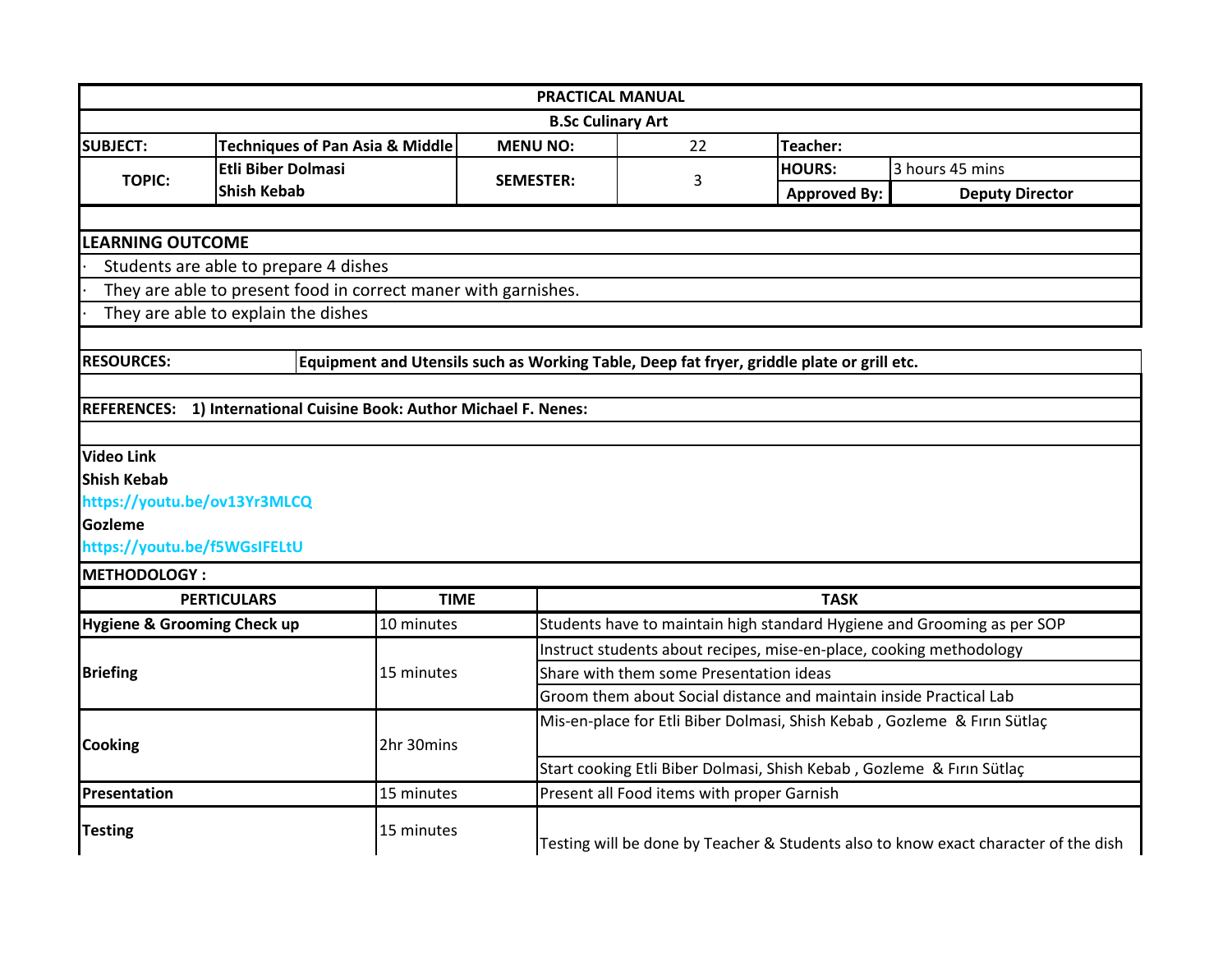| <b>Closing</b>                                          | 20 minutes | Cleaning of all equipments                                  |  |  |
|---------------------------------------------------------|------------|-------------------------------------------------------------|--|--|
|                                                         |            | Closing has to be done as per SOP                           |  |  |
|                                                         |            |                                                             |  |  |
| <b>POSSIBLE SOURCES OF ERRORS &amp; RECTIFICATION :</b> |            |                                                             |  |  |
| <b>POSSIBLE ERRORS</b>                                  |            | <b>RECTIFICATION</b>                                        |  |  |
| If rice grains are al dente                             |            | Cover the pepper with aluminum foil & cook for more times   |  |  |
| If the kebab is dry                                     |            | Can not be rectified, serve suitable sauce as accompaniment |  |  |
| If the breads are dry                                   |            | Cook for as short time as possible                          |  |  |
| If the surface of pudding is too dry                    |            | Gratinate for less time                                     |  |  |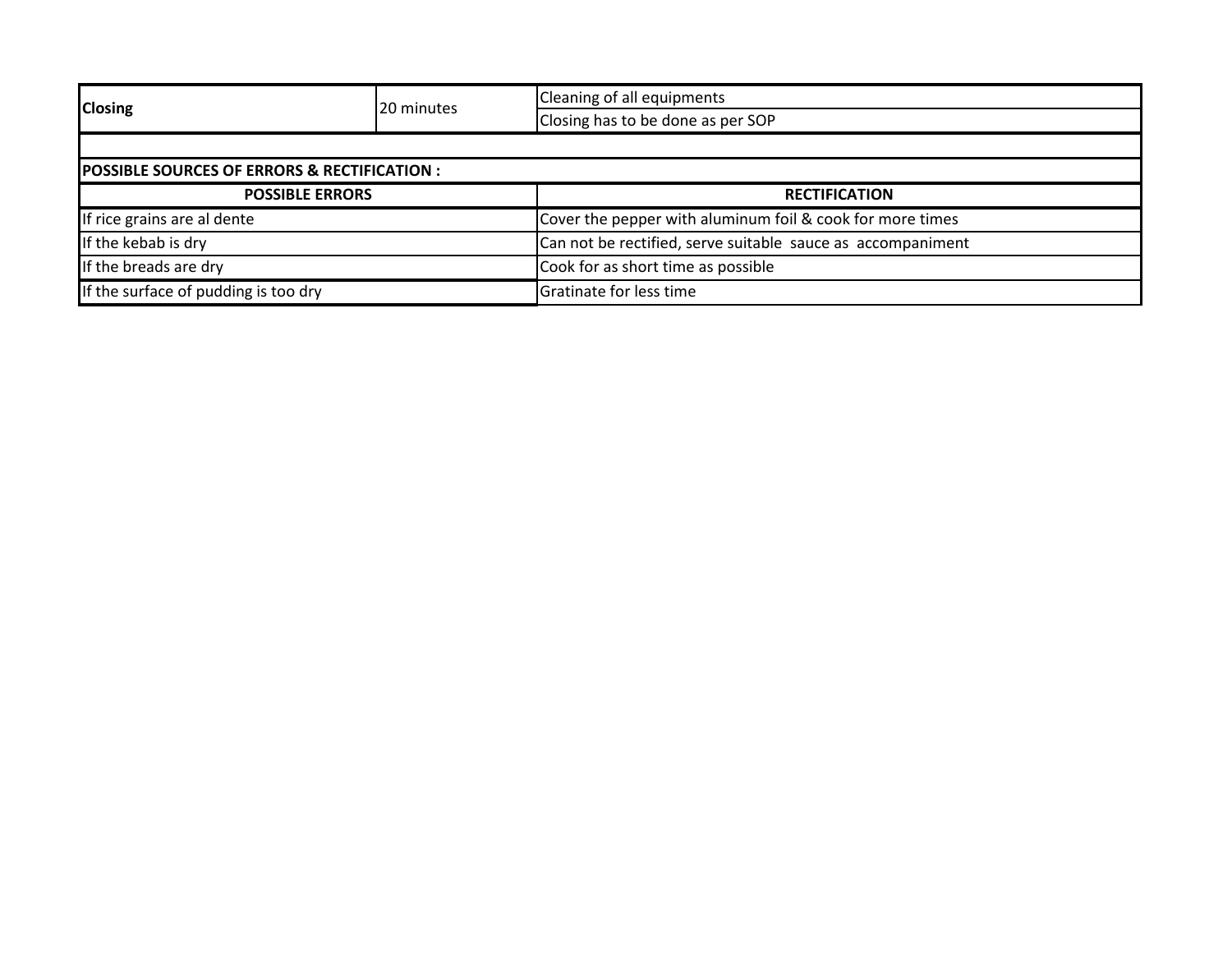| <b>PRACTICAL MANUAL</b>                |                                                                                                   |                                                                                           |                                                                      |                                                                     |                                                                         |  |  |
|----------------------------------------|---------------------------------------------------------------------------------------------------|-------------------------------------------------------------------------------------------|----------------------------------------------------------------------|---------------------------------------------------------------------|-------------------------------------------------------------------------|--|--|
| <b>B.Sc Culinary Art</b>               |                                                                                                   |                                                                                           |                                                                      |                                                                     |                                                                         |  |  |
| <b>SUBJECT:</b>                        | <b>Techniques of Pan Asia &amp; Middle</b>                                                        | <b>MENU NO:</b>                                                                           | 23<br><b>Teacher:</b>                                                |                                                                     |                                                                         |  |  |
| <b>TOPIC:</b>                          | <b>Borani Chogondar</b>                                                                           |                                                                                           |                                                                      | <b>HOURS:</b>                                                       | 3 hours 45 mins                                                         |  |  |
|                                        | Lavash                                                                                            | <b>SEMESTER:</b>                                                                          | 3                                                                    | <b>Approved By:</b>                                                 | <b>Deputy Director</b>                                                  |  |  |
|                                        |                                                                                                   |                                                                                           |                                                                      |                                                                     |                                                                         |  |  |
| <b>LEARNING OUTCOME</b>                |                                                                                                   |                                                                                           |                                                                      |                                                                     |                                                                         |  |  |
|                                        | Students are able to prepare 4 dishes                                                             |                                                                                           |                                                                      |                                                                     |                                                                         |  |  |
|                                        | They are able to present food in correct maner with garnishes.                                    |                                                                                           |                                                                      |                                                                     |                                                                         |  |  |
|                                        | They are able to explain the dishes                                                               |                                                                                           |                                                                      |                                                                     |                                                                         |  |  |
|                                        |                                                                                                   |                                                                                           |                                                                      |                                                                     |                                                                         |  |  |
| <b>RESOURCES:</b>                      |                                                                                                   | Equipment and Utensils such as Working Table, Deep fat fryer, griddle plate or grill etc. |                                                                      |                                                                     |                                                                         |  |  |
|                                        |                                                                                                   |                                                                                           |                                                                      |                                                                     |                                                                         |  |  |
| <b>REFERENCES:</b>                     | 1) International Cuisine Book: Author Michael F. Nenes:                                           |                                                                                           |                                                                      |                                                                     |                                                                         |  |  |
|                                        |                                                                                                   |                                                                                           |                                                                      |                                                                     |                                                                         |  |  |
| <b>Video Link</b>                      |                                                                                                   |                                                                                           |                                                                      |                                                                     |                                                                         |  |  |
| <b>Lavash</b>                          |                                                                                                   |                                                                                           |                                                                      |                                                                     |                                                                         |  |  |
| https://youtu.be/_YPKm_Jx0Gs           |                                                                                                   |                                                                                           |                                                                      |                                                                     |                                                                         |  |  |
| <b>Dal Adas</b>                        |                                                                                                   |                                                                                           |                                                                      |                                                                     |                                                                         |  |  |
| https://youtu.be/16ED3RheczA           |                                                                                                   |                                                                                           |                                                                      |                                                                     |                                                                         |  |  |
| <b>METHODOLOGY:</b>                    |                                                                                                   |                                                                                           |                                                                      |                                                                     |                                                                         |  |  |
|                                        | <b>PERTICULARS</b>                                                                                | <b>TIME</b>                                                                               |                                                                      | <b>TASK</b>                                                         |                                                                         |  |  |
| <b>Hygiene &amp; Grooming Check up</b> | 10 minutes                                                                                        |                                                                                           |                                                                      |                                                                     | Students have to maintain high standard Hygiene and Grooming as per SOP |  |  |
|                                        |                                                                                                   |                                                                                           |                                                                      | Instruct students about recipes, mise-en-place, cooking methodology |                                                                         |  |  |
| <b>Briefing</b>                        | 15 minutes                                                                                        |                                                                                           | Share with them some Presentation ideas                              |                                                                     |                                                                         |  |  |
|                                        |                                                                                                   |                                                                                           |                                                                      | Groom them about Social distance and maintain inside Practical Lab  |                                                                         |  |  |
|                                        |                                                                                                   |                                                                                           | Mis-en-place for Borani Chogondar, Lavash, Dal adas & Sheer berenj   |                                                                     |                                                                         |  |  |
| <b>Cooking</b><br>2hr 30mins           |                                                                                                   |                                                                                           |                                                                      |                                                                     |                                                                         |  |  |
|                                        |                                                                                                   |                                                                                           | Start cooking Etli Borani Chogondar, Lavash, Dal adas & Sheer berenj |                                                                     |                                                                         |  |  |
| <b>Presentation</b>                    | 15 minutes                                                                                        |                                                                                           | Present all Food items with proper Garnish                           |                                                                     |                                                                         |  |  |
| <b>Testing</b>                         | 15 minutes<br>Testing will be done by Teacher & Students also to know exact character of the dish |                                                                                           |                                                                      |                                                                     |                                                                         |  |  |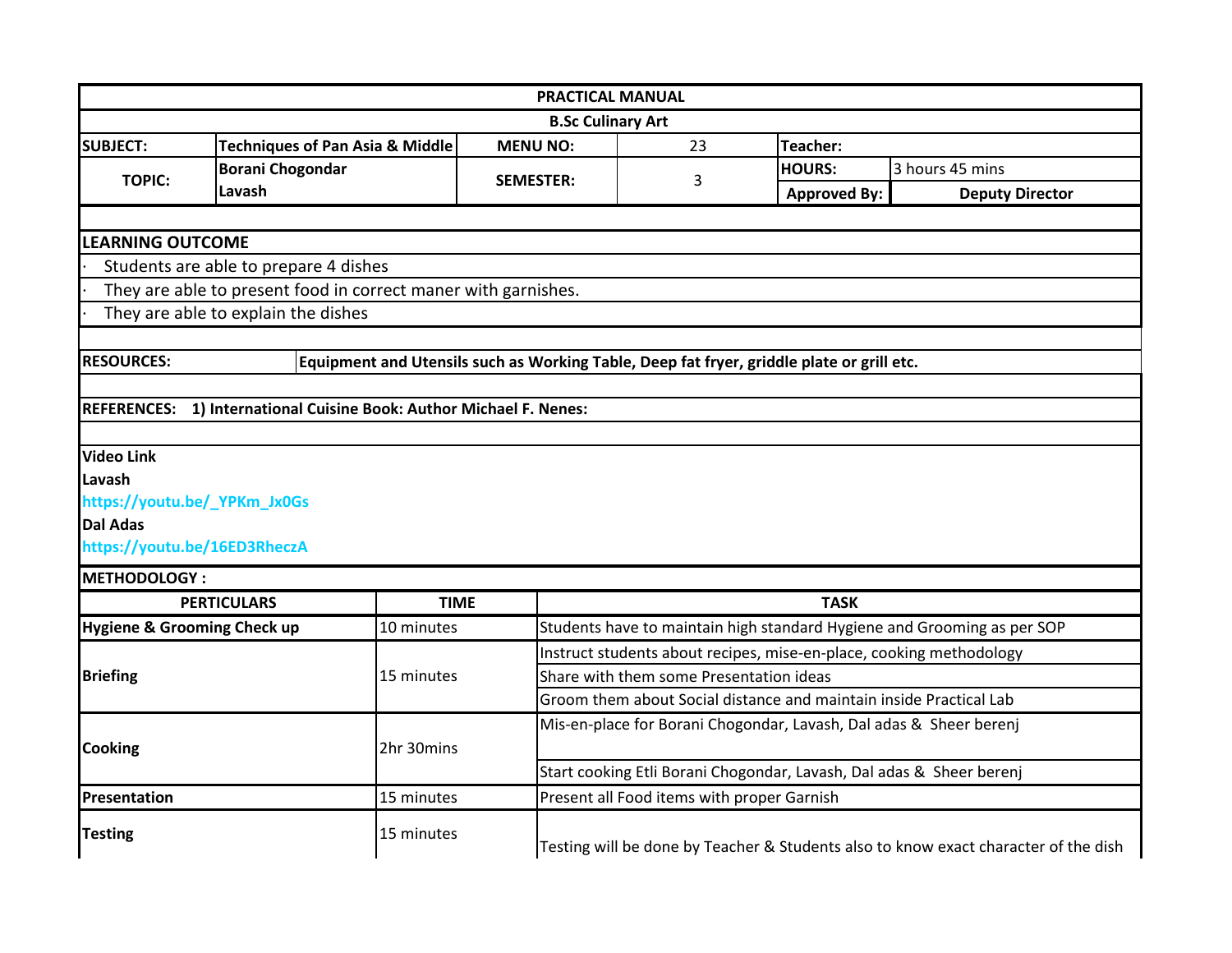| <b>Closing</b>                                         | 20 minutes | Cleaning of all equipments             |  |  |  |
|--------------------------------------------------------|------------|----------------------------------------|--|--|--|
|                                                        |            | Closing has to be done as per SOP      |  |  |  |
|                                                        |            |                                        |  |  |  |
| <b>POSSIBLE SOURCES OF ERRORS &amp; RECTIFICATION:</b> |            |                                        |  |  |  |
| <b>POSSIBLE ERRORS</b>                                 |            | <b>RECTIFICATION</b>                   |  |  |  |
| if Lavash is not crispy                                |            | Cook at low temperature for more times |  |  |  |
| If the dal is too thick or thin                        |            | Adjust the liquid quantity             |  |  |  |
| If the breads are dry                                  |            | Cook for as short time as possible     |  |  |  |
| If the rice pudding has pouring consistency            |            | Simmer for more time                   |  |  |  |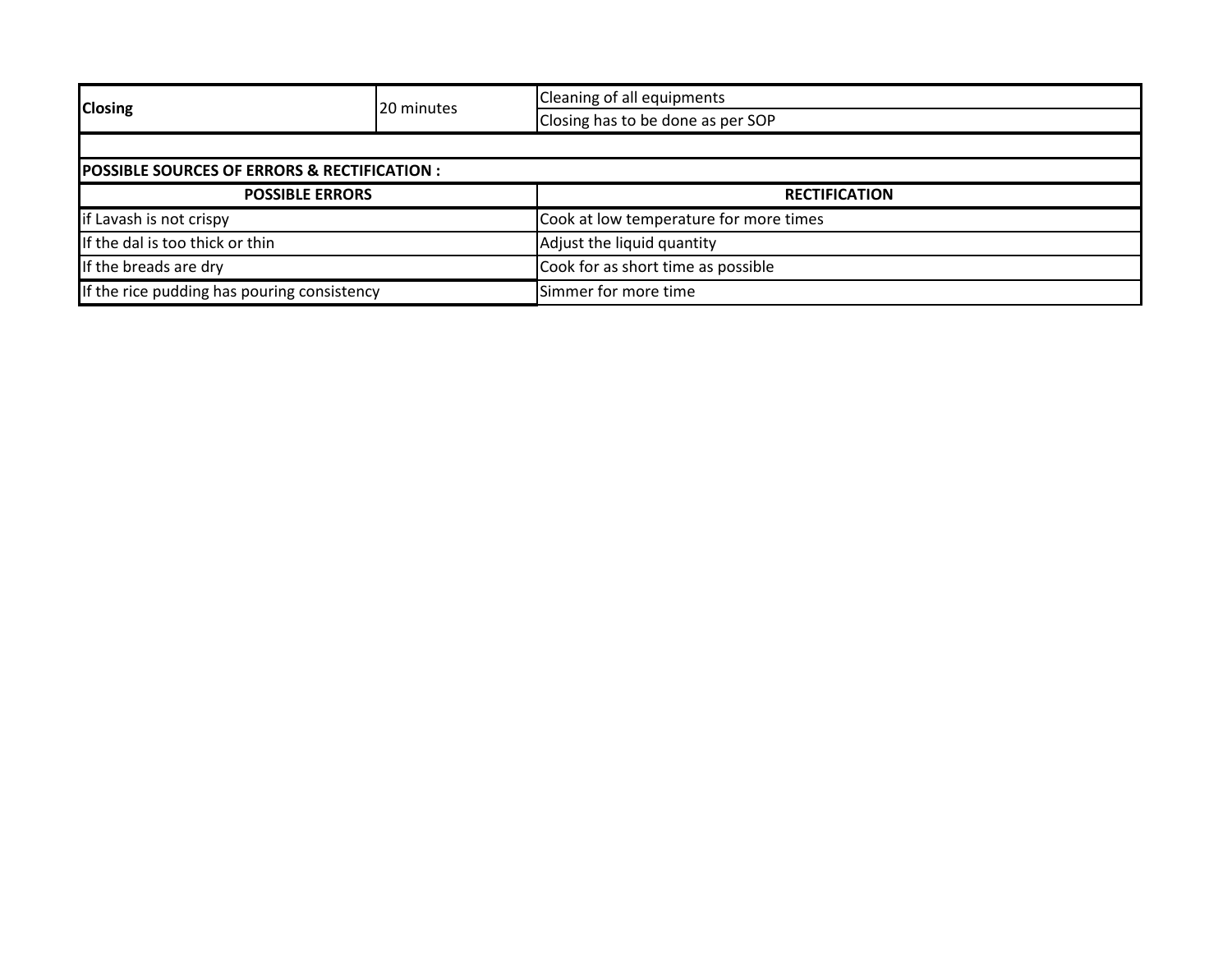| <b>PRACTICAL MANUAL</b>                |                                                                     |                  |                                                                                           |                     |                                                                                     |  |  |
|----------------------------------------|---------------------------------------------------------------------|------------------|-------------------------------------------------------------------------------------------|---------------------|-------------------------------------------------------------------------------------|--|--|
|                                        | <b>B.Sc Culinary Art</b>                                            |                  |                                                                                           |                     |                                                                                     |  |  |
| <b>SUBJECT:</b>                        | <b>Techniques of Pan Asia &amp; Middle</b>                          | <b>MENU NO:</b>  | Teacher:<br>24                                                                            |                     |                                                                                     |  |  |
|                                        | <b>Fatayer Sbanikh</b>                                              |                  | 3                                                                                         | <b>HOURS:</b>       | 3 hours 45 mins                                                                     |  |  |
| <b>TOPIC:</b>                          | Samke Harrah al-Sahara                                              | <b>SEMESTER:</b> |                                                                                           | <b>Approved By:</b> | <b>Deputy Director</b>                                                              |  |  |
|                                        |                                                                     |                  |                                                                                           |                     |                                                                                     |  |  |
| <b>LEARNING OUTCOME</b>                |                                                                     |                  |                                                                                           |                     |                                                                                     |  |  |
|                                        | Students are able to prepare 4 dishes                               |                  |                                                                                           |                     |                                                                                     |  |  |
|                                        | They are able to present food in correct maner with garnishes.      |                  |                                                                                           |                     |                                                                                     |  |  |
|                                        | They are able to explain the dishes                                 |                  |                                                                                           |                     |                                                                                     |  |  |
| <b>RESOURCES:</b>                      |                                                                     |                  |                                                                                           |                     |                                                                                     |  |  |
|                                        |                                                                     |                  | Equipment and Utensils such as Working Table, Deep fat fryer, griddle plate or grill etc. |                     |                                                                                     |  |  |
|                                        | REFERENCES: 1) International Cuisine Book: Author Michael F. Nenes: |                  |                                                                                           |                     |                                                                                     |  |  |
| <b>Video Link</b>                      |                                                                     |                  |                                                                                           |                     |                                                                                     |  |  |
| https://youtu.be/f5WGsIFELtU           |                                                                     |                  |                                                                                           |                     |                                                                                     |  |  |
| https://youtu.be/ov13Yr3MLCQ           |                                                                     |                  |                                                                                           |                     |                                                                                     |  |  |
| <b>METHODOLOGY:</b>                    |                                                                     |                  |                                                                                           |                     |                                                                                     |  |  |
|                                        | <b>PERTICULARS</b>                                                  | <b>TIME</b>      |                                                                                           | <b>TASK</b>         |                                                                                     |  |  |
| <b>Hygiene &amp; Grooming Check up</b> | 10 minutes                                                          |                  | Students have to maintain high standard Hygiene and Grooming as per SOP                   |                     |                                                                                     |  |  |
|                                        |                                                                     |                  | Instruct students about recipes, mise-en-place, cooking methodology                       |                     |                                                                                     |  |  |
| <b>Briefing</b>                        | 15 minutes                                                          |                  | Share with them some Presentation ideas                                                   |                     |                                                                                     |  |  |
|                                        |                                                                     |                  | Groom them about Social distance and maintain inside Practical Lab                        |                     |                                                                                     |  |  |
|                                        |                                                                     |                  |                                                                                           |                     | Mis-en-place for Fatayer Sbanikh, Samke Harrah al-Sahara, Muaddas, Ghraybeh         |  |  |
| <b>Cooking</b>                         | 2hr 30mins                                                          |                  |                                                                                           |                     |                                                                                     |  |  |
|                                        |                                                                     |                  | Start cooking Fatayer Sbanikh, Samke Harrah al-Sahara, Muaddas, Ghraybeh                  |                     |                                                                                     |  |  |
| Presentation                           | 15 minutes                                                          |                  | Present all Food items with proper Garnish                                                |                     |                                                                                     |  |  |
| 15 minutes                             |                                                                     |                  |                                                                                           |                     |                                                                                     |  |  |
| <b>Testing</b>                         |                                                                     |                  |                                                                                           |                     | Testing will be done by Teacher & Students also to know exact character of the dish |  |  |
| <b>Closing</b>                         | 20 minutes                                                          |                  | Cleaning of all equipments                                                                |                     |                                                                                     |  |  |
|                                        |                                                                     |                  | Closing has to be done as per SOP                                                         |                     |                                                                                     |  |  |
|                                        |                                                                     |                  |                                                                                           |                     |                                                                                     |  |  |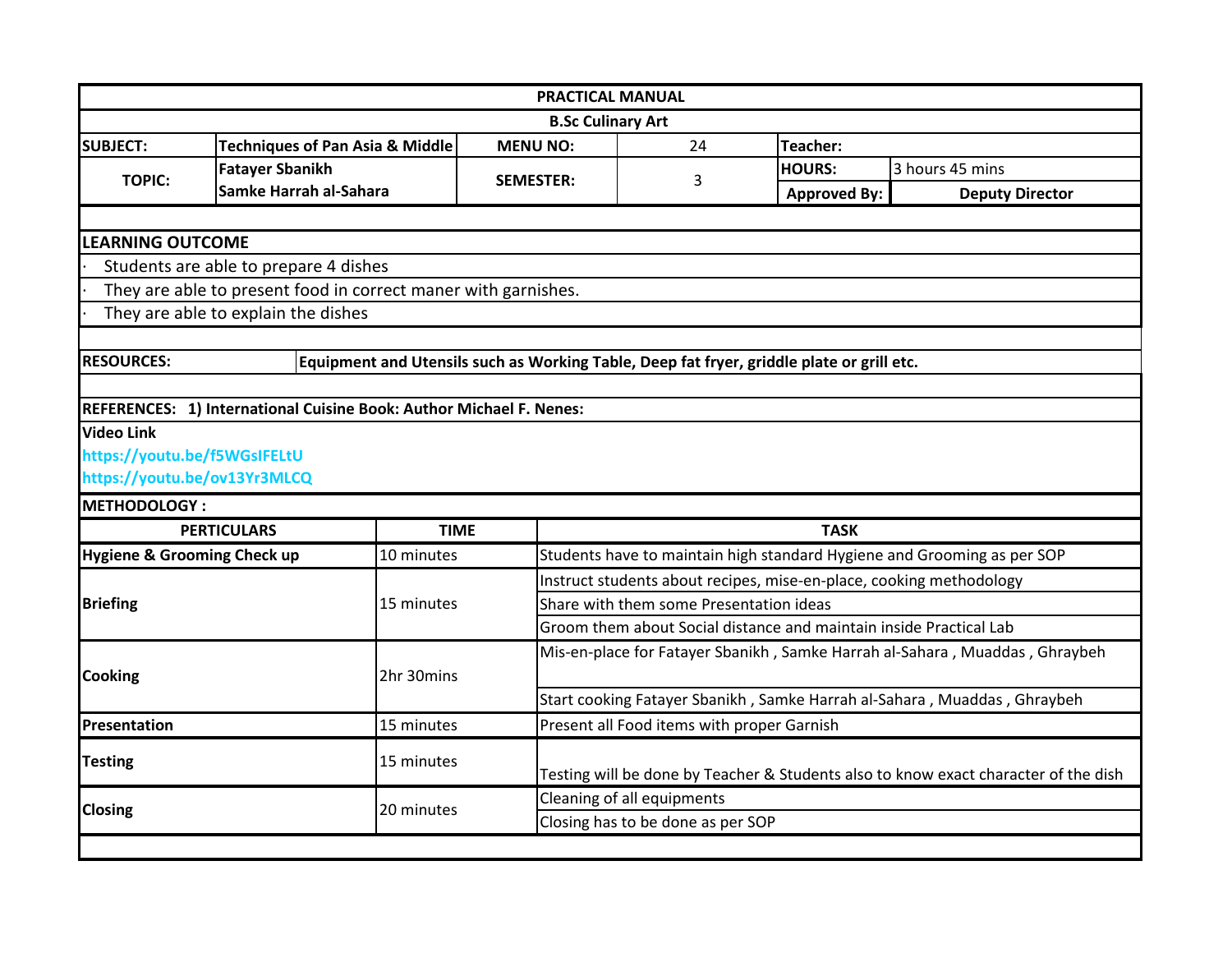| <b>POSSIBLE SOURCES OF ERRORS &amp; RECTIFICATION :</b> |                                                                      |  |  |  |
|---------------------------------------------------------|----------------------------------------------------------------------|--|--|--|
| <b>POSSIBLE ERRORS</b>                                  | <b>RECTIFICATION</b>                                                 |  |  |  |
| if Fatayer is not crispy                                | Cook at low temperature for more times                               |  |  |  |
| if Fatayer filling starts falling                       | Seal the edges tightly                                               |  |  |  |
| If the rice grains are al dente                         | Sprinkle water & cook for little more time                           |  |  |  |
| if the cookies are too tough                            | Increase the sugar or fat quantity, Cream the fat & sugar very well. |  |  |  |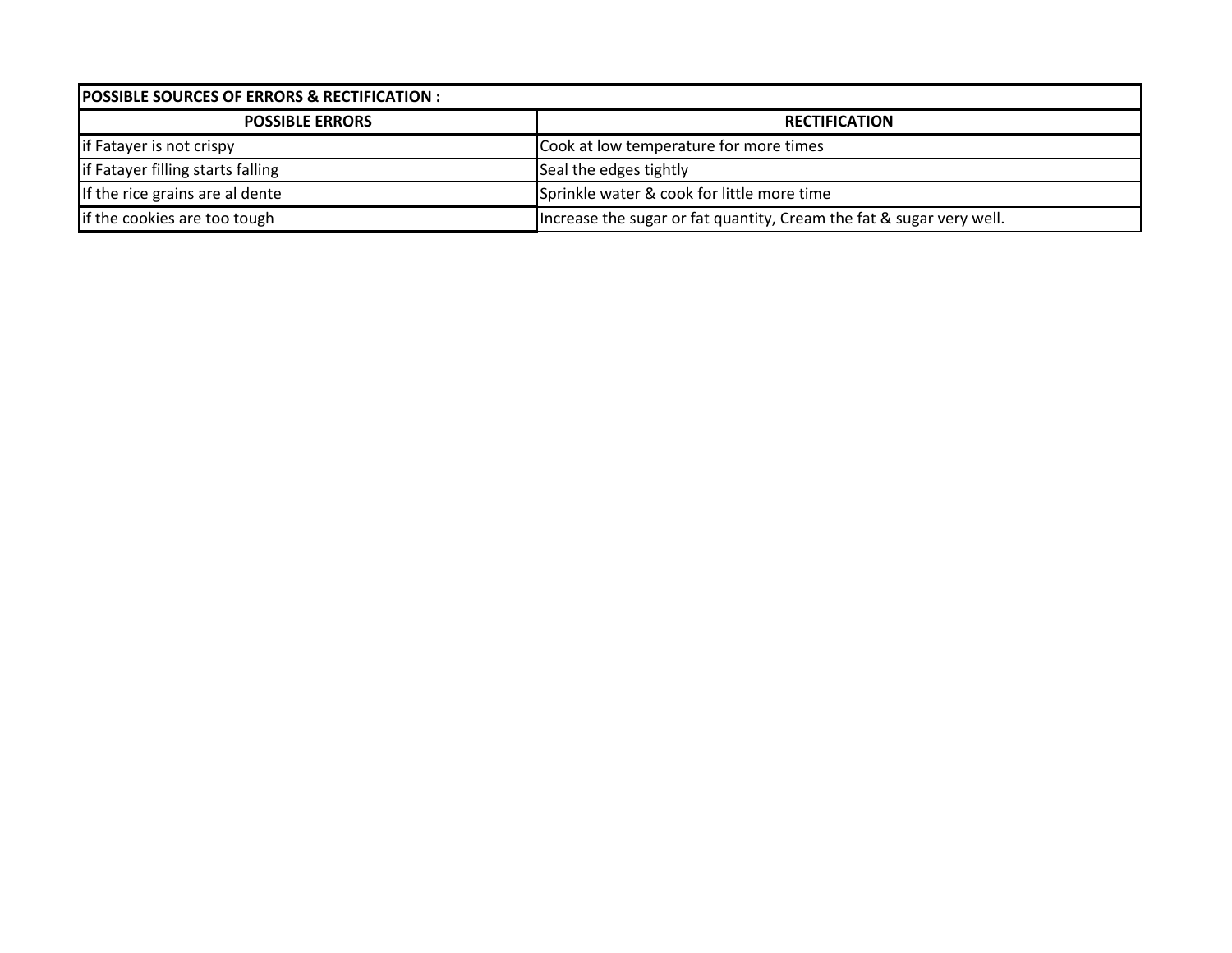|                              |                                                                                           |                  | <b>PRACTICAL MANUAL</b>                                                             |                     |                                                                         |  |  |
|------------------------------|-------------------------------------------------------------------------------------------|------------------|-------------------------------------------------------------------------------------|---------------------|-------------------------------------------------------------------------|--|--|
| <b>B.Sc Culinary Art</b>     |                                                                                           |                  |                                                                                     |                     |                                                                         |  |  |
| <b>SUBJECT:</b>              | <b>Techniques of Pan Asia &amp; Middle</b>                                                | <b>MENU NO:</b>  | 25<br>Teacher:                                                                      |                     |                                                                         |  |  |
|                              | <b>Batata harra</b>                                                                       |                  | 3                                                                                   | <b>HOURS:</b>       | 3 hours 45 mins                                                         |  |  |
| <b>TOPIC:</b>                | <b>Sfeeha</b>                                                                             | <b>SEMESTER:</b> |                                                                                     | <b>Approved By:</b> | <b>Deputy Director</b>                                                  |  |  |
|                              |                                                                                           |                  |                                                                                     |                     |                                                                         |  |  |
| <b>LEARNING OUTCOME</b>      |                                                                                           |                  |                                                                                     |                     |                                                                         |  |  |
|                              | Students are able to prepare 4 dishes                                                     |                  |                                                                                     |                     |                                                                         |  |  |
|                              | They are able to present food in correct maner with garnishes.                            |                  |                                                                                     |                     |                                                                         |  |  |
|                              | They are able to explain the dishes                                                       |                  |                                                                                     |                     |                                                                         |  |  |
|                              |                                                                                           |                  |                                                                                     |                     |                                                                         |  |  |
| <b>RESOURCES:</b>            | Equipment and Utensils such as Working Table, Deep fat fryer, griddle plate or grill etc. |                  |                                                                                     |                     |                                                                         |  |  |
|                              |                                                                                           |                  |                                                                                     |                     |                                                                         |  |  |
|                              | REFERENCES: 1) International Cuisine Book: Author Michael F. Nenes:                       |                  |                                                                                     |                     |                                                                         |  |  |
| <b>Video Link</b>            |                                                                                           |                  |                                                                                     |                     |                                                                         |  |  |
| https://youtu.be/_YPKm_Jx0Gs |                                                                                           |                  |                                                                                     |                     |                                                                         |  |  |
| https://youtu.be/16ED3RheczA |                                                                                           |                  |                                                                                     |                     |                                                                         |  |  |
| <b>METHODOLOGY:</b>          |                                                                                           |                  |                                                                                     |                     |                                                                         |  |  |
|                              | <b>PERTICULARS</b>                                                                        | <b>TIME</b>      |                                                                                     | <b>TASK</b>         |                                                                         |  |  |
| Hygiene & Grooming Check up  | 10 minutes                                                                                |                  |                                                                                     |                     | Students have to maintain high standard Hygiene and Grooming as per SOP |  |  |
|                              |                                                                                           |                  | Instruct students about recipes, mise-en-place, cooking methodology                 |                     |                                                                         |  |  |
| <b>Briefing</b>              | 15 minutes                                                                                |                  | Share with them some Presentation ideas                                             |                     |                                                                         |  |  |
|                              |                                                                                           |                  | Groom them about Social distance and maintain inside Practical Lab                  |                     |                                                                         |  |  |
|                              |                                                                                           |                  | Mis-en-place for Batata harra, Sfeeha, Fattoush Salad & Maamoul                     |                     |                                                                         |  |  |
| <b>Cooking</b>               | 2hr 30mins                                                                                |                  |                                                                                     |                     |                                                                         |  |  |
|                              |                                                                                           |                  |                                                                                     |                     | Start cooking Fatayer Batata harra, Sfeeha, Fattoush Salad & Maamoul    |  |  |
| Presentation                 | 15 minutes                                                                                |                  | Present all Food items with proper Garnish                                          |                     |                                                                         |  |  |
| <b>Testing</b><br>15 minutes |                                                                                           |                  |                                                                                     |                     |                                                                         |  |  |
|                              |                                                                                           |                  | Testing will be done by Teacher & Students also to know exact character of the dish |                     |                                                                         |  |  |
| <b>Closing</b>               | 20 minutes                                                                                |                  | Cleaning of all equipments                                                          |                     |                                                                         |  |  |
|                              |                                                                                           |                  | Closing has to be done as per SOP                                                   |                     |                                                                         |  |  |
|                              |                                                                                           |                  |                                                                                     |                     |                                                                         |  |  |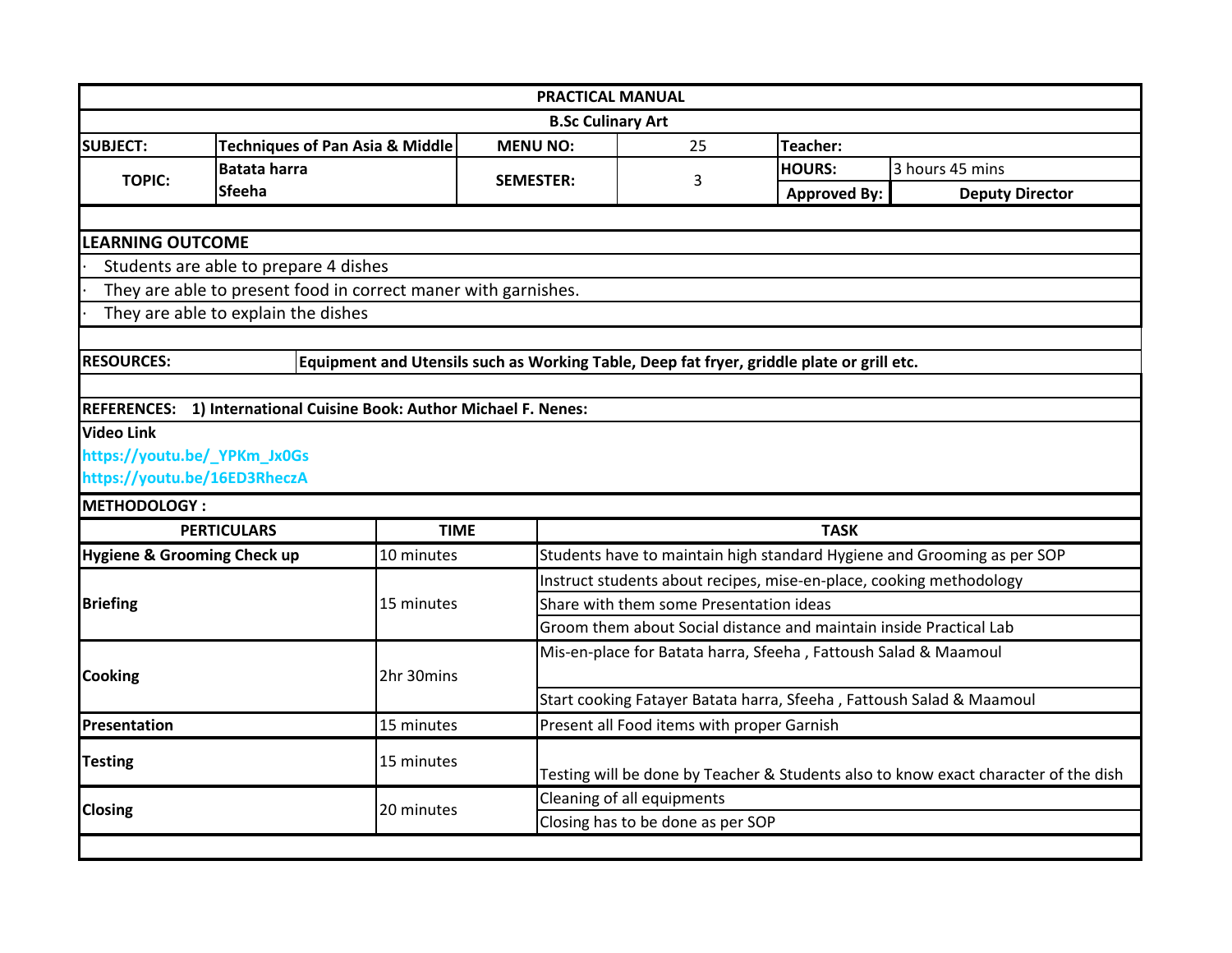| <b>POSSIBLE SOURCES OF ERRORS &amp; RECTIFICATION :</b> |                                                                           |  |  |  |
|---------------------------------------------------------|---------------------------------------------------------------------------|--|--|--|
| <b>POSSIBLE ERRORS</b>                                  | <b>RECTIFICATION</b>                                                      |  |  |  |
| If Batata harra are too dry                             | Sprinkle water & cook for little more time                                |  |  |  |
| If Sfeeha has achieved dark colour                      | Can not be rectified, reduce the heat next time                           |  |  |  |
| If the salad starts releasing moisture                  | Drain the liquid, add more vegetables, dressing, toss & serve immediately |  |  |  |
|                                                         |                                                                           |  |  |  |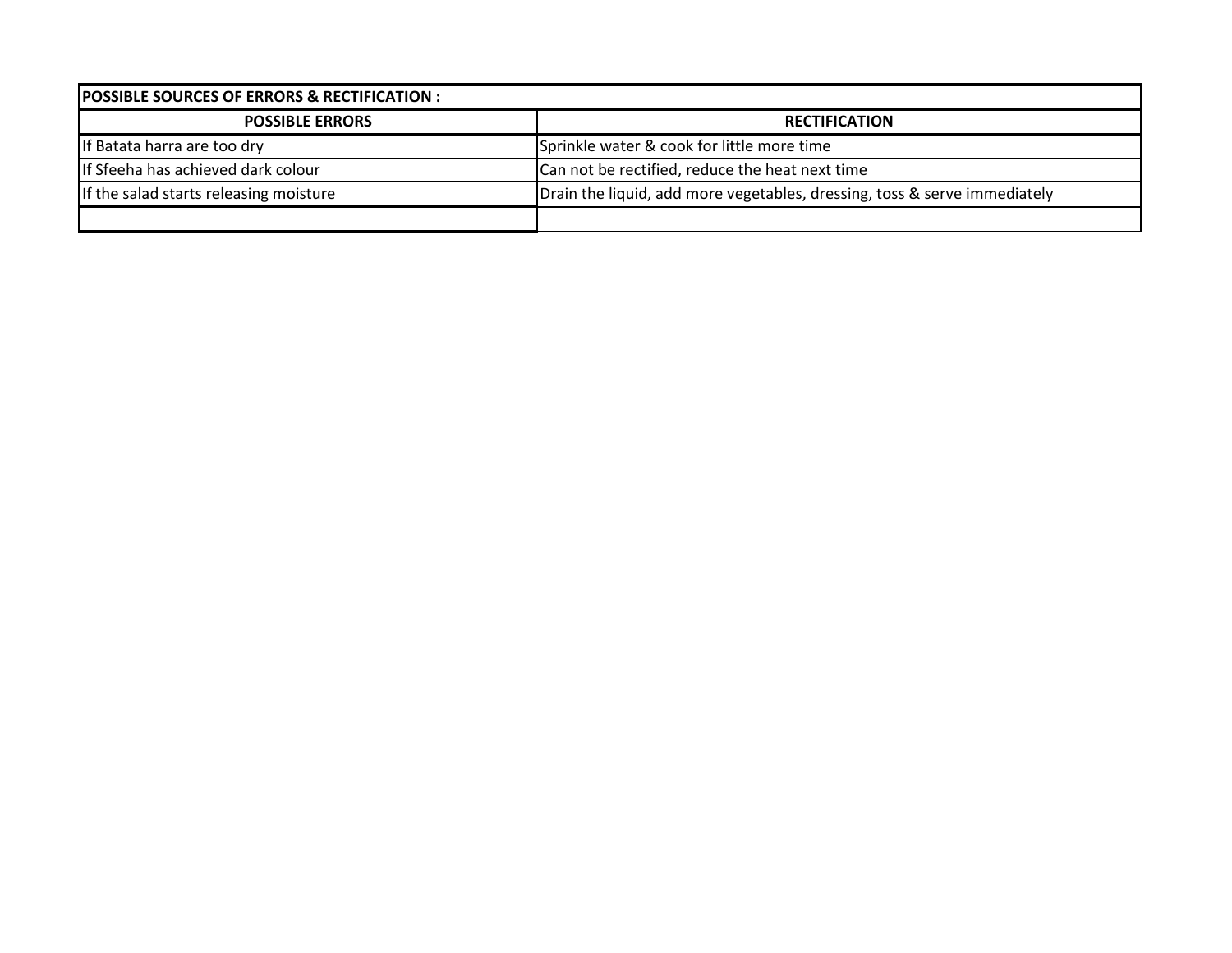| <b>PRACTICAL MANUAL</b><br><b>B.Sc Culinary Art</b> |                                                                                           |                  |                                                                                     |                                                 |                                                                         |  |                 |
|-----------------------------------------------------|-------------------------------------------------------------------------------------------|------------------|-------------------------------------------------------------------------------------|-------------------------------------------------|-------------------------------------------------------------------------|--|-----------------|
|                                                     |                                                                                           |                  |                                                                                     |                                                 |                                                                         |  | <b>SUBJECT:</b> |
| <b>TOPIC:</b>                                       | <b>Kefta</b>                                                                              | <b>SEMESTER:</b> | 3                                                                                   | <b>HOURS:</b>                                   | 3 hours 45 mins                                                         |  |                 |
|                                                     | <b>Zaalouk</b>                                                                            |                  |                                                                                     | <b>Approved By:</b>                             | <b>Deputy Director</b>                                                  |  |                 |
|                                                     |                                                                                           |                  |                                                                                     |                                                 |                                                                         |  |                 |
| <b>LEARNING OUTCOME</b>                             |                                                                                           |                  |                                                                                     |                                                 |                                                                         |  |                 |
|                                                     | Students are able to prepare 4 dishes                                                     |                  |                                                                                     |                                                 |                                                                         |  |                 |
|                                                     | They are able to present food in correct maner with garnishes.                            |                  |                                                                                     |                                                 |                                                                         |  |                 |
|                                                     | They are able to explain the dishes                                                       |                  |                                                                                     |                                                 |                                                                         |  |                 |
|                                                     |                                                                                           |                  |                                                                                     |                                                 |                                                                         |  |                 |
| <b>RESOURCES:</b>                                   | Equipment and Utensils such as Working Table, Deep fat fryer, griddle plate or grill etc. |                  |                                                                                     |                                                 |                                                                         |  |                 |
|                                                     |                                                                                           |                  |                                                                                     |                                                 |                                                                         |  |                 |
|                                                     | REFERENCES: 1) International Cuisine Book: Author Michael F. Nenes:                       |                  |                                                                                     |                                                 |                                                                         |  |                 |
| <b>Video Link</b>                                   |                                                                                           |                  |                                                                                     |                                                 |                                                                         |  |                 |
| https://youtu.be/IP187wjY9Os                        |                                                                                           |                  |                                                                                     |                                                 |                                                                         |  |                 |
| https://youtu.be/ov13Yr3MLCQ                        |                                                                                           |                  |                                                                                     |                                                 |                                                                         |  |                 |
| <b>METHODOLOGY:</b>                                 |                                                                                           |                  |                                                                                     |                                                 |                                                                         |  |                 |
|                                                     | <b>PERTICULARS</b>                                                                        | <b>TIME</b>      |                                                                                     | <b>TASK</b>                                     |                                                                         |  |                 |
| <b>Hygiene &amp; Grooming Check up</b>              | 10 minutes                                                                                |                  |                                                                                     |                                                 | Students have to maintain high standard Hygiene and Grooming as per SOP |  |                 |
|                                                     |                                                                                           |                  | Instruct students about recipes, mise-en-place, cooking methodology                 |                                                 |                                                                         |  |                 |
| <b>Briefing</b>                                     | 15 minutes                                                                                |                  | Share with them some Presentation ideas                                             |                                                 |                                                                         |  |                 |
|                                                     |                                                                                           |                  | Groom them about Social distance and maintain inside Practical Lab                  |                                                 |                                                                         |  |                 |
|                                                     |                                                                                           |                  | Mis-en-place for Kefta, Zaalouk, Taboon & Chebakia                                  |                                                 |                                                                         |  |                 |
| <b>Cooking</b>                                      | 2hr 30mins                                                                                |                  |                                                                                     |                                                 |                                                                         |  |                 |
|                                                     |                                                                                           |                  |                                                                                     | Start cooking Kefta, Zaalouk, Taboon & Chebakia |                                                                         |  |                 |
| Presentation                                        | 15 minutes                                                                                |                  | Present all Food items with proper Garnish                                          |                                                 |                                                                         |  |                 |
| <b>Testing</b><br>15 minutes                        |                                                                                           |                  |                                                                                     |                                                 |                                                                         |  |                 |
|                                                     |                                                                                           |                  | Testing will be done by Teacher & Students also to know exact character of the dish |                                                 |                                                                         |  |                 |
| <b>Closing</b>                                      | 20 minutes                                                                                |                  | Cleaning of all equipments                                                          |                                                 |                                                                         |  |                 |
|                                                     |                                                                                           |                  | Closing has to be done as per SOP                                                   |                                                 |                                                                         |  |                 |
|                                                     |                                                                                           |                  |                                                                                     |                                                 |                                                                         |  |                 |